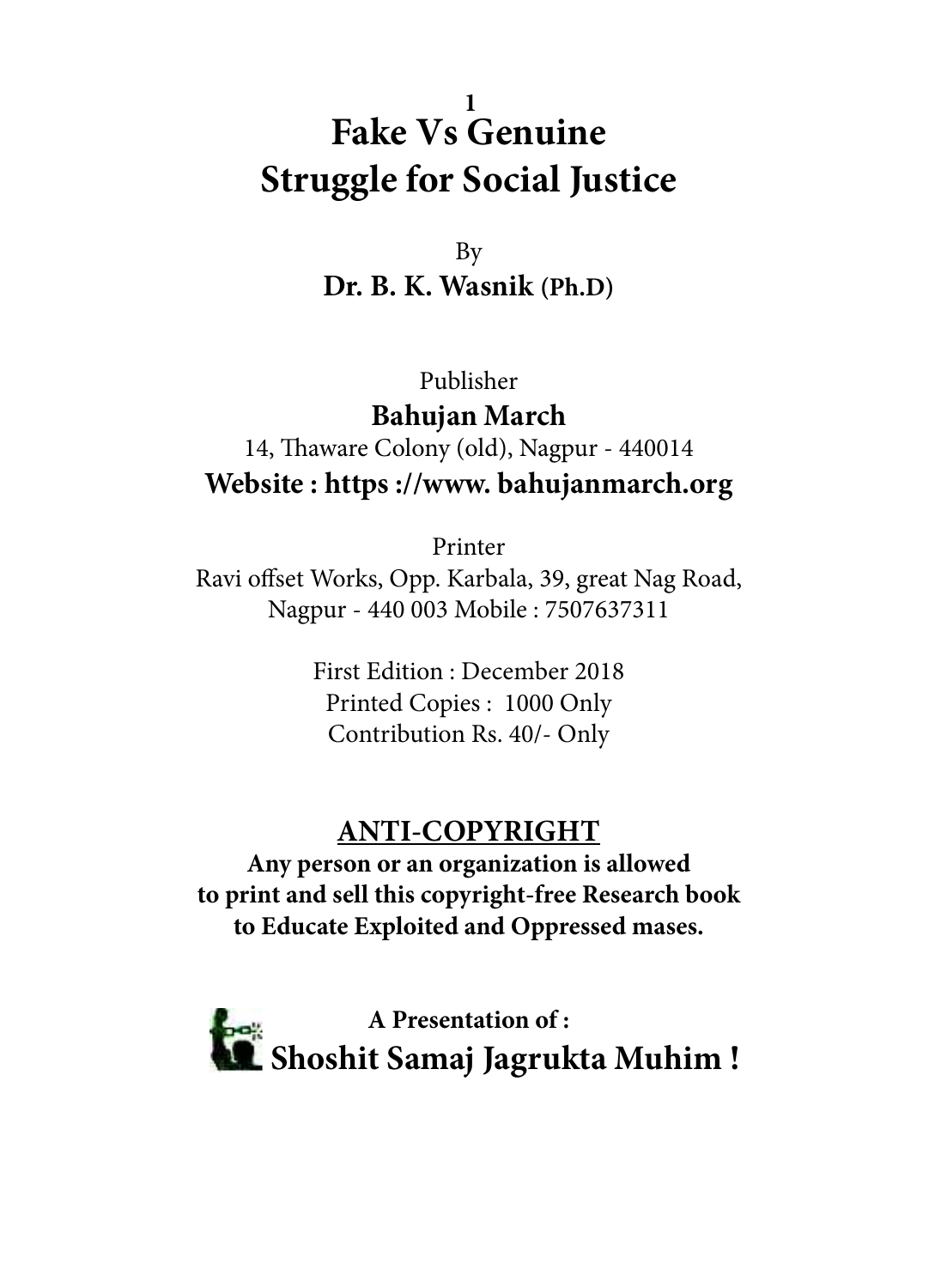#### **2 Contents**

**Part I : Exploitation System in a Nut Shell ...................................... 03**  Need of an Exploitation System (3), Sham Democracy (4), Essentials of exploitation system (6), World Exploitation System (10), Basis of Exploitation System (12), Zionism, Brahminism and Satanism (12), Usury or interest (13), unjustified profits (13), Centralized State (14), Dependency mentality of masses (14), Lack of foresight among Bahujans (15) **Part II : Fake Struggle in a Nutshell .................................................... 16** Future Promise (17), No progressive empowerment of masses (18), Lip Service only (18), Lectures in place of Meaningful action (19), Lack of Self Defense Measures (19), Fake Leaders keep Bahujan masses oppressed (20), Fake Leaders have no Priority Program (21), Exposing Exploitation and Oppression Verbally (21), Reacting in self-defeating manner (22), Conferences of Fake Leaders (24), Imposed Arya-Brahmin leadership (25), Reformist Movements (25), Unproductive

ceremonial Functions (26), Priests and their harmful rituals and traditions (26), Indulging in worthless issues (27), Admirers of Arya-Brahminist Idols (28) **Fate of Various Bahujan Organizations ............................................. 29**

#### **Part III : Genuine Struggle in a Nutshell ..................................................... 30**

Personal Empowerment : Health promoting habits (30), Keep yourself free from stress (32), Avoid Allopathy medicine (32), Stay away from harmful gazettes (33), Say no to vaccines (35), Do not take synthetic vitamins (36), Stay away from alcohol consumption (37), Develop rational behaviour (38), Promoting mental health (39), Learning differential behavior (40), Self defense education (41), First Bahujan mission, then organization (41), contribute money to mission activity only (42), Devote yourself to missionary activity (42), Strengthen Social media (43), As a computer user use Linux Mint (43), Family Empowerment : Boycott Manuist TV and Newspapers (46), Stop buying useless periodicals (47), Keep your home free from all kinds of priests (48), No weakening rituals and traditions (49), Promotion of moral education (49), Strengthen family economically (50), Social Empowerment : Basic requirements (51), Morning groups (54), Inter-personal cooperation (55), Substitutes of priests (55), Community help center (55), Legal assistance (56), Guidance centers for students (56), Community self-reliance centers (57), Direct consumer producer link (57)Resisting injustice and oppression (58), Brotherhood committees (58), community self defense volunteers (59), Bahujan Propaganda Groups (60), Resettlement of Victims of Arya-Brahmin violence (61), Saving Bahujans from money lenders (62), Inter-community alliance (62), Quality primary education (63), Public Interest Litigations and RTI (63), Unpublished literature of Babasaheb Dr. Ambedkar in government custody. (64)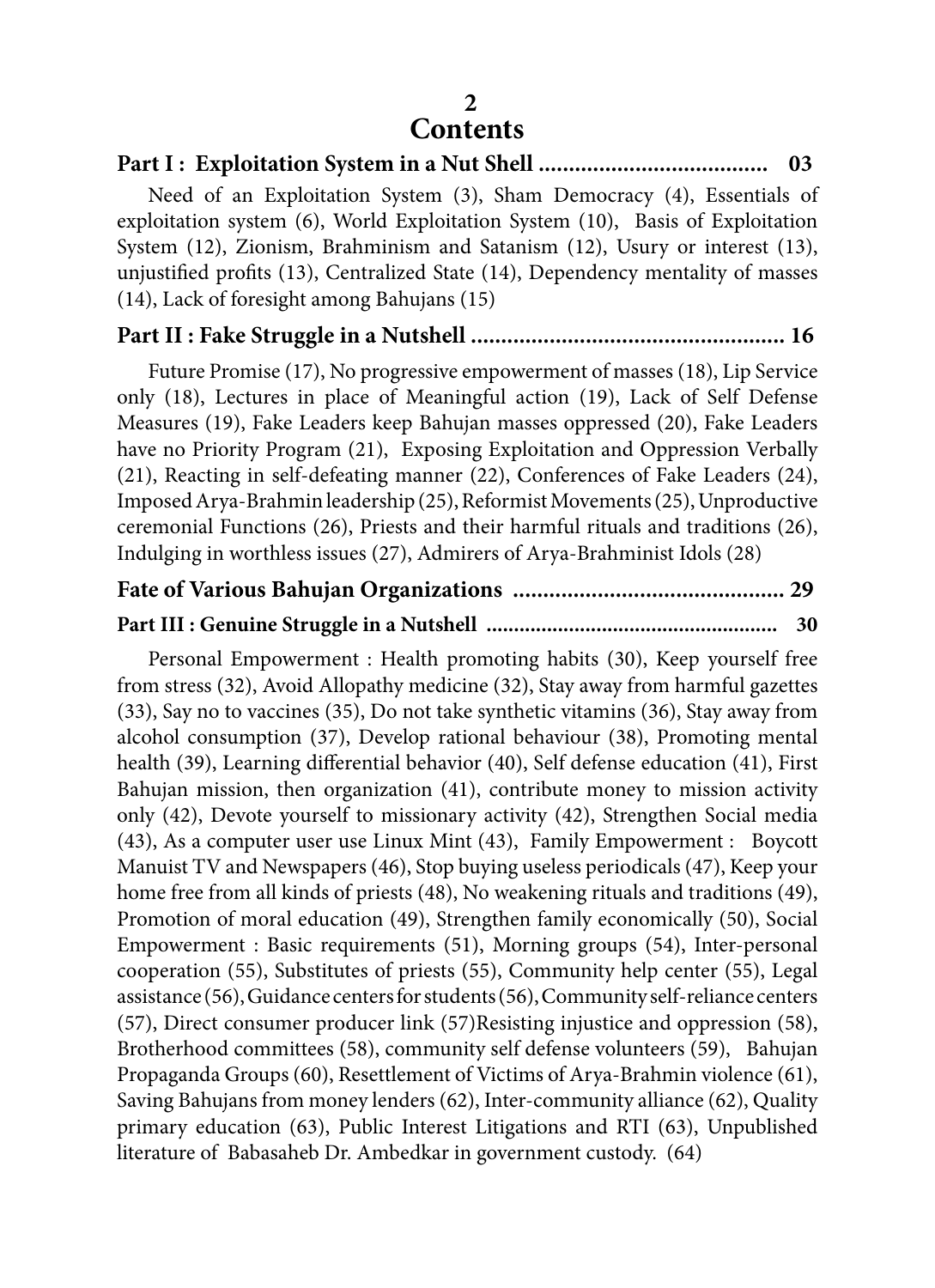#### **3 Part I**

## **Exploitation System in a nutshell**

Basic features of exploitation systems throughout the world may be summarized as under.

#### **1. Need of an Exploitation System**

If somebody want to kill an animal and eat its flesh he has to create no special system. But if he wants to rear animals for milking, for plowing, for pulling a cart, breeding them for commerce etc then he has to create entire system comprising : shelter for the animals, fodder, fodder-storage, harnesses, shepherds, shepherd-dogs, animal medicine and so on.

Similarly, the exploiters who always are a tiny minority need to create cunningly a complicated exploitation system to control, subdue and exploit the masses who are in huge number.

Exploitation system enables the exploiters to exploit the labor of masses and own all the natural resources available in the territory. The exploiters at their will can use peoples' land any manner they wish. They can displace farmers from their land or demolish peoples' houses at meager compensation. Exploiters force masses to pay heavy taxes to run the state machinery of exploitation.

The companies of exploiters need masses to sell their produce to earn huge profit. Industries belonging to the exploiter community receive heavy subsidy on land, electricity, water, transportation and tax. Approach roads are build for their industry free of cost and government provide them full protection. Exploiter community members draw loan of millions from the nationalized banks, flee out of country (Examples : Malya, Nirav Modi etc). The banks are compensated from the tax money collected ultimately from the toiling masses. Every direct or indirect tax ultimately comes from the pocket of toiling masses no matter which class pays it.

Leaders riding the government borrow from IMF, World Bank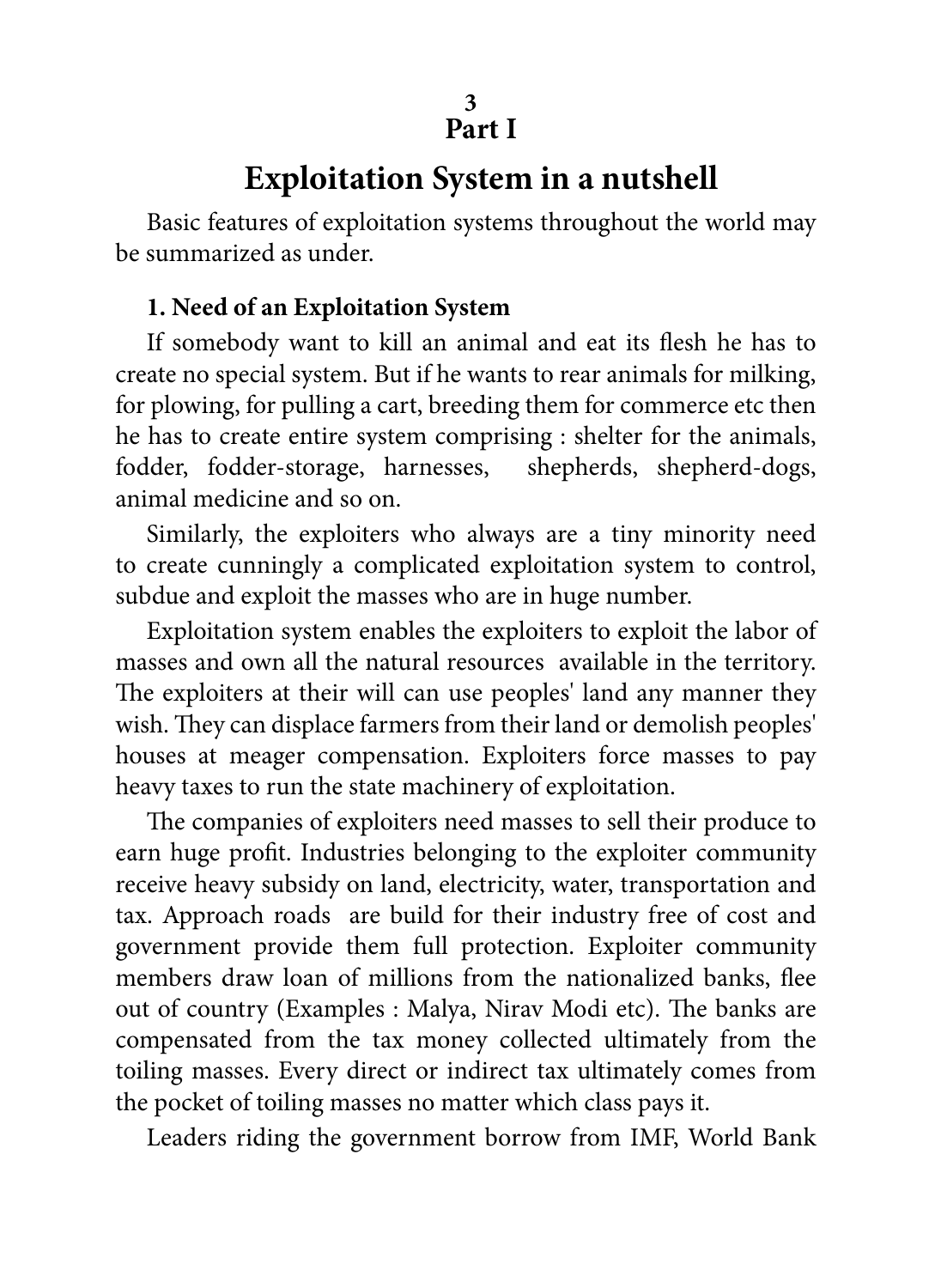etc for various projects. They receive heavy commission from organizations given these tender to complete the projects. They sign various purchase deals with multinational companies and receive heavy commission. Thus they fill their personal coffer at Swiss banks. Ultimately the masses are under foreign debt not the leaders riding the government.

Enmity between nations is created and wars are fought at the expense of the indigenous soldiers and civilians so that huge commission can be extracted from the purchase of arms. Blood of common masses is shed so that exploiters can fill their coffers.

**Exploiters consider themselves humans and masses as livestocks in human form brought by god to serve them. Country therefore , belongs only to them and not to the masses. Remember the slogans "India is Indira, and Indira is India" ? "India Shining" only meant "Arya-Brahminists will shine". "Acche Din Ayenge" only meant "Good Days for Arya-Brahmins". Patriotism and nationalism means loyalty to Arya-Brahminists. Duped masses take their words literally in spite of several glaring examples.**

**Masses in general live in poverty and in slums. So called "Civilization" "Technological progress" etc are meant for the rich only. Big roads, Bullet trains, aircrafts, Malls, luxury cars etc are meant for rich as poor masses can not afford them.**

**Anybody who oppose them, will be labeled as unpatriotic, antinational and so on. If people resist any of their exploitation (which they consider their divine right), their police and paramilitary forces will break their bones, kill them in firing; unleash terror, dumb them in jail indefinitely labeling them terrorists, antinationals, Naxalites and so on. Masses are always the softest target because masses are kept armless. Exploiters remain unharmed because they are armed and fortified.**

#### **2. Sham Democracy**

Exploiter community needs masses to be subdued by whatever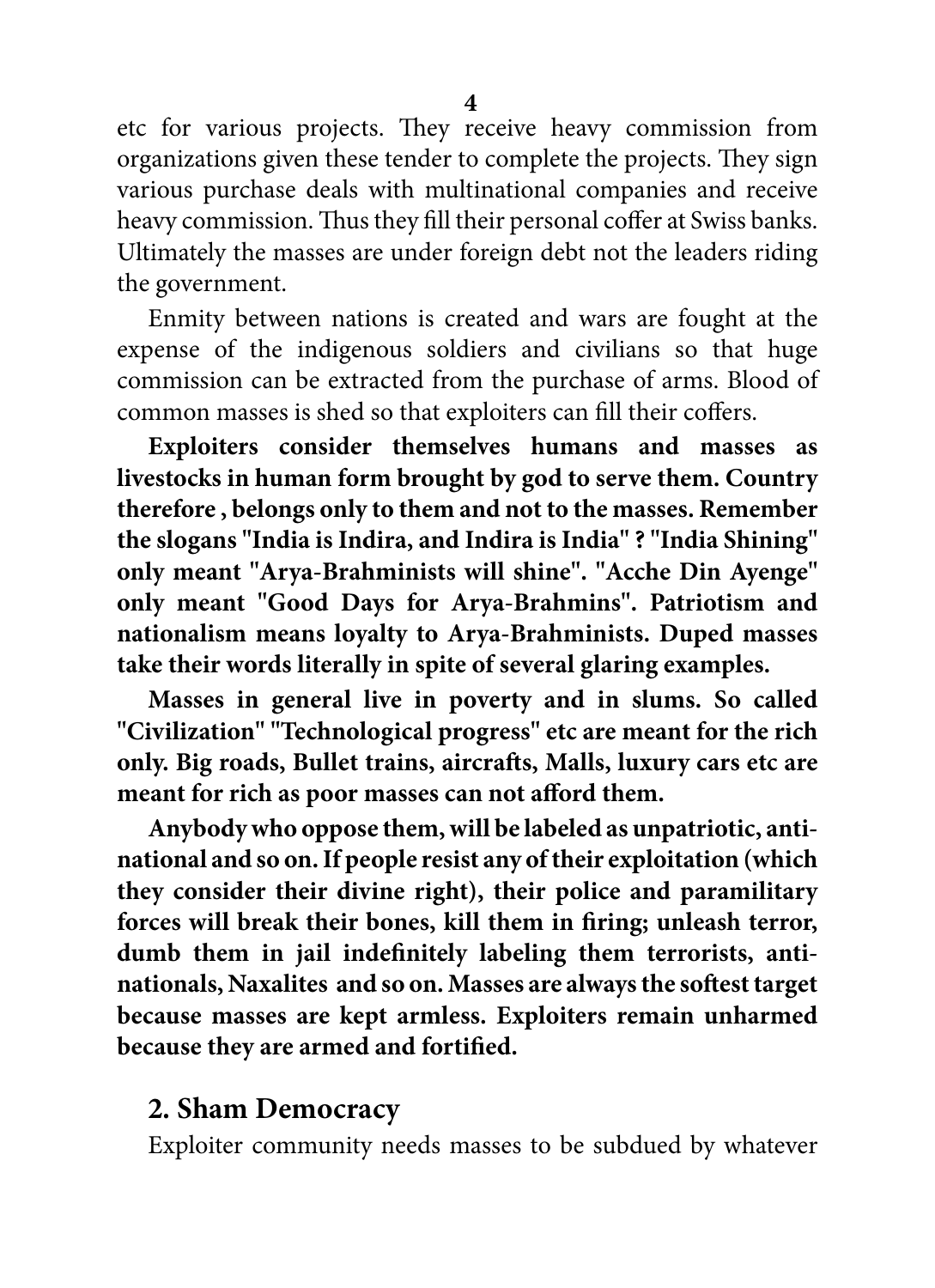effective, economical and safe deceptive means. Sham democracy is one of the means. Constitutional provisions of welfare, human rights, justice, equal opportunity, government of the people, by the people and for the people etc are false promises. They are meant to hide the cruel face of the parasite community of exploiters.

Democracy is sham because exploiters control the whole electioneering system where only rich can win. **People do not realize that if a person spends crores of rupees in election how can he serve people ? They will first recover their investment many fold. No matter which party comes to power they will benefit themselves at the cost of people.**

Spider (member of exploiter class) can freely walk anywhere in its net (system comprising police, judiciary, bureaucracy, etc) but other insects (poor masses) are caught in this net. Criminals of exploiter community escape from the court unharmed because police, CBI, FBI etc agencies present insufficient evidence against them. Almost nobody gets convicted. But millions of indigenous masses, on meager charges are languishing in jail because they have no money for bail. They are being kept in Jail indefinitely beyond their maximum possible punishment for the charges framed against them.

In America and several European countries, authors convincingly questioning Jewish holocaust are jailed. In India draconian laws such as POTA, POTO etc make mockery of democracy and human rights and reveal cruel face of Indian exploitation system. Through many Presidential Decision Directives such as FEMA etc fundamental rights guaranteed by American constitution are nullified.

Exploiters conduct MKULTRA etc mind control experiments, radiation effect experiments, electro magnetic frequency effect experiments, drug experiments etc on unaware patients, on kidnapped children, on many institutionalized children, on prisoners, on soldiers and so on.

Biological and Chemical weapons are tested upon unaware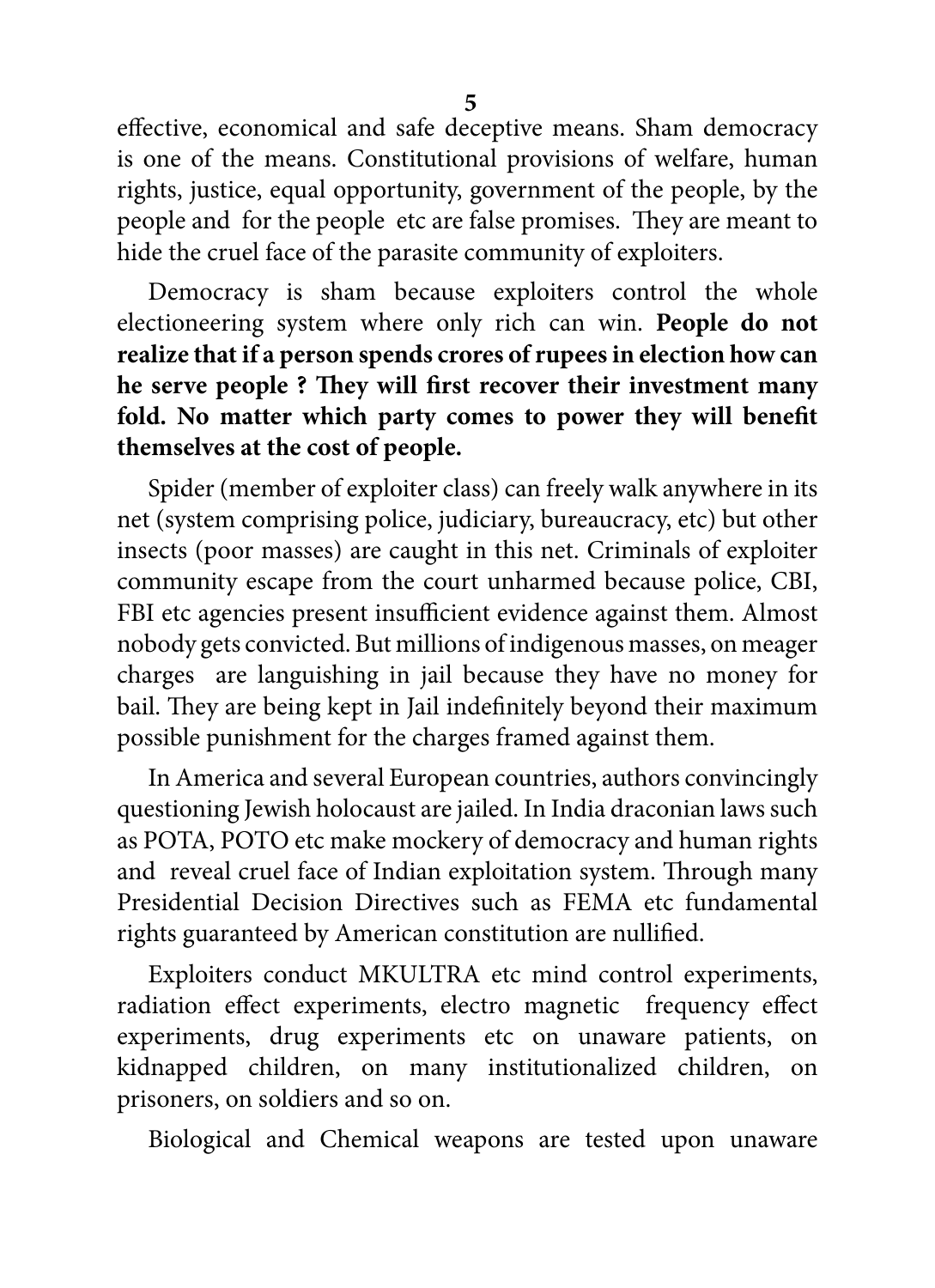masses.

With the intention to reduce population to almost 10%, and immense hate for indigenous masses, viruses such as AIDS and infertility drugs are developed in government laboratories and injected into the body of indigenous people through various vaccination programs run by world health organization and other such agencies. They want to get rid of over 90% of world population whom they consider surplus. Use of robot armies, drones and pilotless air crafts; driver less taxies, buses and trains, robots in most of the industries and professions ensure that they can manage with remaining 10% indigenous masses as their slaves.

#### **3. Essentials of an exploitation system :-**

1. To keep the masses subdued, exploiters must have their own army and should prohibit masses from keeping weapons. Only resourceful person can get weapon licenses.

2. The exploiters keep masses ignorant and less educated. Pathetic state of primary education in government schools of India is a glaring example. Higher education is made beyond the reach of poor.

3. Through priests exploiters create servile mentality in masses through religions. The ruler is projected as a representative of god and the masters are considered as "Annadata" (who feeds his servants). Priests ensures that the masses always remain superstitious and emotionally charged. Through expensive religious rituals it is ensured that the masses should always remain poor.

4. Exploiters divide the masses in maximum possible divisions such as in contradicting religious sects, religious cults, and keep them conflicting with each other. Exploiter class has created new age religious sects and cults to fulfill this aim.

5. TV channels promote cunningness, selfish interest, opportunism, betrayal, immorality of all sort and dirty competition through TV serials where the family members are shown conspiring against each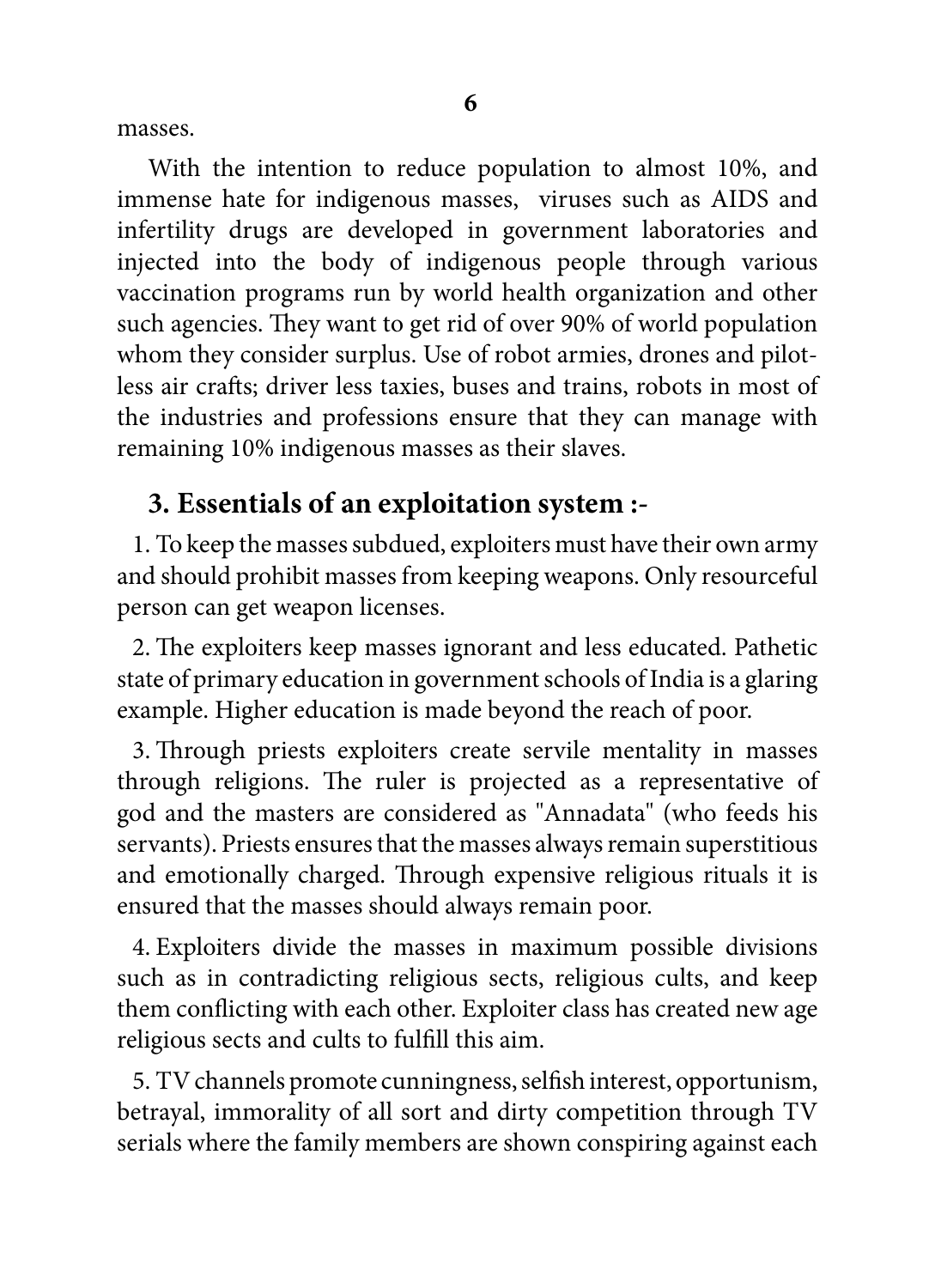other for their selfish interests. These serials are being watched by small kids who develop these traits automatically considering them normal behaviour. People of such mentality easily work for exploiters and betray their very near and dears to fulfill their selfish interests.

6. Corruption and crime is deliberately promoted because that ensures flow of commission from lower level to highest level. In India "Warli Matka" gambling lucky numbers are published daily in many reputed newspapers. Prostitution runs uninterruptedly before public eye. How can criminals go against an exploitation system that allow them ? Sometimes in a year or two few raids are made to pose that the government is against these crimes. The criminals are used against masses to protect the very exploitation system.

7. CIA runs narcotic (opium etc) business to meet its various expenses. CIA makes its money laundering through banks created for this very purpose. A whole structure of crime and criminals is maintained. With their help, CIA create dissents in countries, sabotage, and topple governments.

8. Exploiters keep the sections of masses always violently conflicting with each other so that they never unite against the exploitation system. Fake leaders of each section benefit from these conflicts.

9. Exploiters systematically keep the masses economically weak, helpless and troubled by many worries so they have almost no time and energy to think against the exploitation system. Therefore, bureaucracy and all services are deliberately made inefficient so that masses are troubled, harassed so that both the bureaucracy and masses have unfavorable attitude against each other. Therefore, people never unite against the exploitation system.

10. Fake issues and fake activities are those issues and activities which pretend benefit of masses but in reality the money, time and energy of masses is wasted and masses can be physically harmed. Exploiters create fake issues and fake activities with the help of their stooges and servile print and electronic media to ensure that people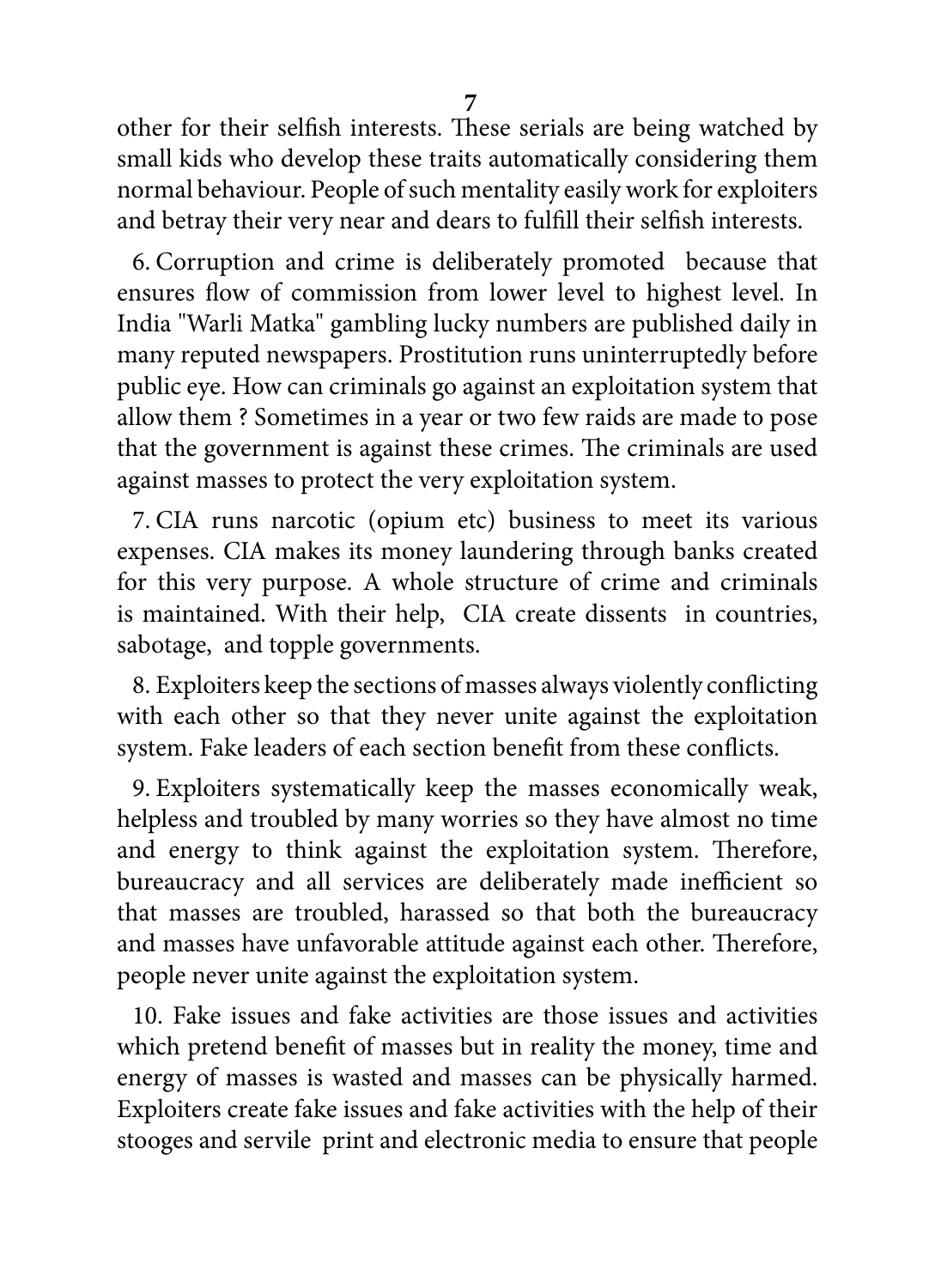always remain engaged and harmed in these fake issues and fake activities.

11. Exploiters must ensure that masses should not have direct control over any struggle against exploitation and oppression because it endangers the exploiters and their exploitation system. Their struggle must remain in the hands of fake leaders since the fake leaders are no threat to any exploitation system.

12. The exploiters should create a sophisticated system of surveillance upon the masses. CCTV cameras, micro chips on vehicles, cashless transaction data, mobile device data, internet activity data, Linking unique identification number of citizen (Adhar Card in India) with all services, satellite watch, watching through the TV, gathering information through state and center's surveillance agencies and their informers etc are few measures every exploiter system employs on the indigenous masses.

13. Exploitation system always base on caste system like hierarchical pyramid structure where minority Exploiters are at the top of the system and exploited and oppressed masses are pressed to the bottom of the pyramid. Between them lie bureaucrats and technicians of different levels and the middle class.

14. The communication pattern of exploitation system is from top to down. There is almost no upward communication. Horizontal communication occurs at every layer to implement orders coming from above.

#### **15. Exploiters control food, water and electricity to humble the people. In the areas where people are resisting state terrorism, ration and other essential items are supplied to people selectively through the police and paramilitary forces.**

 16. The exploiter community always considers itself religiously, socially and economically superior and hates the masses. According to H.G. Wells, exploiters are not satisfied with their prosperity and power alone. To satisfy their sense of grandeur, masses must be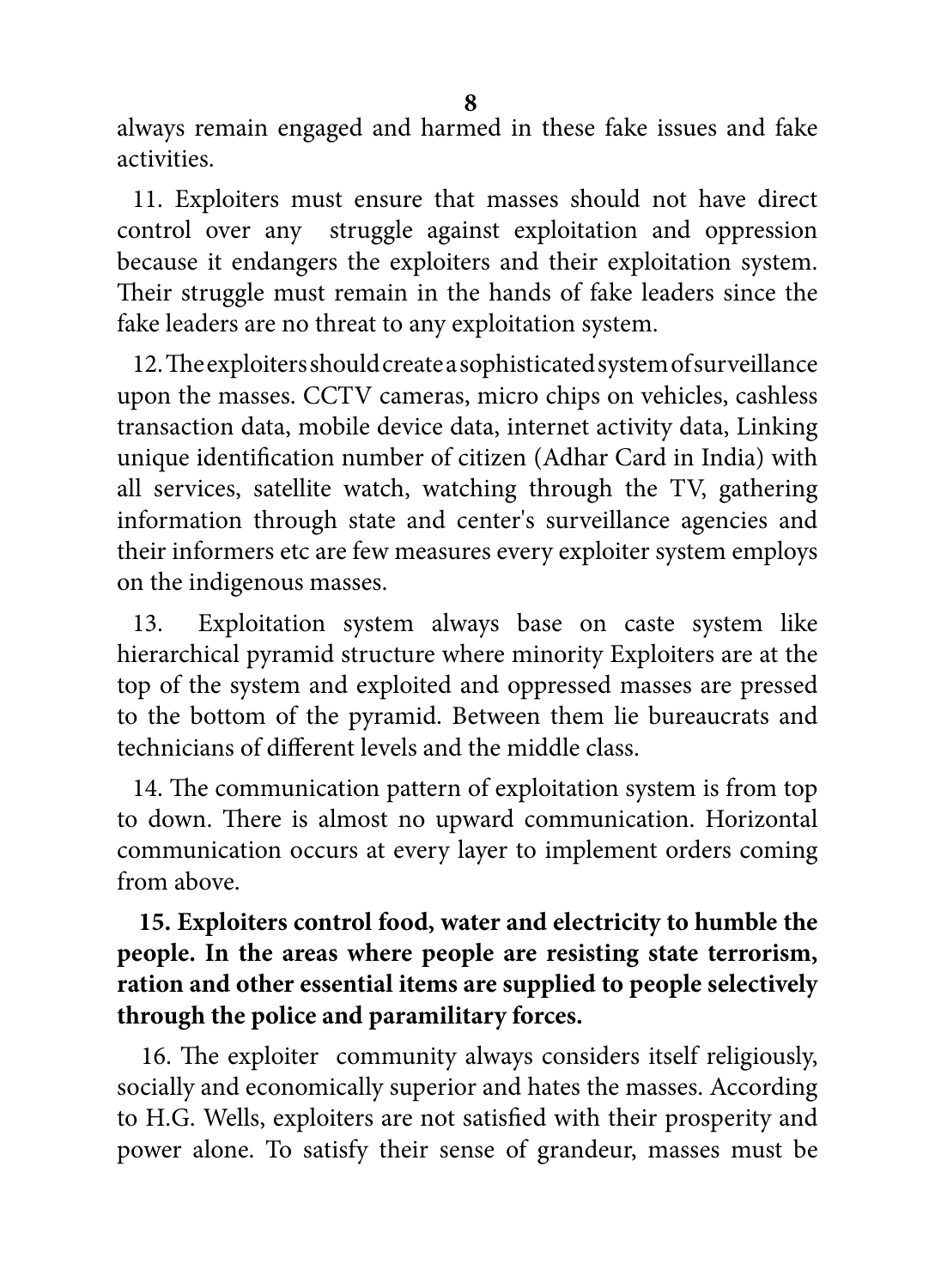reduced to the level lower than animals. **There is a story : An innocent virgin princes got married and enjoyed her first-night. She asked her husband "Common masses also do this ?", "Yes" replied her husband. "They must be stopped" She snapped immediately. This is the mentality of exploiter community. In some parts of India Dalits are not allowed to carry their marriage procession on streets. Dalits are not allowed to ride on horse and not allowed to wear turban. Dry lavatory system deliberately prevails to compel dalits to carry Arya-Brahmin feces on their head.** 

While partitioning India, Brahminists of India to take vengeance upon Dalits for their crime to elect Dr. B. R. Ambedkar for constituent assembly gave Dalit majority and Muslim minority provinces such as Jassor, Khulana, Barishal, Faridpur, Dhaka Maimansingh province and Buddhist majority Chittagong hills area to Pakistan. Converted Arya-Brahmins of Pakistan persecuted these Dalits in Pakistan. As a result they had to flee back to India where Arya-Brahmins riding government of India persecuted them in various ways. They were dispersed in remote areas throughout India. Their genocide were committed in Morichzapi of west Bengal. They were made food of Sunderban tigers. Defying all international rules, they passed a black law which prohibits Bengali Dalits migrated to India even to apply for Indian citizenship. Anybody from the world can obtain Indian citizenship but not the Bengali Dalit refugees. Bengali Dalit refugees are hunted and thrown into no man's land at Bangladesh border. While entering either side of the border they are shot dead. These is continued since last several decades. Such is the height of Arya-Brahmin hatred for indigenous masses.

17. With the incredible development in electronics many of the workmen and professionals are being replaced by robots. As a result, a huge section of masses becomes "not-needed"and worthless eaters. Exploiters have a plan to exterminate over 90% of world population by means of artificially created floods, Tsunamis, earthquakes, wars, diseases created through vaccines and biological weapons such as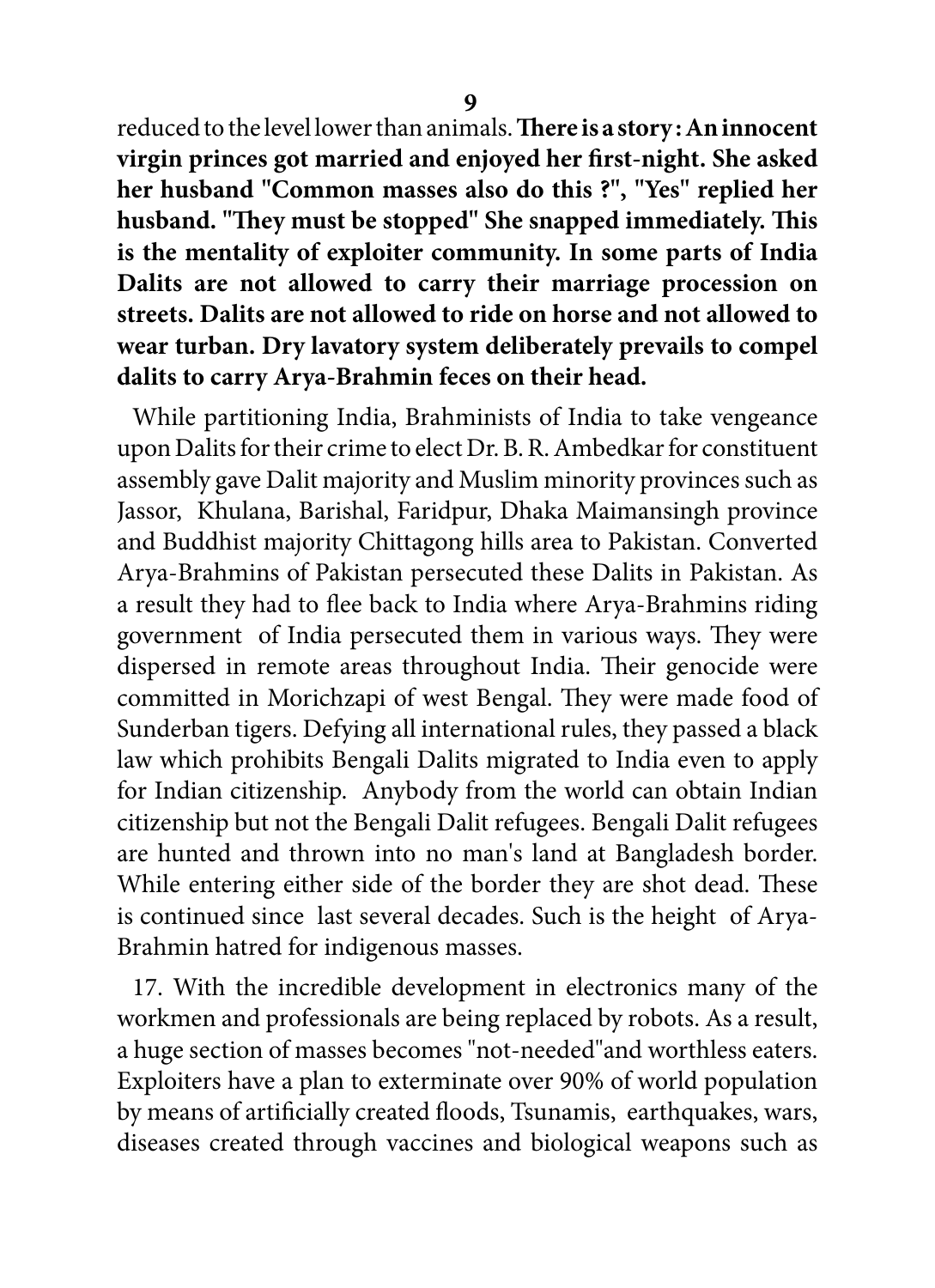#### **4. Word Exploitation System**

**World exploitation system is governed from behind the curtain by the 13 Zionist Jewish Banking families collectively known as the "Jewish Banking Cartel" or the "Illuminati" which believe in Satanism.** Illuminati-Jewish Banking Cartel, through its finance, own or control almost all multinational companies of the world. It is claimed that Rothschild family leads the Illuminati-Jewish Banking Cartel. In every country, they control print and electronic media, all trade unions and all political, social, cultural, religious organizations. Through them they enforce various economical treaties and control every government in the interest of Illuminati Banking Cartel.

Jewish Illuminati Banking Cartel have been creating wars between nations and have been helping both the warring sides financially, weakening them in costly war and enslaving them under heavy debts. It is claimed that all wars so far fought are wars created by Illuminati Jewish Banking Cartel.

Through their economic power they have indebted all nations and all financial institutions of almost all countries. It is claimed that except three countries (Iran, North Korea and Cuba), the Jewish Rothschild control central banks in remaining countries.

Illuminati-Jewish Banking Cartel needed a world-system (aka New World Order) to control all countries through uniform economic rules and regulations and rule them politically. For this purpose they created United Nations, World Bank, International Monitory Fund, Bank of International Settlement and so on.

**Every problem whether unemployment, or depriving indigenous masses from their water, land and jungle is directly the result of several memorandum of understanding (MOUs) signed by governments with the Illuminati Banking Cartel controlled multinational companies. The GATT, etc treaties signed by the puppet leaders of the counties have made their country's**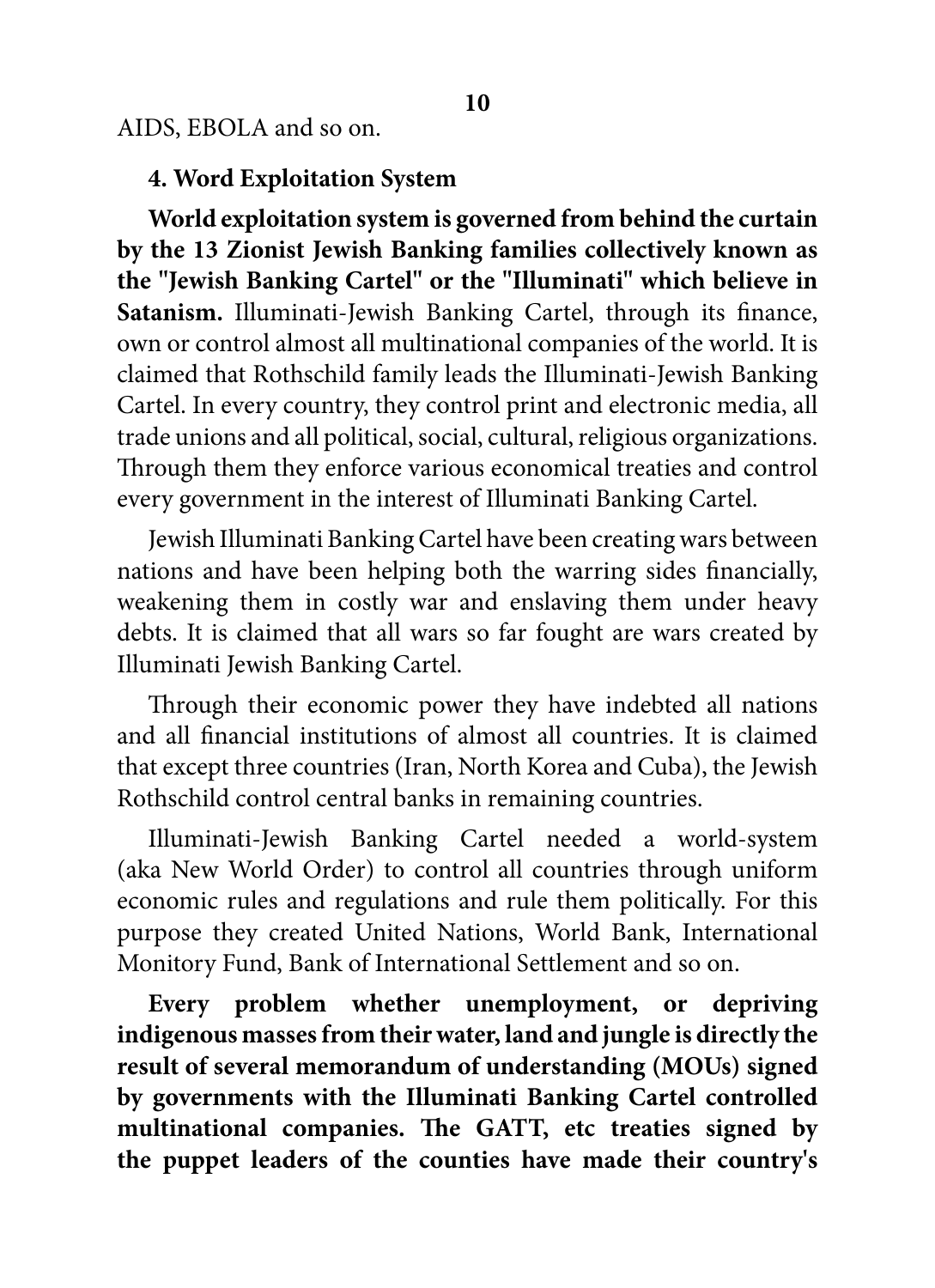**constitution meaningless since according to these treaties no law of the county or country's constitution will come in the way of provisions of the treaty. In India no land ceiling law is now effective as the special economic zones (SEZs) can have thousands of acre land for their economic unit.** 

**United States, NATO is their military and CIA is their subversive tool through which Illuminati Jewish Banking Cartel subdue or topple resisting governments. Countries are forced to give access to their natural resources to the Illuminati Banking Cartel controlled Multinational companies at their terms.**

**Israel is creation of Rothschild (the head of Illuminati Jewish Banking Cartel). British government had promised Rothschilds through Balfour declaration its commitment to create Israel in Arab land Palestine. Banking cartel, as had brought America into world war II as a British ally for which Israel was promised and later created. Israel receives heavy financial, military aid from United States. No UN resolutions passed against Israel's war crimes and human right violations could be implemented. Nobody could force Israel to reveal its nuclear facilities for international inspection. Israel receives heavy compensation from Germany for so called Jewish holocaust in 2nd world war which is questioned. Under the dictates of Illuminati Jewish Banking Cartel many countries have passed a law and accordingly jailed authors and activists who questioned Jewish holocaust. According to these laws even questioning Jewish holocaust is made crime. In fact, most governments are little more than front organizations for the Illuminati Jewish banking cartel.**

**All ruling parties of India have been serving Illuminati Jewish Banking Cartel controlled multinational companies. Betraying Bhopal Gas victims, both the Congress and BJP have helped Anderson to flee from India and ensured that he will not receive any heavy punishment.**

The ultimate aim of Illuminati-Jewish Banking Cartel is to rule the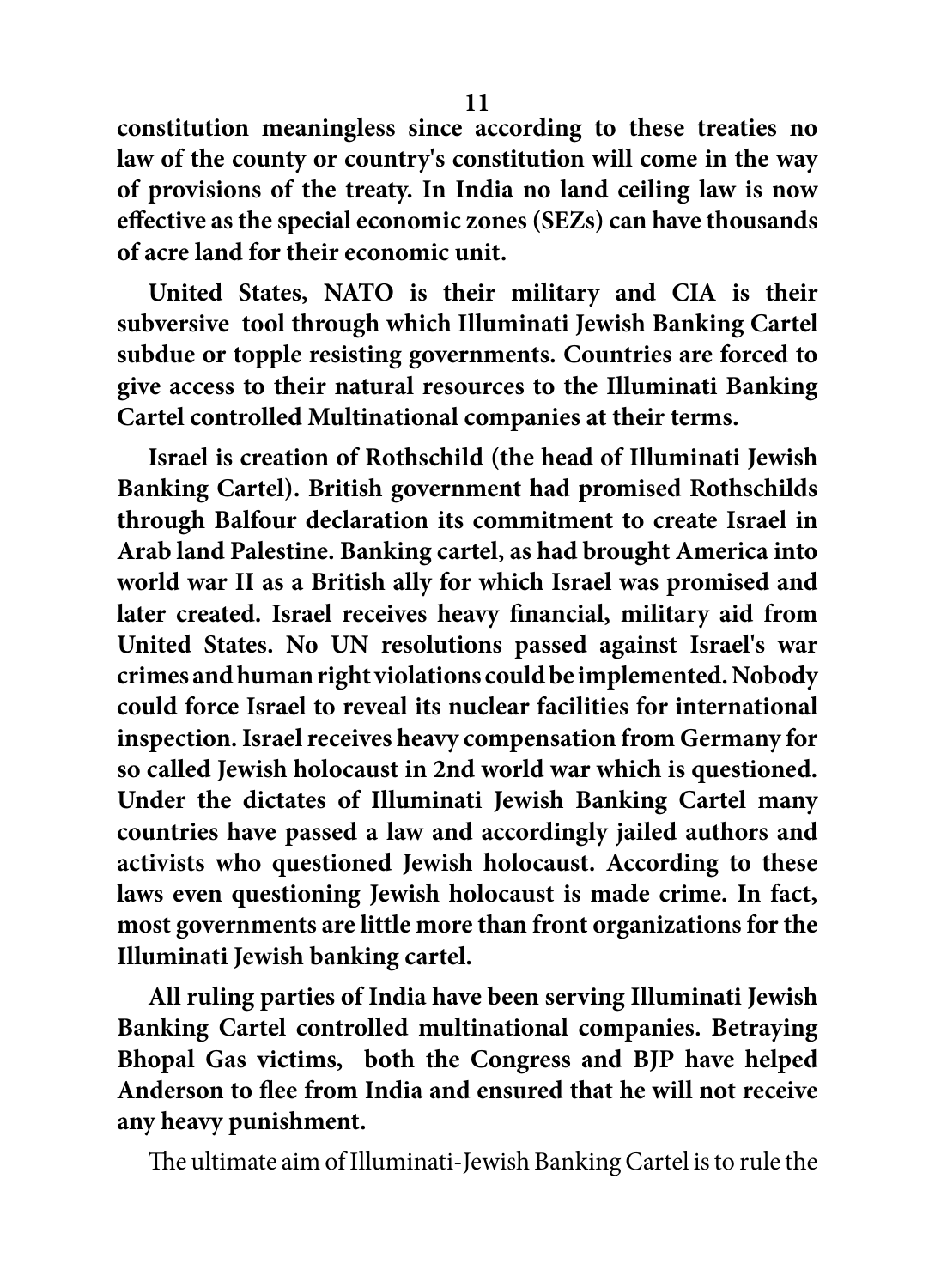**12**

world according to the tenets and dictates of Talmud which is Jewish Version of Indian Manusmriti. Under this system the exploited and oppressed masses (Bahujans) of the world will be reduced below the level of animals. (Please read our English Book Impending Satanist World Order, written by Sheetal Markam)

#### **5. Basis of Exploitation System**

**1. Zionism Brahminism and Satanism (ZBS) :-** The core of every exploitation system is man's laziness, greed, jealousy and envy. The Satanism, Zionism and Brahmanism are names of the same phenomena which has developed out of man's laziness, greed, jealousy and envy. These feelings and emotions are found among every strata of the society. Rich or poor nobody is exempted from them. A lazy person does not like to work. He wants easy ways to fulfill his needs, no matter how immoral ways they are. He becomes a parasite, living on the labors of other persons.

According to ZBS the strongest has the right to rule and enslave the weak. ZBS approves laziness, greed, jealousy and enmity and preaches that betrayal, treachery, falsehood (Sam, Dam, Dand, Bhed) everything is allowed to become powerful. Powerful rules or destroy the weak. This is what they call the law of nature. Thus ZBS approves that the master has every right to treat weak brutally because he is powerful enough to do so. Satanism boasts that it is helping process of natural selection by eliminating weak and thus creating a society of stronger and smart people capable enough to deceive each others.

**Man goes after greed because he falsely believes that by acquiring more wealth and more amenities he will become happy. But there is no limit to man's greed. There is always someone wealthier than him. He may develop envy and enmity for wealthier become unsatisfied and unhappy and would indulge into conspiracies against the wealthier. The result is bloodshed. Every exploiter live in constant fear of being toppled.**

Even if you throw one ruler or a particular form of government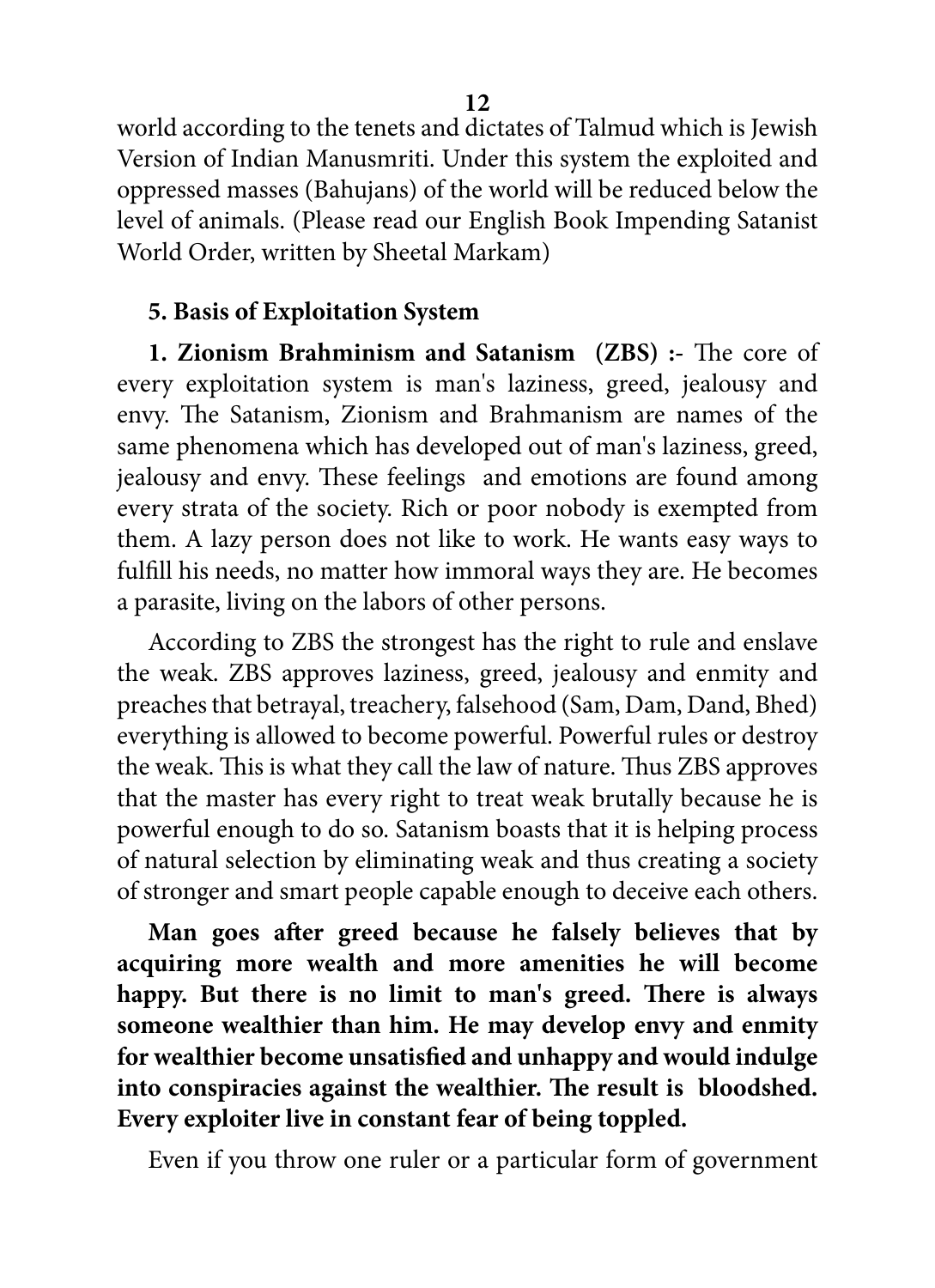several thousand times, every time there are always lazy and selfish persons full of greed, jealousy, and envy to replace the earlier. Therefore, unless the falsehood of laziness, greed, jealousy, envy and SZB is not fully realized, there is no escape from the exploitation system. There will be an unending continuous struggle for power by every dirty means by the parasite communities or groups. Poor and weaker are bound to be crushed in severest possible ways.

**2. Usury or interest :-** Exploitation system is based upon usury or charging interest on loaned money. Following story explains how a system based on usury creates an exploitation system :-

On a small remote island natives used to barter. Agricultural produce being seasonal, farmers may not have produce ready for barter. Similar was the case with other natives. Therefore, they were desperate to find a solution.

Accidentally, a man reached to their island on a boat. He told natives that he can loan natives on mortgage his plastic coins that represent gold in his box. With these plastic coins, they can buy each other's goods. Natives agreed. Natives observed that after payment of loan installments they have lesser coins. Since the total debt is always greater than the loan received, if all natives pay every coin they have, they will not be able to get rid off their loan. The usurer appointed strongly built armed men for loan recovery. The usurer soon brought the residents into his debt-slavery and became a tyrant of the island. The best kept secret of the usurer was that the box did not contain any gold but household things.

Because of interest the total debt is always greater than the money loaned out, therefore inflation (price hike) is bound to occur. Workers agitate and their salaries are increased. To pay increased salaries more currency is printed leading to more price hike. This process increases number of poor making their life more miserable.

What needed is system free of usury and interest.

**3. Unjustified profit :-** Industrialists pay little to workers keeping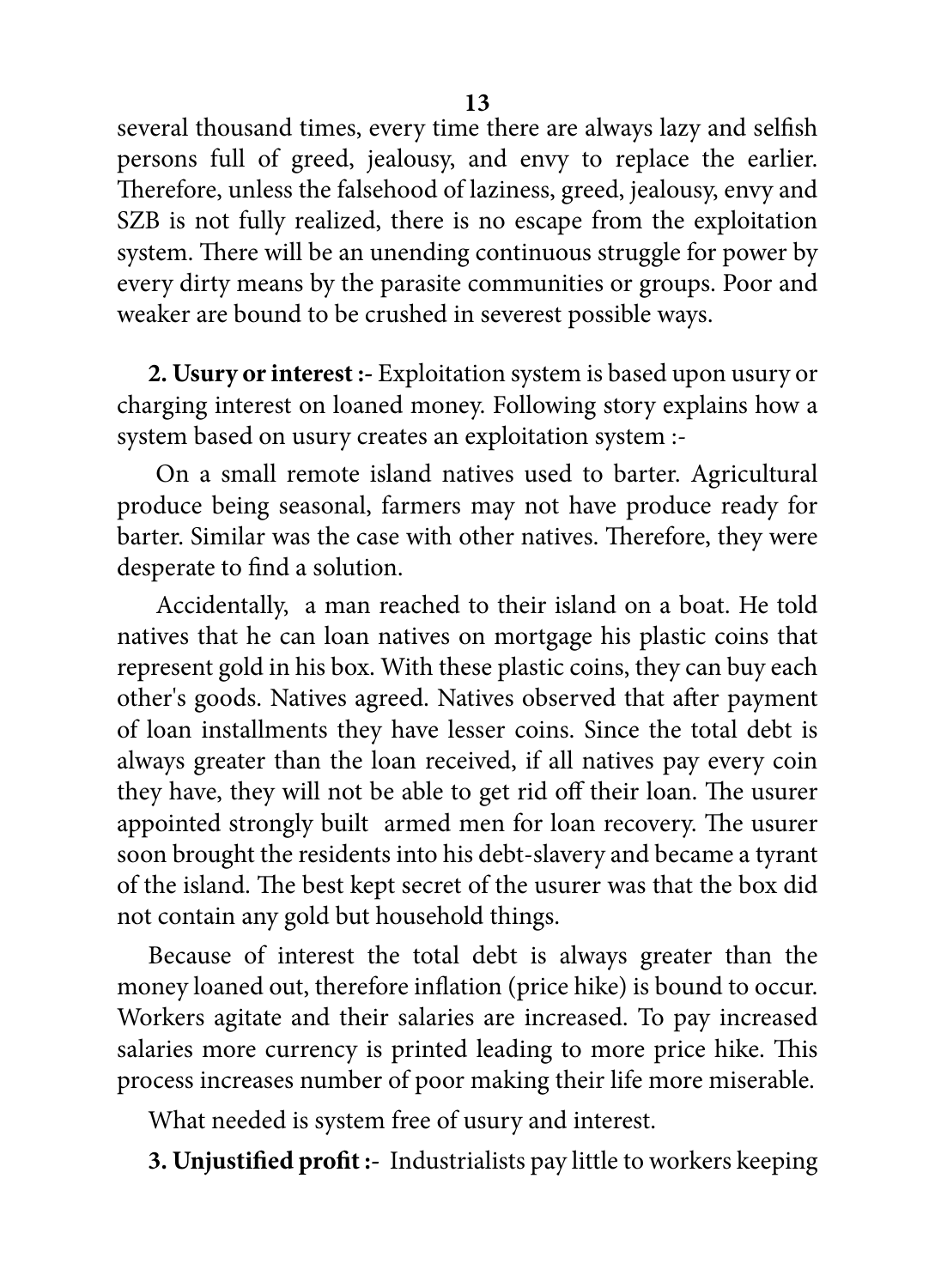large portion of profit with themselves. This leads to exploitation of workers. Unjustified profit may also be extracted by creating artificial scarcity, monopoly production, or consensus among the producers to extract unjustified profit from the buyers / consumers. It creates severe economical disparity in society.

**4. Centralized State :-** The State always has caste system like hierarchy which itself is an exploiting class. It is anti-people mechanism. Nobody likes to visit a police station, Judiciary and the the bureaucracy offices. Centralization of state leads to dictatorship.

**5. Dependency Mentality of Masses :-** Apart from greed, jealousy and envy, which is basis of every exploitation system, toiling masses particularly have mentality of dependency. There is built in helplessness in their character. Therefore, anybody who promises them good future, they rally around him and consider him as their savior. Masses are always dependent on some leader, saint or anybody who pretend to fight for them. Common masses lack courage and ability to take control in their own hand.

Lord Clive of East India Company, after wining battle of Plasi entered into Murshidabad city with his 200 European and 500 Indian (Bahujan) soldiers. According to him, millions of people were gathered both the sides of road to see them. Clive feared, these people could have easily destroyed them attacking with sticks and stones. But people lacked intention and courage. (Bharatiya vidya Bhawan, The History and Culture of the Indian people,Vol.10 p.3)

**Masses never have inclination to understand the nature of exploitation system, how to establish system based on social Justice. What abilities they have to develop in order to control their struggle against exploitation and oppression.**

**Bahujan masses can not establish exploitation free social system or even prevent their brutal victimization if they do not develop strong determination and abilities to control their struggle. Masses themselves are responsible for their misery and**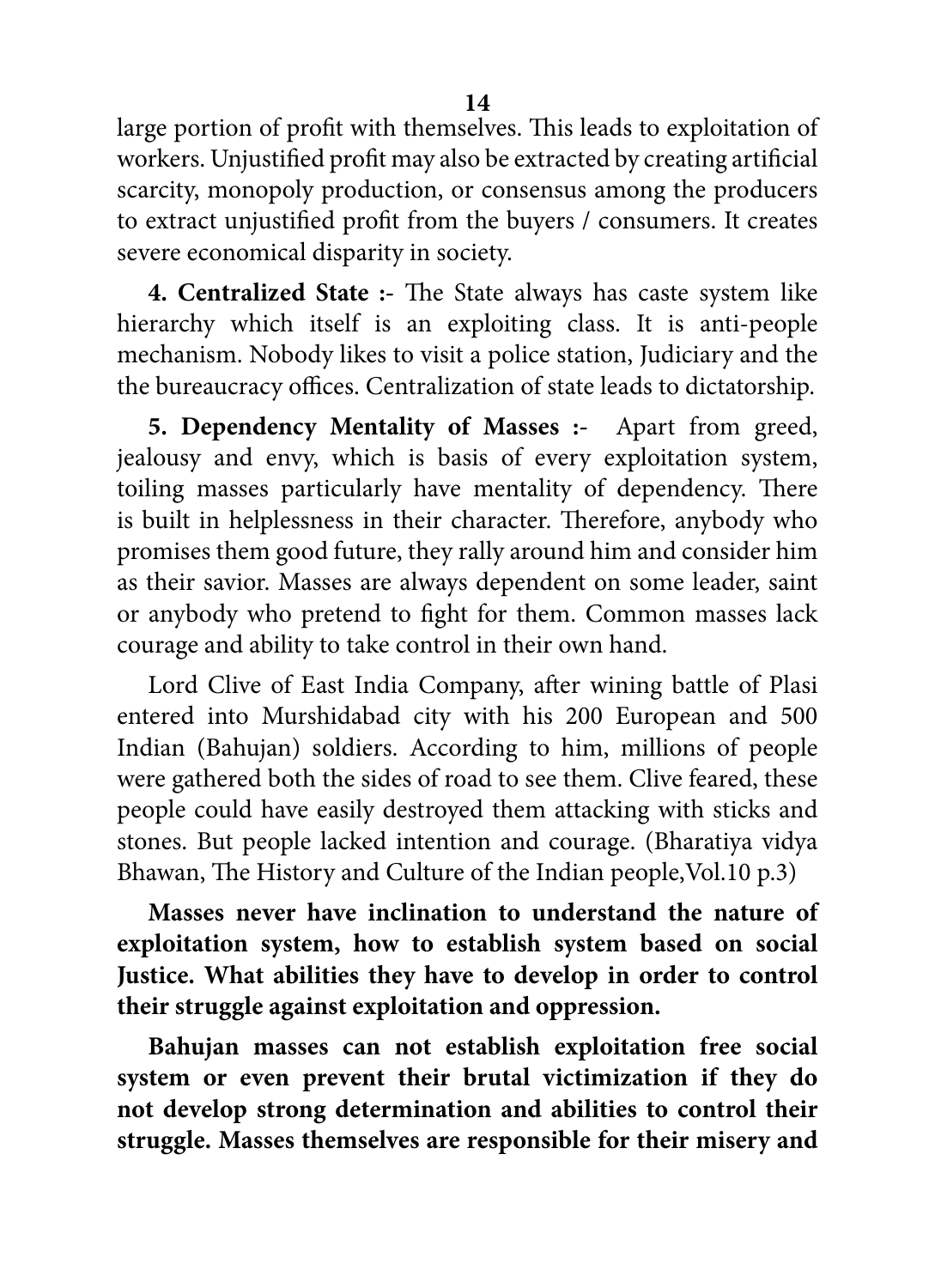**nobody else. A lion is bound to it the lamb.**

**6. Learned Helplessness in Masses :- When people find no escape from their miserable situation, in the beginning they develop anger and then frustration and finally accept their miserable situation as an inevitable fate.**

This phenomena of leaned helplessness was experimentally demonstrated by psychologist Seligman in his experiments. He divided dogs in two groups. First group of dogs were kept in a chamber. A bell was sounded and Electric shock came through the floor. Soon dogs learned to jump other shock-proof side of the chamber as soon as the bell rung. Dogs in second group were kept in a chamber where there was no shock-proof side. Therefore suffering from electric shock was inevitable. These dogs cried pathetically as soon as bell rung and suffered. They developed learned helplessness to such an extent that when they were put into chamber having shock-proof side, they did not attempt to Jump over the side. All efforts to motivate them to jump to shockproof side failed. They remained in shock giving side. **Therefore, people who develop learned helplessness in them do not respond to any attempt to bring them to the path of Bahujan mission.** 

**7. Lack of foresight among Bahujans :-** Objective evaluation of current situation is precondition for developing a foresight. Without foresight you can not apprehend what would be the future outcomes. Lack of foresight springs out of dependency mentality. Person suffering with dependency mentality can not evaluate any situation objectively because he expects every thing such as thinking, planning, action etc to be done by the leaders and not by himself.

A mother is inclined not to see faults in her child because she loves him so much. Similarly a Bahujan with dependency mentality is afraid of every responsibility therefore he not only avoids rational assessment of situation but subconsciously ignores glaring evidences of betrayal by fake leaders or contradiction between what the fake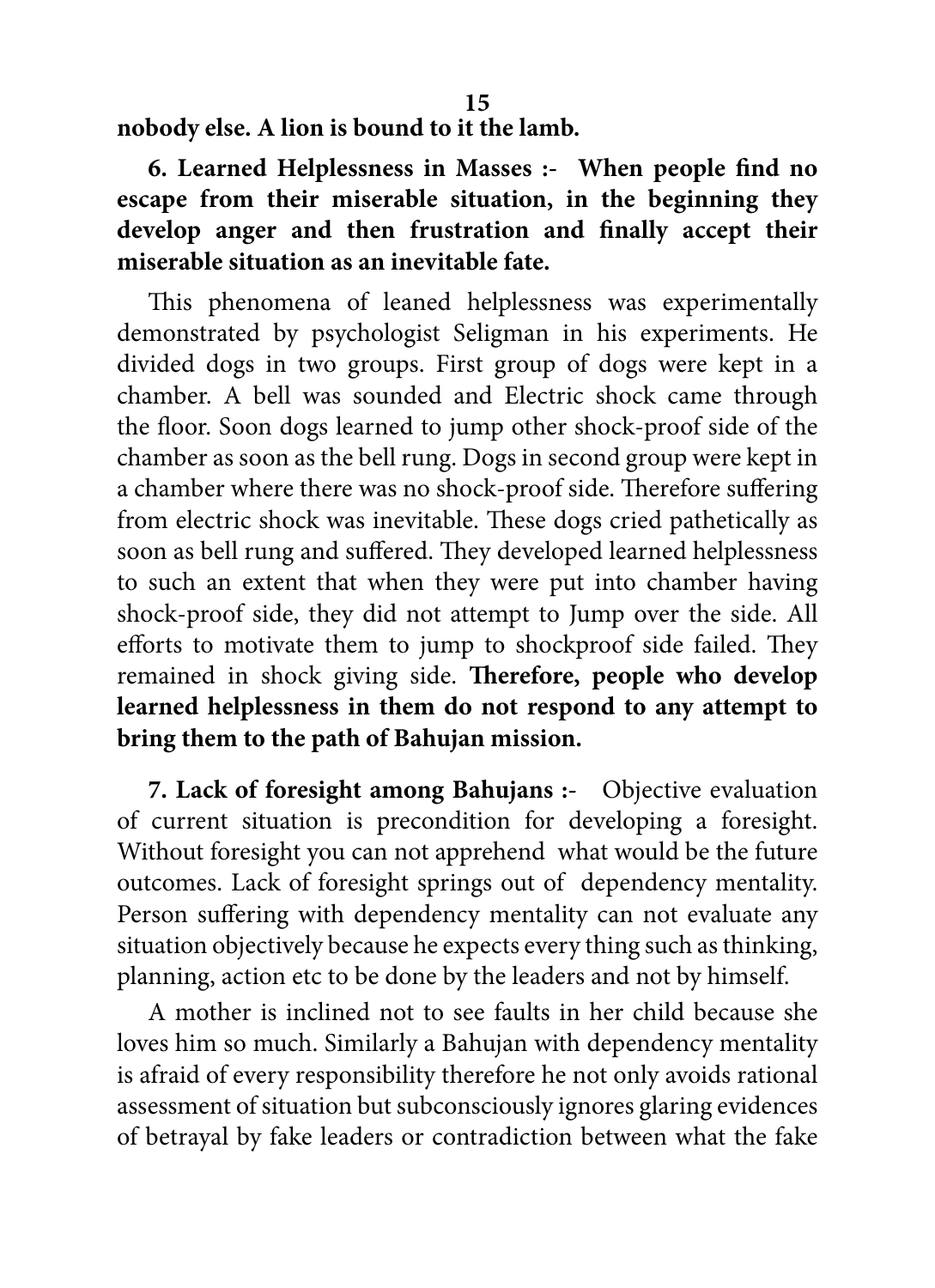leader says and what he does.

To give a practical example, a leader of Bahujan white-collar employee's organization, since last several years is only talking about launching a Jan-Andolan (a people's movement) about which neither he ever made any preparation nor he has ever launched any such agitation. He did not even explained what will be nature of this so called Jan-Andolan. Not a single member of his organization dared to ask him the action plan or a blue-print of this Jan-Andolan.

Thus, Bahujans without foresight accept blindly what their leader says and regularly fill his coffer by contributions, while remaining themselves in the illusion of mission work being done.

#### **Part II**

## **Fake Struggle in a Nutshell**

A Fake Struggle is any struggle, activity or practice being carried out which instead of any progress, wastes money, time and energy of Bahujan masses and may even physically harm them, consequently weakening them and benefiting the exploiters.

The Bahujan masses are under the illusion that so called struggle being carried out by their leaders is genuine. The exploiters to strengthen this illusion make propaganda through their Manu-Media that such struggle being carried out by Bahujans is a genuine and encounter it as if it is a real threat.

It serves two purposes 1) Keep Bahujans under illusion and 2) derive sadistic satisfaction through vengeance against Bahujans by inflicting them physical and economic harm.

#### **Examples of fake struggle or activity**

Few examples of fake activities, or struggles are as under.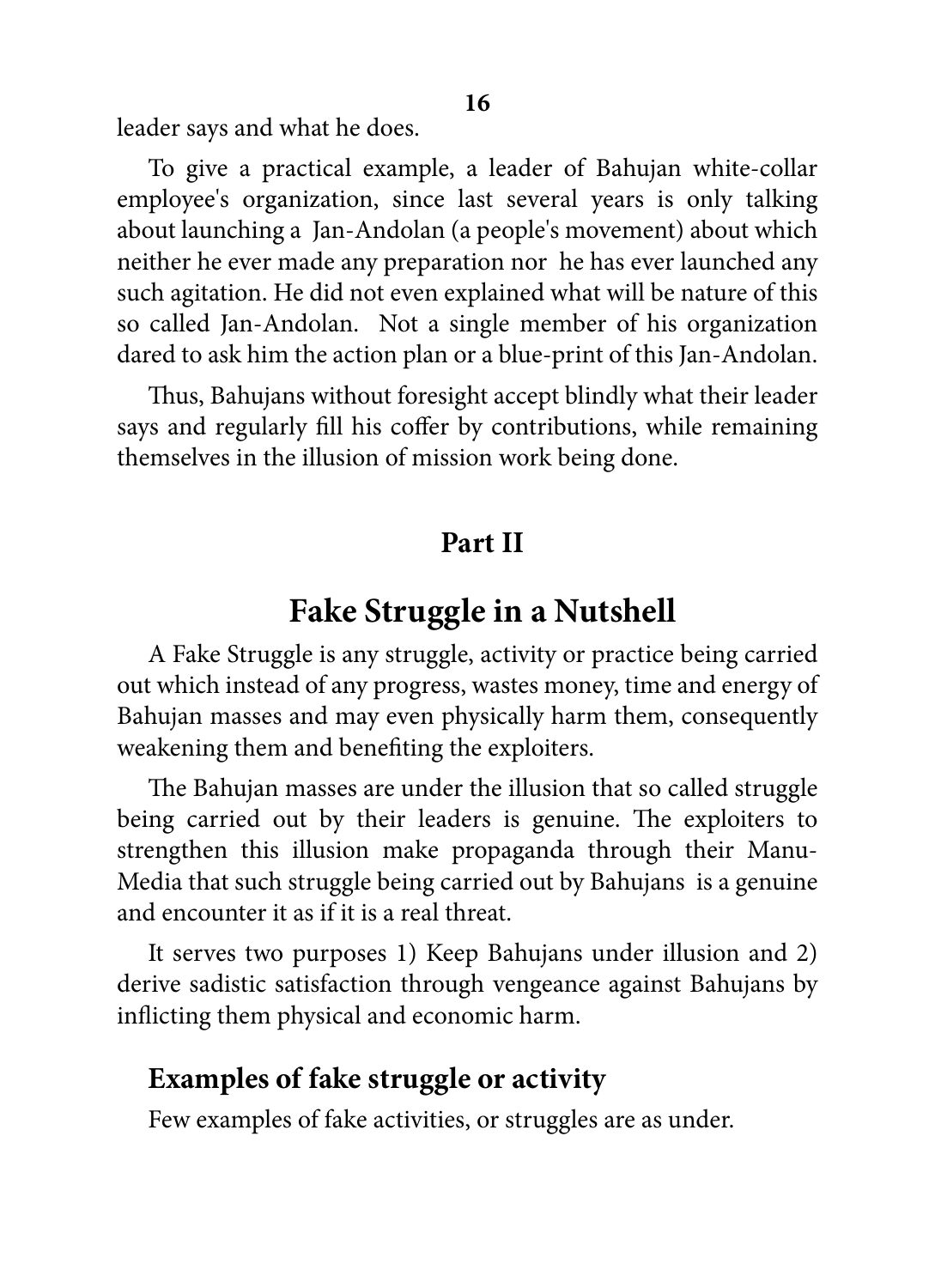#### **1. Future Promises**

Whenever Babasaheb Dr. B. R. Ambedkar talked about any problem of Bahujan masses he simultaneously presented a complete action plan of how the problem will be solved. **Fake leaders on the other hand never have any blueprint for solving any of the problems of the exploited and oppressed masses. Today's fake party leaders put the solution in future such as "When we will come to power we will solve this problem".** 

We have gone through the programs of all major political parties, peasants and workers organizations, student and youth organizations. Nobody has a blueprint to solve any problem in present. All talk about future.



In the cartoon above, a fake leader riding the donkey has a bunch of grass tied to a stick well ahead of the donkey. The bunch of grass is "Bright future Promises" (an attractive program of an organization which can never be achieved). Donkey represents duped workers of his organization who carry the fake leader in the hope of bright future. Fake leader has bag of Dollars earned through behind the curtain deals with the exploiters. He is being enrich by the labour of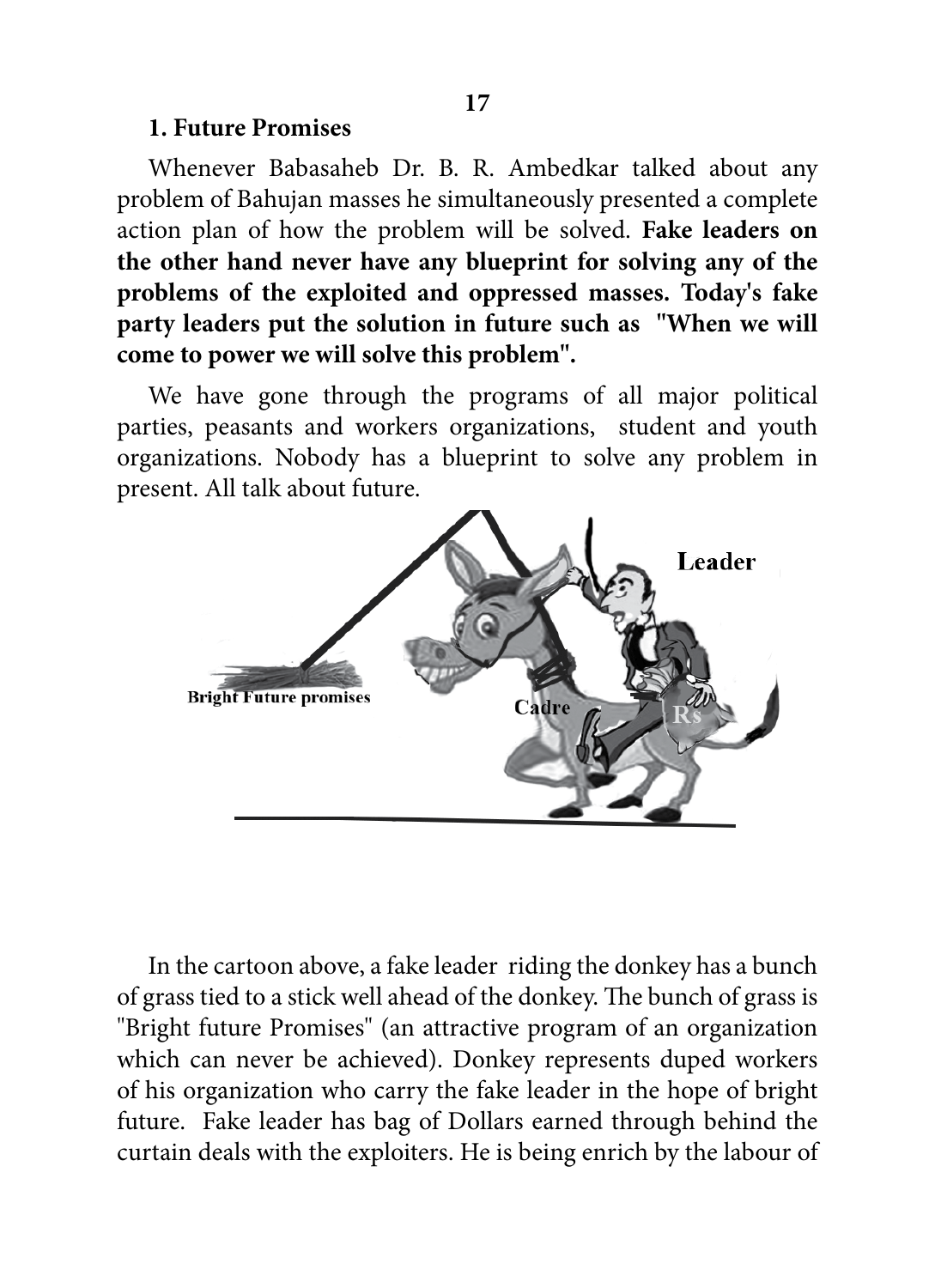the duped workers. **Because of their dependency mentality, cadres are not capable of understanding how the promised programs can never be achieved or the so called actions are fruitless.**

#### **2. No Progressive Empowerment of Masses**

**All programs of an organization should be presently achievable, and should be empowering masses in progression. More stronger the masses become more effectively they will launch their struggle against exploitation and oppression.** 

**Fake leaders can not strive to empower masses in progression because this requires 1) to study the problems from its every angle 2) will have to develop mechanism and infrastructure at very grass root level to solve the solvable problems. Doing this is suicidal for their selfish interests :- i) self sufficient local leadership will emerge at very grass-root level. They may no more need their fake leaders. ii) The infrastructure created to solve the problem will consume most of the economical resources and very little or nothing will come to the coffer of the fake leadership at center.** 

Therefore, no fake leader will go for creating infrastructure to solve presently solvable programs. He would be happy in keeping his members trapped and duped under future promises as shown in the cartoon.

#### **3. Lip Service only**

Bahujan organizations in general offer only lip service and do nothing to help the Dalit-Bahujan victims of Arya-Brahminist violence. They will only issue statements, speak in assembly or in parliament. At the most they will visit the victims and address press conferences, organize a public meeting, or take out a procession.

**After a week or two the matter subsides. The offenders are released on bail. They start threatening the victims and the witnesses. The victim is drained of all his economical resources in attending court dates and paying lawyers their heavy fee. He**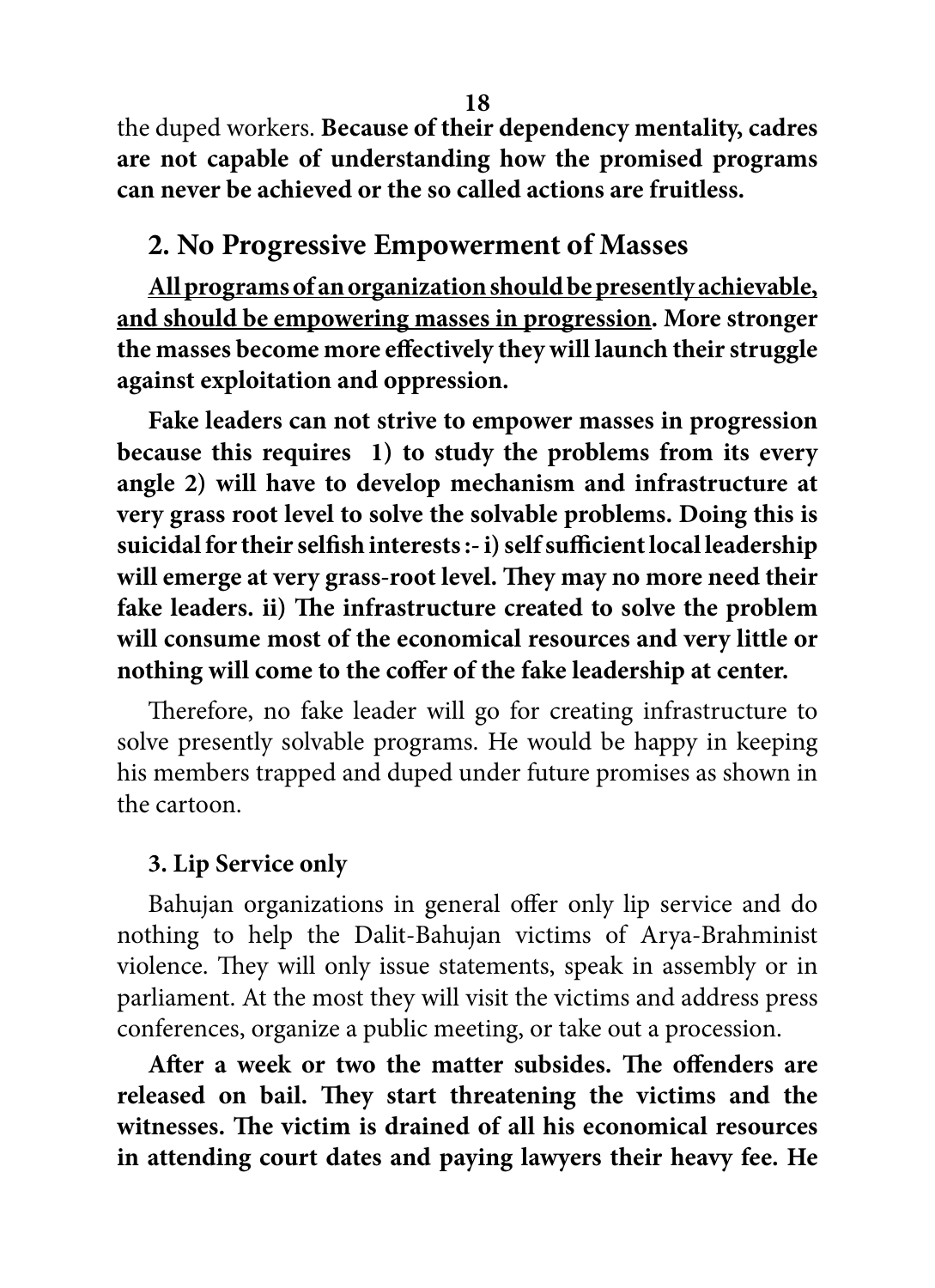**looses his daily wages every time he visits the court. Ultimately he is broken psychologically and economically.**

**When Bahujan victims realize that there in no escape from Arya-Brahminist oppression they develop a tendency to passively suffer from it as their inevitable fate. They develop learned helplessness. Then if somebody shows them effective solution to escape from their oppression, they do not accept it.** 

Bahujan masses who develop leaned helplessness are indifferent to any attempts to retaliate the injustice. It is almost impossible to bring them to the path of struggle. For their such pathetic state fake Bahujan leaders are responsible.

#### **4. Lectures in place of Meaningful action**

Fake leadership is not capable of launching a meaningful action that empowers masses in progression without harming masses physically or economically. Fake leaders only talk. They deliver only lectures in their public meetings, processions or in debate or discussion. What is the use of their lectures on the topics which we are listening since our very childhood.

Suppose a young man desirous of marriage is very expert in delivering excellent romantic dialogs but is sexually impotent. What is use of such young man for the girl he proposes ? The fake leaders are not much different from the impotent young man in example because both can not bring desirable results.

#### **5. Lack of Self Defense Measures**

**Because of Babasaheb Dr. B. R. Ambedkar, Dalits are more politically aware than other segments of Bahujan communities. Therefore Dalits always try to bring OBC and other communities into their struggle for social justice.** 

**Other communities have basic logic "if you can not protect yourselves from Arya-Brahminist violence then how can you protect us ? They are 100% correct. Political awareness alone is**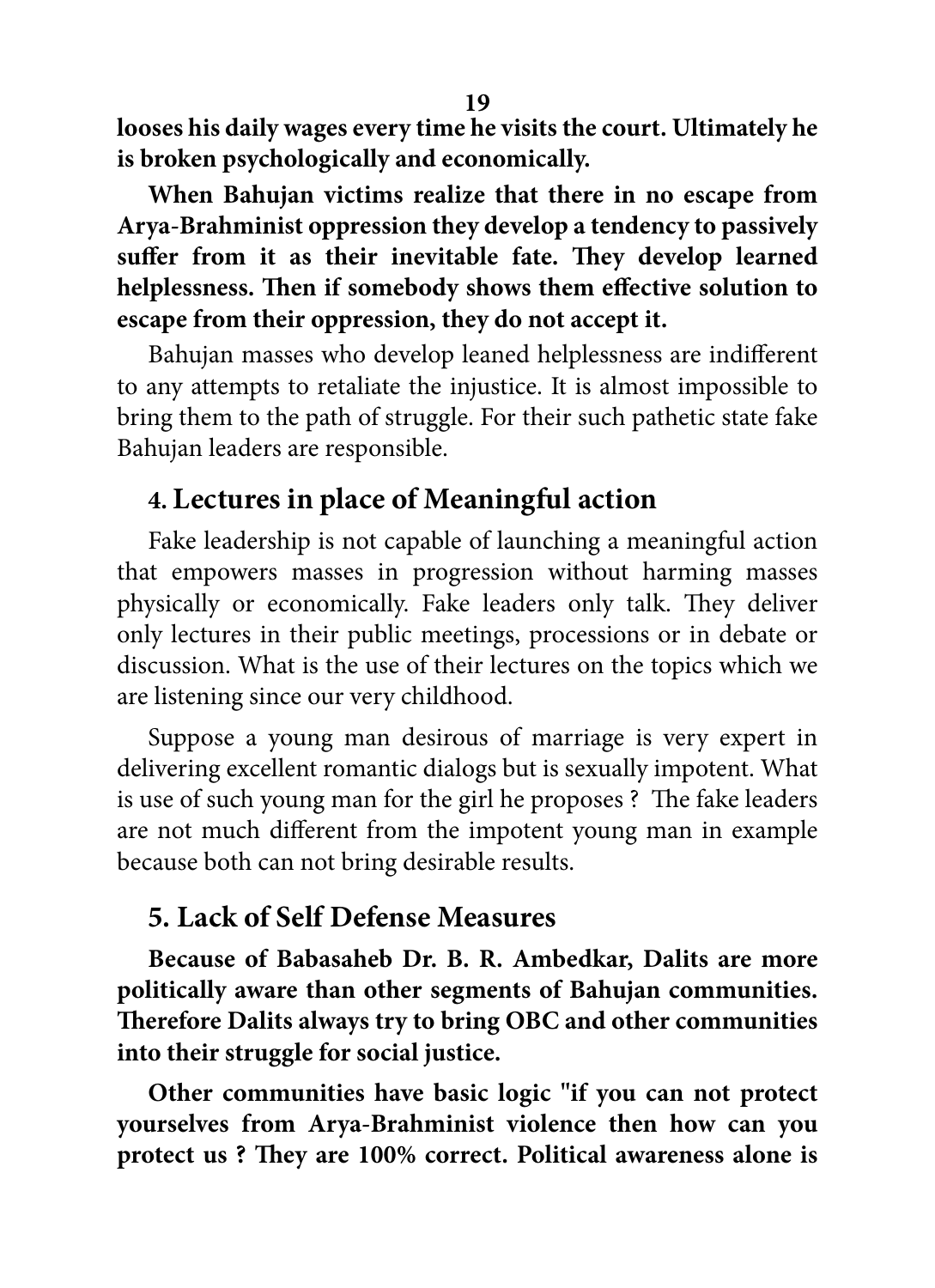**not sufficient. One must develop ability and mechanism to protect the community from Arya-Brahminist violence and oppression.** 

**Present Dalit movement is a complete failure because they do not have an effective Self-defense youth force to protect themselves. Fake leaders will never develop effective social defense measures at grass root level because :-** 

**1. All fake leaders directly or indirectly are stooges of Arya-Brahmin leaders. Some directly serve them (Pre-Election alliance) while other make post-election alliance with exploiters. Some leaders concede to Arya-Brahmin leaders because of fear of CBI.**

**2. Stooge leaders know very well that if they raise community self defense mechanism, Arya-Brahminists will prefer and promote his rival stooge Bahujan leader. His political career will be at stake. Therefore fake leaders do only lip service.**

**3. Creating self defense mechanisms at grass root level means creating an infra-structure capable of fighting against injustice. Such infra-structure will have effective local leadership which may become threat to central leadership. How fake leaders can transfer leadership power to grass root levels ?**

**4. Creating any genuine infrastructure to solve any problem would consume most of the local resources and very little or no money shall come to the coffer of the fake central leadership.** 

## **6. Fake Leaders keep Bahujan Masses oppressed !**

Leaders of Bahujan organizations need atrocities on Bahujan masses unabated so that Bahujans automatically come into their organizations and support them by every means. In Bihar, Ranvir Sena which is armed organization of Arya-Brahminists and which has been killing Dalits, OBCs and Adivasis were protected by all parties in rule. As per reports, BJP, Congress, RJD etc party leaders had friendly connections with Ranvir Sena leaders.

Leaders raising slogan of Sarva Samaj, fearing loss of Arya-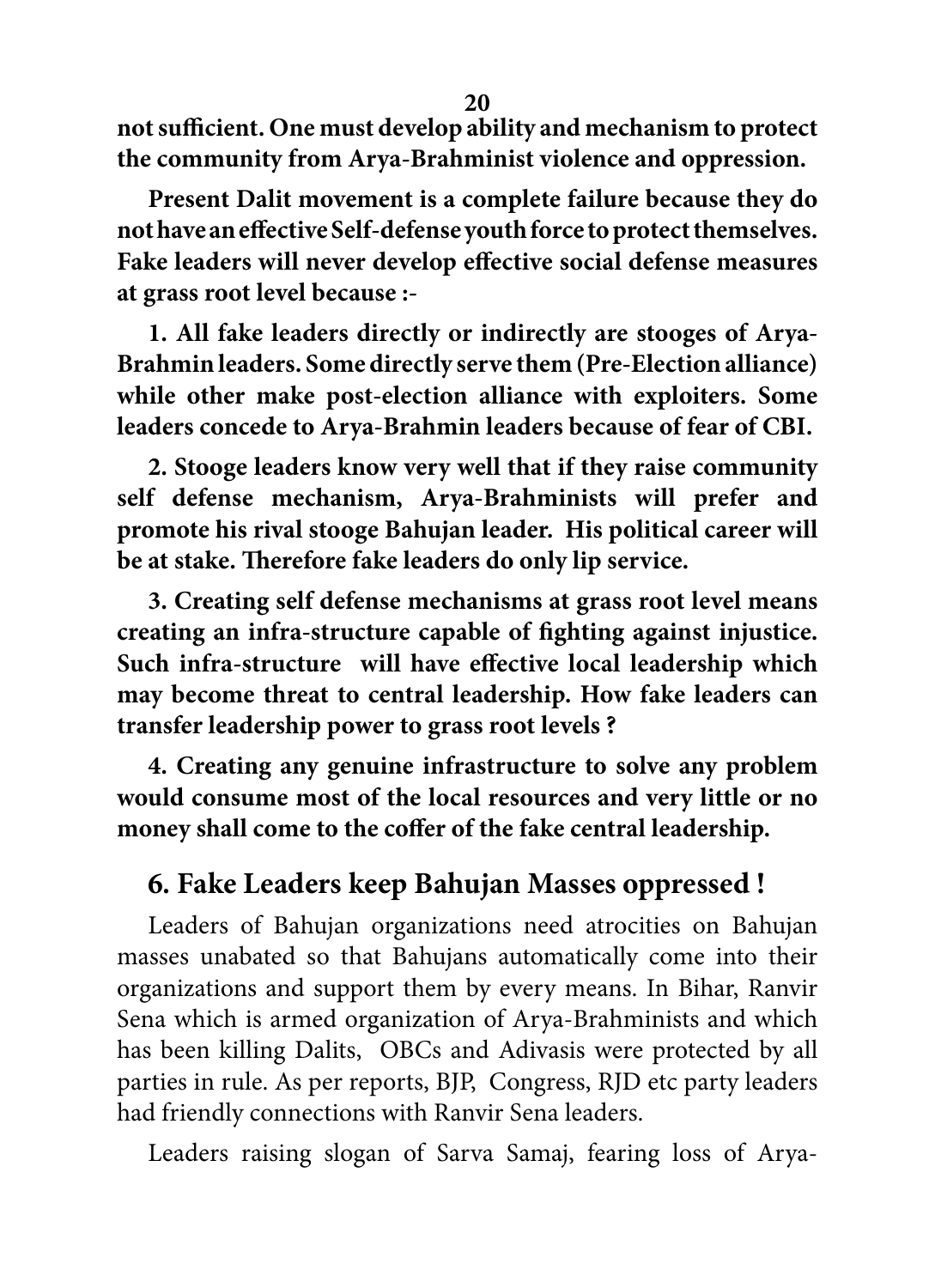Brahminist votes, will not take any meaningful action against Arya-Brahminist oppressors.

#### **7. Fake Leaders have no priority programs !**

Because fake leaders are only interested in extracting as much money and other benefits they can extract by duping the Bahujan masses, they have no priority of issues to work sincerely upon.

**Therefore, every time the subject matter of their talk is different because topics are meant only to be lectured and not to be implemented.** Several years ago in Nagpur, one organization of white-color employees had special series of lectures on the survival problems of Bengali Dalits refugees living since several decades in India. Except lectures, nothing was done. Lot of donation etc was extracted from the Bengali Dalits. The moment conference was finished the matter was finished like the proverb "Raat Gayi Baat Gayi". Such is the insensitivity of fake leaders.

**Fake leaders do not decide their work priorities on issues which can be solved with abilities and resources of the organization, because this involves doing lot of research, developing new skills, taking risks and utilizing all economical resources to solve the problem. This is too much for a fake leader.** 

He has the ability to deliver lectures, ability to dupe the masses and has tons of cowardice.

### **8. Exposing Exploitation and Oppression Verbally**

Leaders, activists and intellectuals feel pride in exposing the exploitation, oppression and evil plans of the exploiters. Through their lectures, articles, TV or Radio shows and internet blogs they go on giving details of such events - **without presenting any effective and fool-proof action-plan** *which masses can implement against such exploitation and oppression***.** At the most they say - people should oppose or revolt. They forget that masses are dependent upon leaders for any action against oppression. Leaders are fake. Then how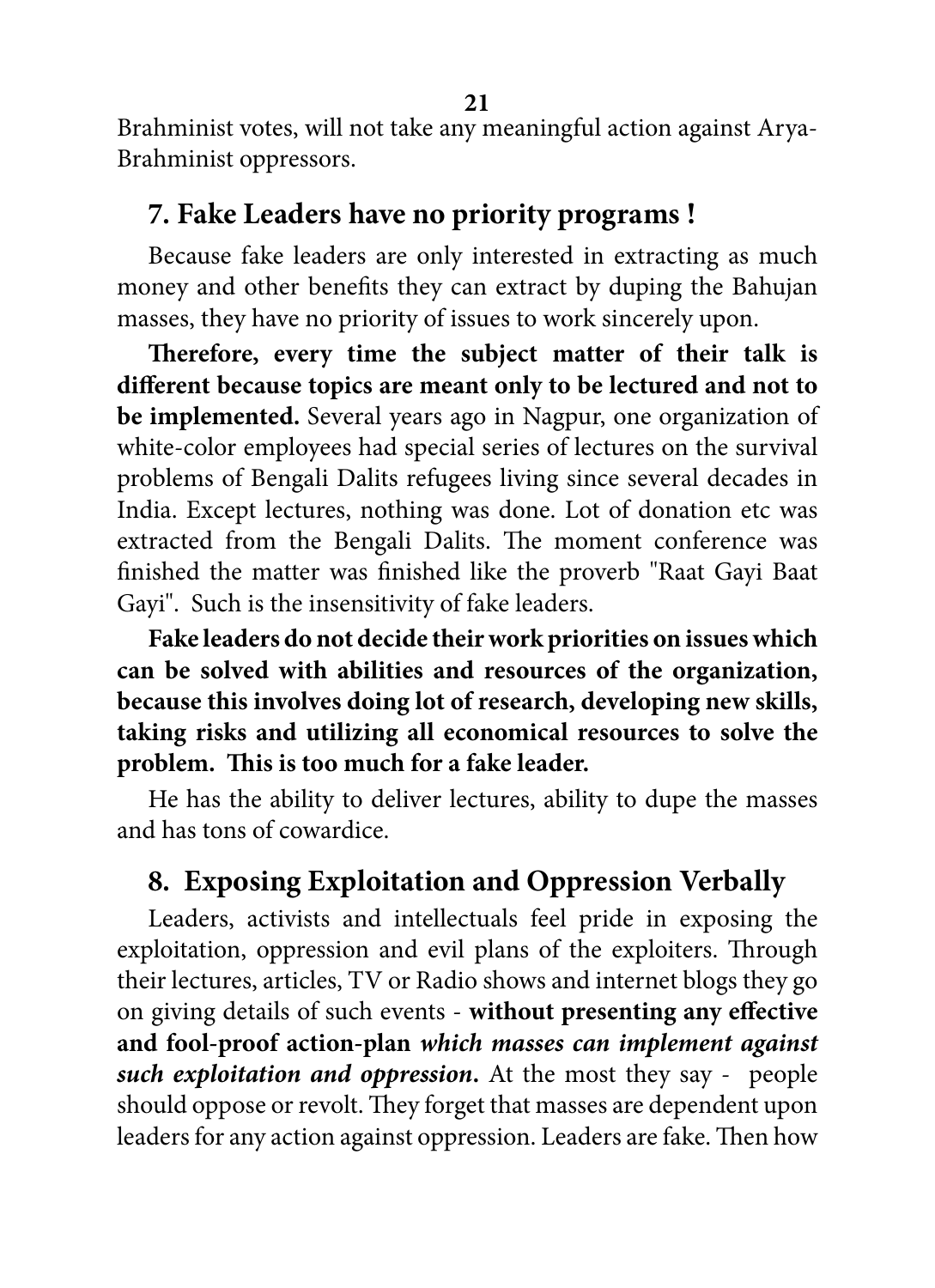can dependency stuck masses themselves start such a struggle or revolt ? **Such is the intellectual bankruptcy of these intellectuals, fake leaders and the activists. Such activists or intellectuals usually are treated as heroes among the Bahujans but in reality knowingly or unknowingly they are rendering valuable service to the exploitation system. We explain this as under :- When we read, see or hear about victimization of Bahujans and nobody doing anything then we get angry. Anger soon converts into frustration if nothing can be done. Severe mental tension is created. To get rid off this severe mental tension, our mind creates rationalization that such victimization is a natural fate of Bahujans and we accept it as inevitable. This mental phenomena in psychology is called as cognitive dissonance.** Because of this phenomena we have accepted so many evil things as normal and unavoidable. For example, we consider corruption is everywhere, nobody does anything against it hence unavoidable. Therefore we give bribe accepting it as normal phenomena. Now we have accepted that leaders are meant for corruption. We are neither angry nor surprised for such incidents. We take police brutality, fake encounters and third degree torture in police custody as unavoidable. Even our TV serials and movies glorify such acts. Any girl entering into film industry assumes that a casting couch is unavoidable and a norm.

**Therefore, when we talk about any victimization we must compulsorily present an implementable action plan which the common masses can implement themselves. Arya-Brahmin perpetrators must be harmed in all possible ways. Then only we can hope of preventing exploitation and oppression.**

#### **9. Reacting in self-defeating manner**

Usually Bahujan organizations suffering with herd mentality react in a self-defeating manner. Our money, time and energy is wasted. People get physically harmed and suffer for a prolonged period. For example, when we call a procession police may start cane charging.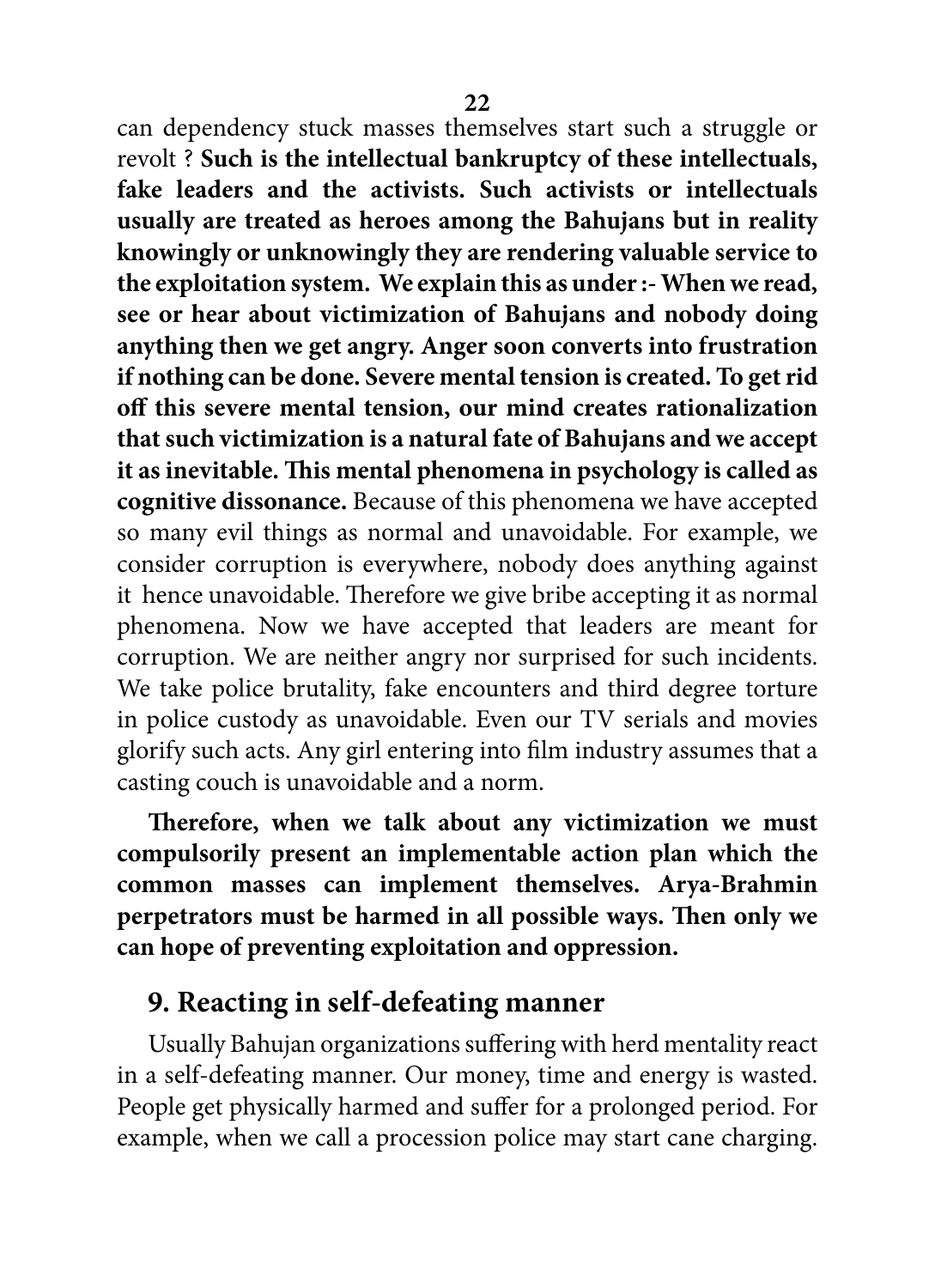Several will get injured. Police indiscriminately file cases against under several sections. Many youths are prevented from getting a job because of these cases. Court cases are dragged years after year.

Arya-Brahminists leaders or their agents infiltrated in the movement will burn the government buses, railway coaches and so on. Ultimately these losses are recovered from Bahujan masses by imposing more tax. Arya-Brahmin officers may get commission from buying new buses and from repair works.

People sat on hunger strikes for months without any result. Peaceful hunger strikers are attacked by police. Many go for "fill Jails" movements. Only people will be harmed because people will be released after filing cases against them. In America, jail inmates compulsorily work in the factories for meager wages. Same thing can happen in India as well.

What we should have done instead is : -

In every Dalit Bahujan locality in a social utility place we could have arranged meeting of citizens (without any loud speaker), condemned the incident, and collectively taken an oath to :-

1) boycott Manuist newspapers, 2) boycott all paid dish TV companies 3) boycott products of companies who support Manuist organizations. 4) Defeat the political party and the persons responsible for the action.

Bahujan masses are easily provoked by insulting statue of Babasaheb Dr. B. R. Ambedkar, Periyar, etc. As a result communal tension is created between the masses who are followers of Dr. B. R. Ambedkar and masses who are under the influence of Arya-Brahmin religion. From such conflicts only Arya-Brahminists are benefited.

The proper action is to clean the statues and start campaign to expose why Arya-Brahminists have provoked this act. Bahujans should make aware Bahujan section under the influence of Arya-Brahmins who have committed the provocative act that how the Arya-Brahminists have deprived this section of their rights.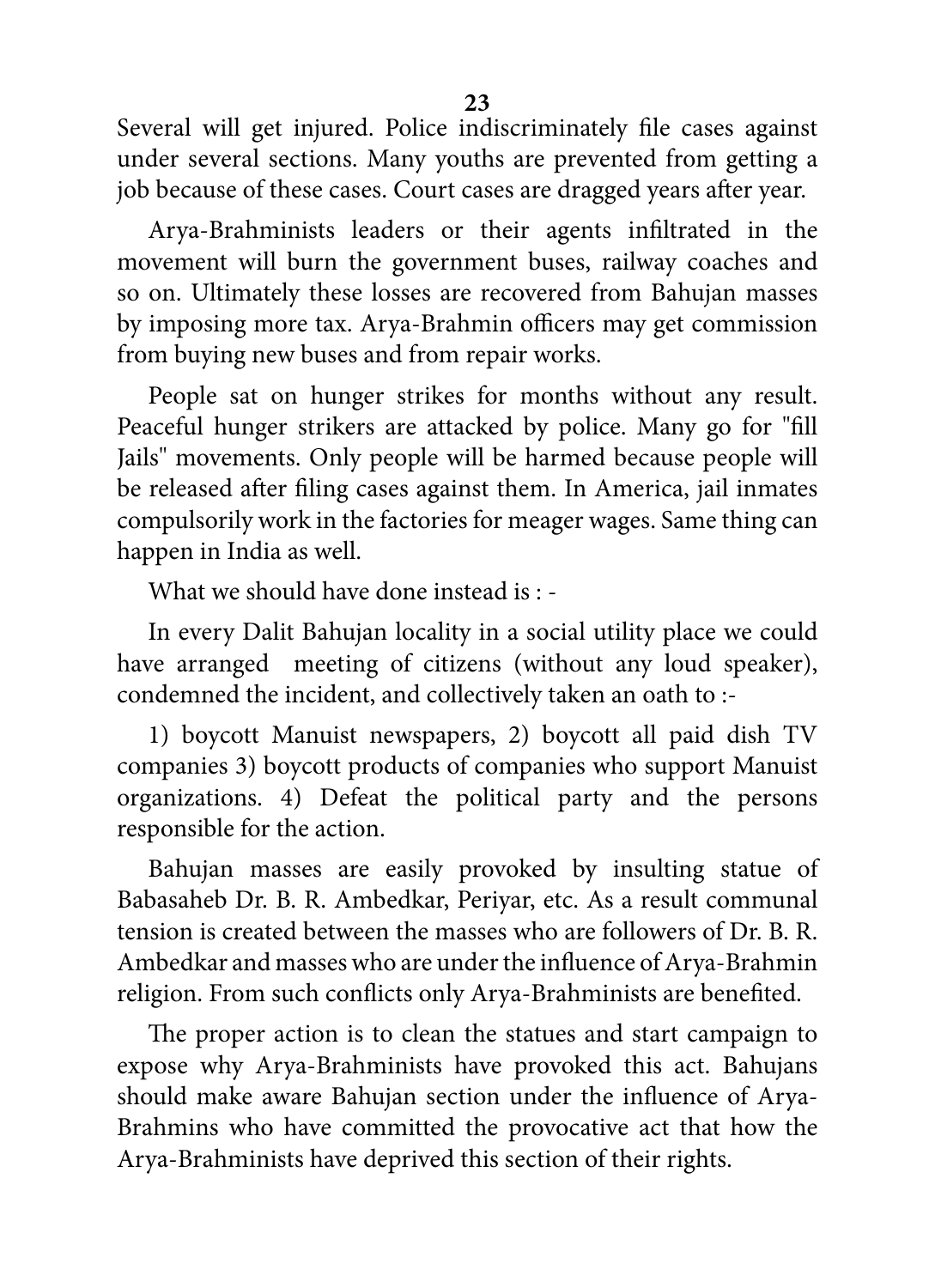#### **10. Conferences of Fake Leaders**

Several Bahujan organizations organize huge yearly conferences. Members and sympathizers gather from different places of country spending their money, time and energy. In these conferences only lectures are delivered. We have been listening such lectures almost since our childhood. What is the use of such lectures at the cost of spending millions of rupees, time and energy of thousands ? These lectures do not harm the Arya-Brahmins or their exploitation system.

**No doubt, the participants of such useless conferences are temporarily charged with the feeling of power. In night, street dogs also gather and feel powerful and bark at anyone who is in the sight to show their power. Next morning these dogs are again helpless, bitten with sticks or stone pelted.**

The same amount could have been spent on victimized Bahujans. For example, Dalits of Mirchpur, Gohana and other places of Haryana were killed, their houses were burned and survivors fled out of the village. These Dalits since last several years have been living in Delhi. They are not allowed to return back to their village. Even no person from the village is allowed to speak to these Dalits residing in Delhi. Anybody talking to them will have to pay penalty of several thousands to the Panchayat of the oppressor community.

**When we have hundreds of such cases before us how can we take luxury of throwing away millions of rupees in these worthless conferences and not spending a single penny on these Dalit-Bahujans. Such is intellectual bankruptcy of Bahujan cadres.** 

**These conferences are arranged to show exploiters leader's strength so that from behind the curtain, deals can be made to divide votes in election. Deals can be made that masses duped by the leader will be prevented from joining any meaningful struggle.**

Fake leaders in conference make hot lectures which gives impression that Bahujan mission is progressing ahead. P**articipants lack the ability to perceive that speeches of the fake leaders in the conference are not going to harm exploiters or help Bahujans any**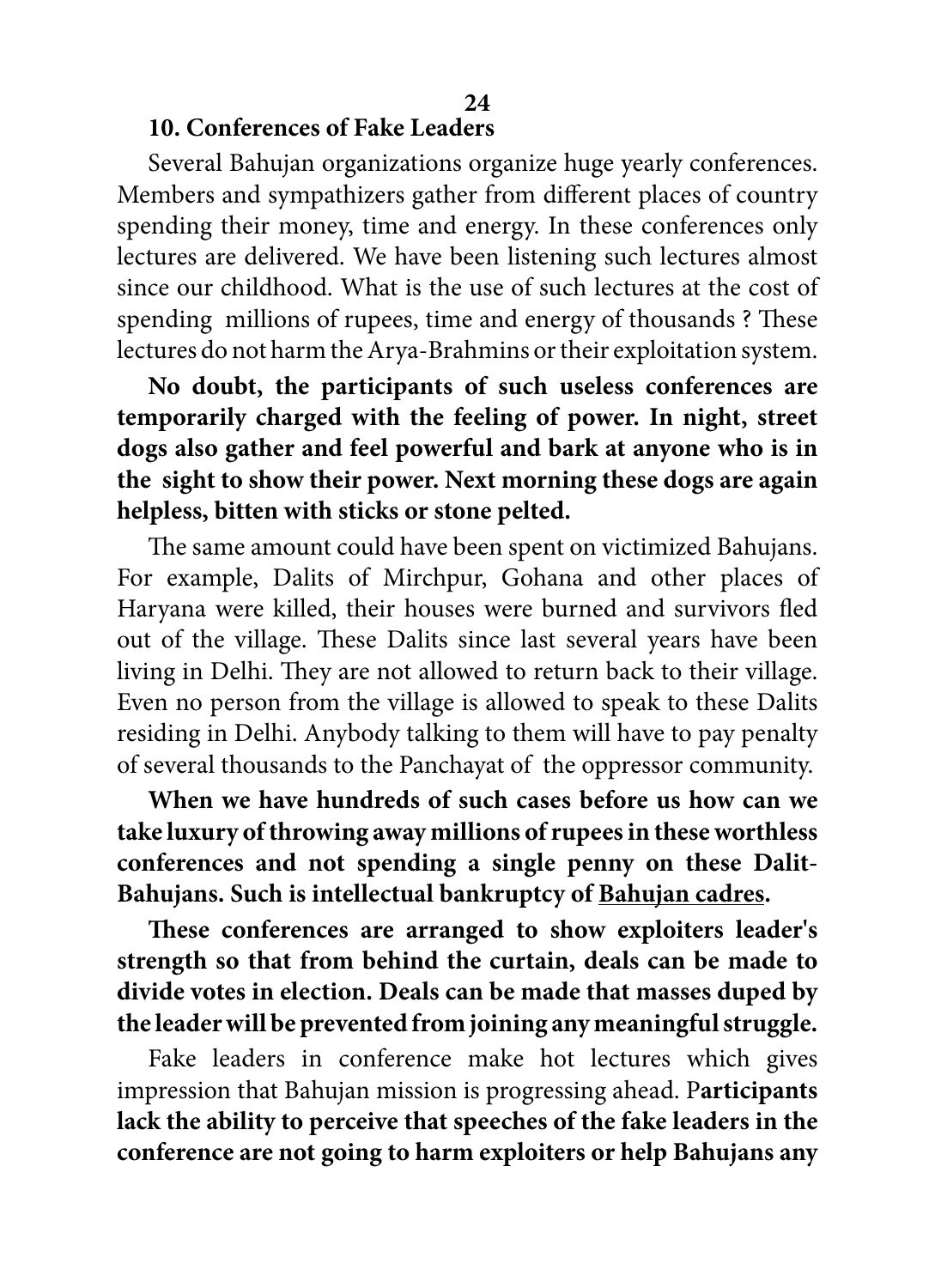**25**

**way. Usually leaders organize such conferences to :-** 

**1) charge members of their organization with the spirit of illusionary power so that they are ready to empty their pockets more easily,**

**2) show numerical strength of their organization to different parties to demand more seats in alliance.**

**3) to sell themselves at higher price to some ruling party for dividing Bahujan votes selectively to help certain Arya-Brahmins.** 

**4. To make deal with exploiters that participants duped by them will not join any true struggle against the exploitation system.**

### **11. Imposed Arya-Brahmin leadership**

Time to time Arya-Brahminist governments to benefit their Arya-Brahmins or multinational companies displace Adivasi and farmers from their land. Adivasi and farmers organize themselves in retaliation. At the very moment Arya-Brahmin leaders such as Medha Patkar etc come and grab leadership and misguide the whole struggle and serve the Arya-Brahmin exploiters. Any struggle led by Arya-Brahmin leadership invariably is a fake struggle.

Many Arya-Brahminist intellectuals posing as sympathizers, also try to lead Bahujan struggle astray. These intellectuals can act as informers for the very oppressors.

#### **The Bahujan masses suffering with inferiority complex gladly accept Arya-Brahminist leadership in their struggle.**

### **12. Reformist movements**

No reform is possible in any system of exploitation because, its intention is to keep masses weak and helpless. In spite of that, Arya-Brahmin leaders, and many NGOs usually launch time to time movements to implement a reformist program as a solution. This attempt is nothing but to dupe the Bahujan masses.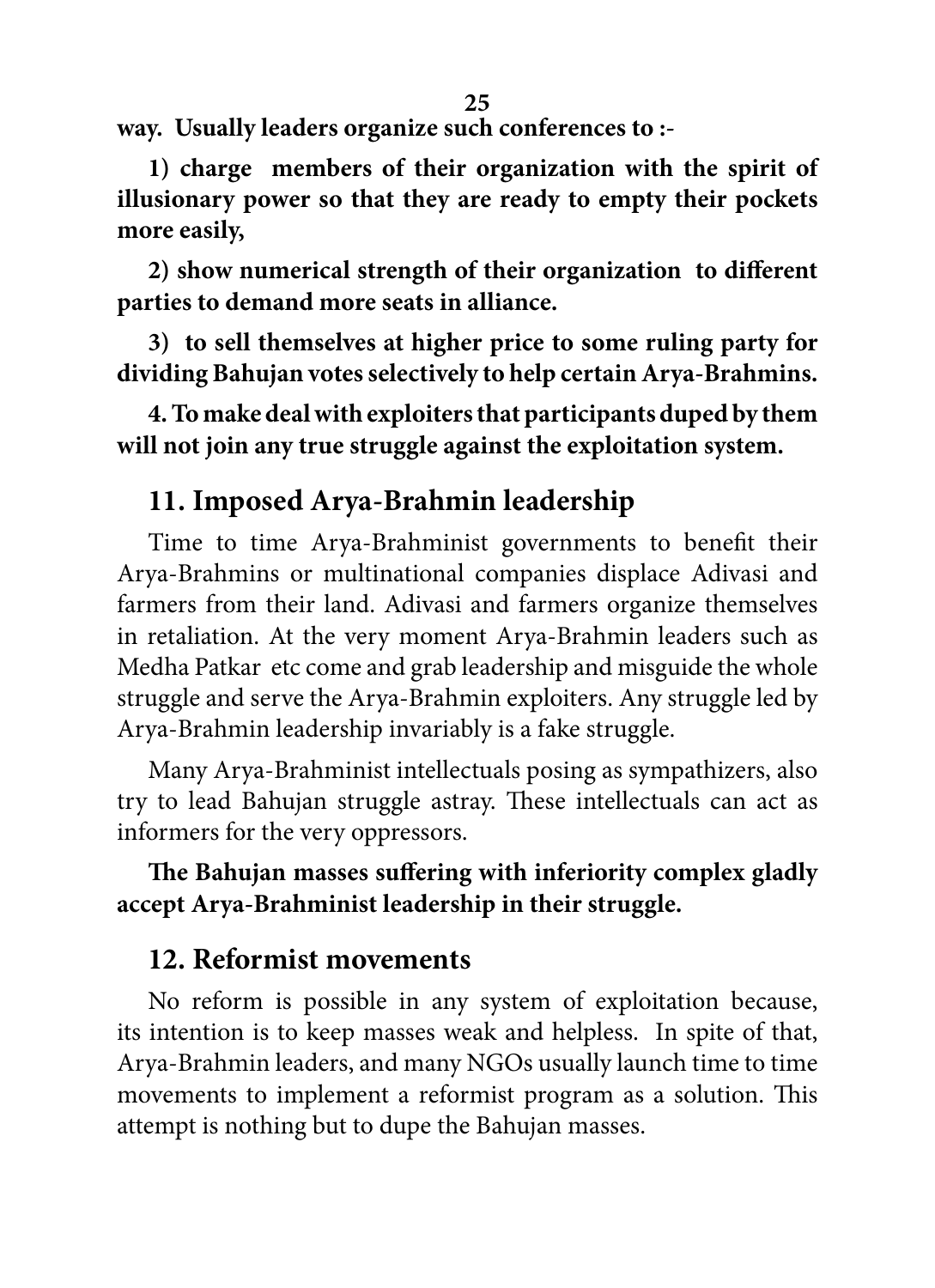How can we forget that there are many attractive provisions in the constitution of the country. But all these provisions that are meant to protect masses are deliberately ignored. There is provision of self rule for Adivasis in Adivasi areas which is never implemented. Arya-Brahmin judges select their own brethren. Stringent laws are rarely applied against Arya-Brahmin culprits, On the contrary Bahujans are framed in false cases. Which law or rule should be relaxed, ignored or strictly implemented is done selectively looking at the caste of the person. **What is the use of the so called Jan lokpal which was hyped by media as the savior of mankind. All such movements are simply to fool the Bahujan masses.**

### **13. Unproductive Ceremonial functions**

It require no special skills in collecting money from Dalit-Bahujans for 14th April etc ceremonial functions. Lectures, entertainment programs are arranged. Considering whole Dalit community, an enormous amount is spent on these functions. This pomp and show is of no use for victimized Dalit-Bahujans.

**We could have celebrated these occasions with most simplicity and diverted most of its amount in helping victimized Dalit-Bahujans and empowering them.**

## **14. Priests and their harmful rituals and traditions**

**According to Babasaheb Dr. B. R. Ambedkar, priest is the evil genius who has killed rational thinking (Samma-Diti) of the masses. Priests have converted every religion a conglomeration of superstitions and costly rituals upon which the priest feeds and exploitation system thrives. Bahujan masses on the other hand are broken financially and become rationally bankrupt.**

Every festival such as Holi and Diwali puts heavy financial burden on the Bahujans. Many Bahujans have to borrow from money lenders for the marriages of their children. Whatever is mortgaged can never be freed. Many have died of dowry. In spite of these detrimental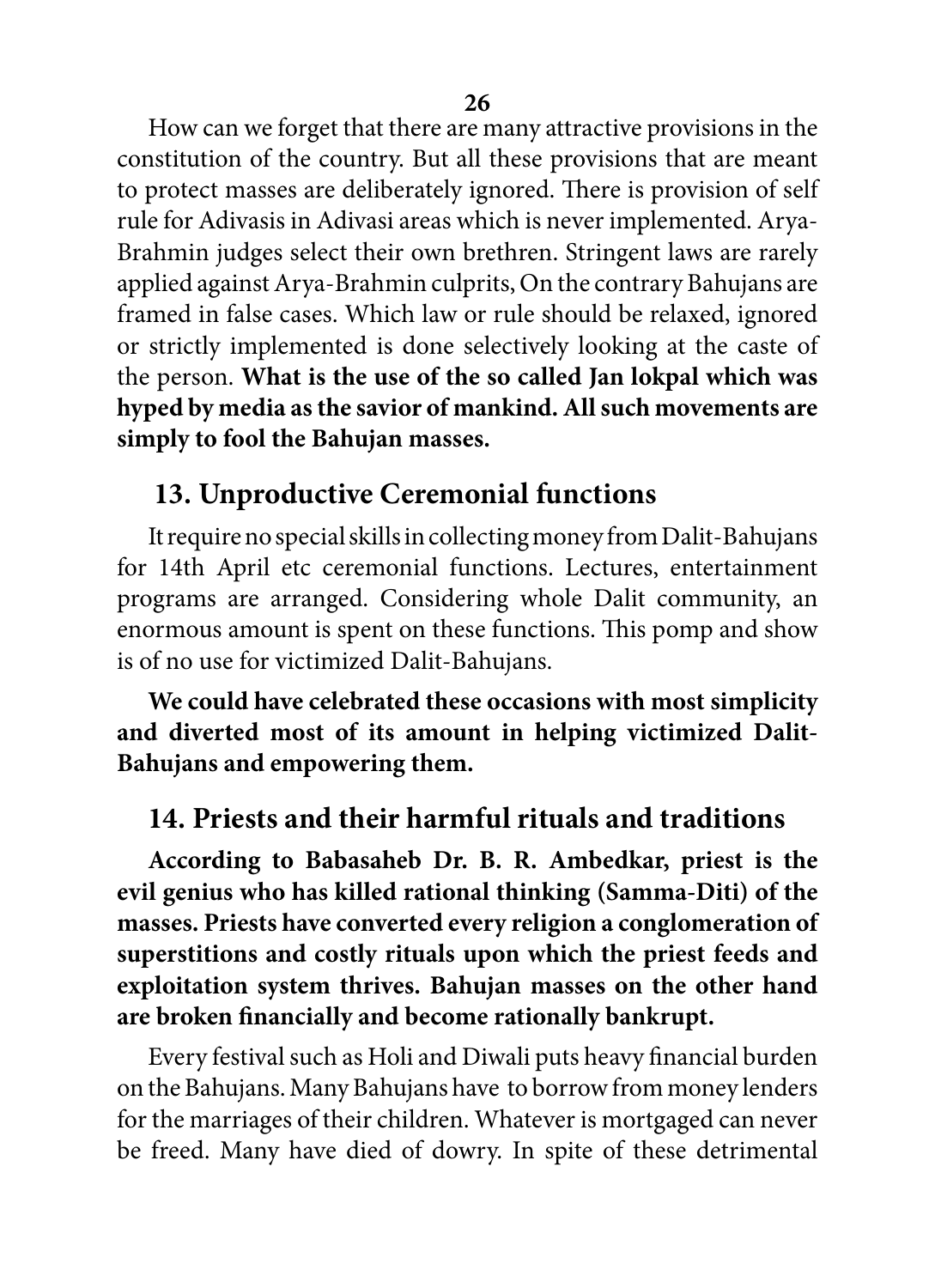effects, no Bahujan leader has even went against the priest and his useless, superstitious, costly social and religious rituals because these leaders can not go against the tide and risk their leadership and incoming flow of money by such superstitious believers.

When a priest has information of every member of your house, about strengths and weaknesses of everybody, he can misuse the information to benefit somebody which might harm your family members. Priest is just like a spy in your family.

### **15. Indulging in worthless issues**

**Every agitation Should empower Bahujans while weaken the Arya-Brahminists. Indulging in worthless issues weakens Bahujans and strengthen Arya-Brahminist exploiters.**

The fake leaders and agent provocateurs of the exploiters, try to lead struggle astray by dragging masses into worthless or self defeating issues. For example :- 1) whether to call Scheduled Tribes as Adivasi or not, 2) Vipasyana or no Vippasyana and so on. With such issues their intention is to create disputes among the sections of Bahujans and divide them. What difference will it make if we call ourself Adivasi or Tribe ? Is it going to stop our victimization, exploitation and oppression ? If Vippasyana makes a person incapable of fighting against the exploiters, then why to waste our time in making them capable. Instead why not use our valuable time and energy on our priority issues such as protecting masses from Arya-Brahminist victimization and oppression.

Agent provocateurs may ask you to start agitation to fight against the rituals and ceremonies of Arya-Brahmin religion being performed in Indian Army. They may ask you to agitate against unique identification (UID) known as Adhar. Though these issues are important theoretically, agitation on these issues only drains your money, time and energy and will also cause physical harm. Why to waste our energy and time on issues that weaken ourselves. We should rather concentrate our energy in protecting and empowering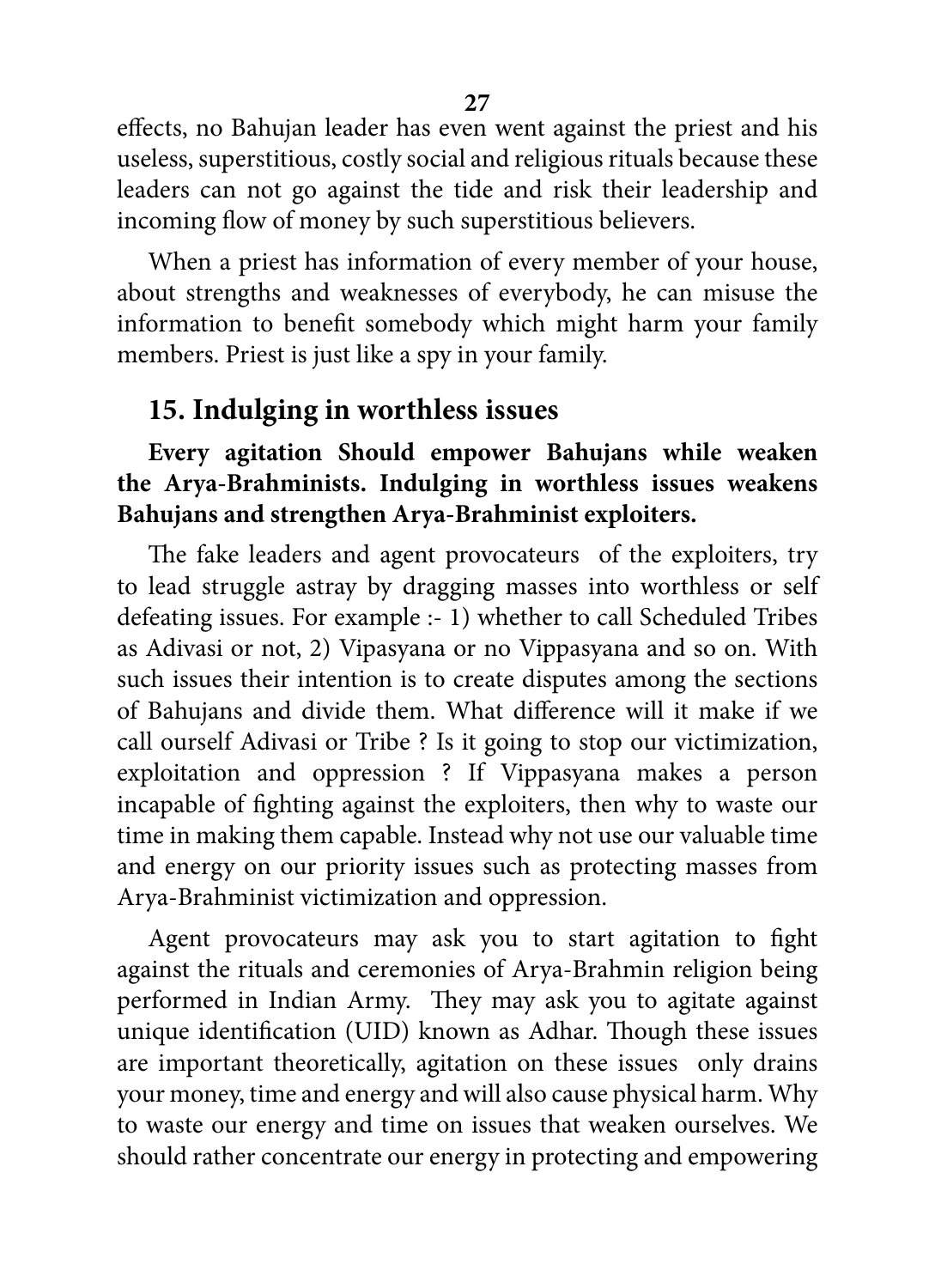Bahujan masses in progression which is our highest priority task.

## **16. Admirers of Arya-Brahminist Idols**

Bahujans must be careful about anybody giving an impression of being "progressive " and a well wisher of Bahujan masses but simultaneously praises Gandhi, Nehru etc Arya-Brahminist, Manuist idols and with false arguments present them in an acceptable form.

Either such persons are ignorant or shrewd enough to instill Manuist poison in the minds of Bahujans step be step. Do not trust such persons no matter which organization they belong to. If they are really ignorant and sincere after knowing reality of these idols they will mend their ways and start condemning Gandhi etc Arya-Brahminists for their Anti-Bahujanist acts. If they do not mend their ways Bahujans should treat such persons as per their merits.

These days fake communist students leaders have started singing "Hame Chahiye Azadi, Ambedkar Wali Azadi, Gandhi Wali Azadi" and so on. They are putting Gandhi and Ambedkar on same side. Such communist student leaders glorify Hindu god Rama, Brahmin Tulsidas, Kalidas etc.who said "Shudra, Ganvar, Pashu Nari, Sab hu Tadan Ke Adhikari". What is the height of intellectual bankruptcy of followers, sorry, Bhakts of Ambedkar who are duped when Ambedkar's slogans are chanted. Nobody told them that keep your Gandhi, Nehru, Rama, Tulsidas and Kalidas with you, we have already forsaken them. If you want Ambedkar first leave your idols in your home, do not bring them here.

**We must ask these fake student leaders to start agitation to implement reservation and stop victimizations of SC,ST, OBC students; agitation to implement womens' reservation bill ensuring quota for SC,ST, OBC and minority community women; to distribute immence wealth Hindu Temples on Hindu farmer families who have committed suicide; to start agitation to free Devdasis from Hindu Temples and so on.**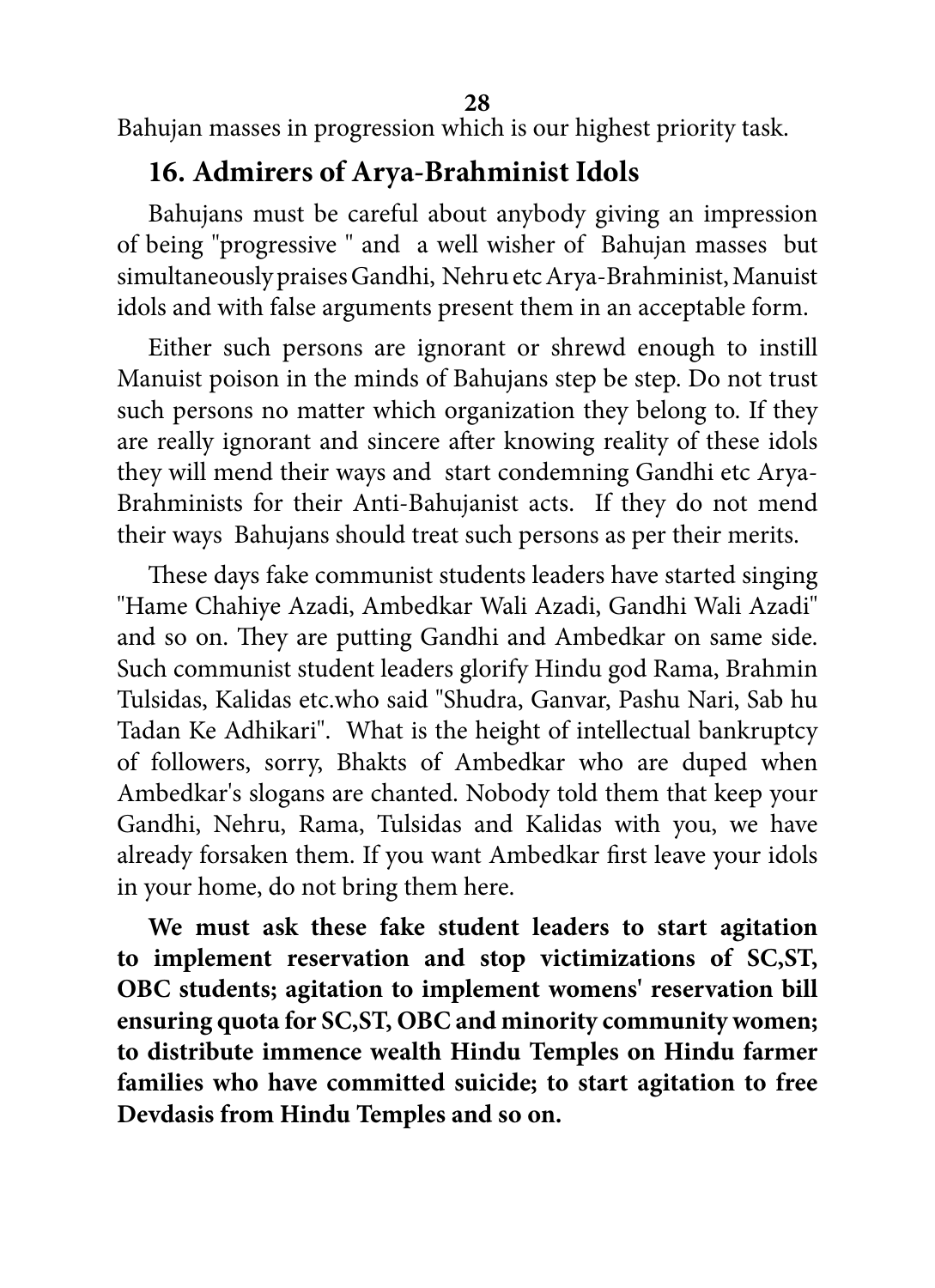#### **29 Fate of Various Bahujan Organizations**

We do not expect birds to swim under water and fish to fly, because we know their limitations. Similarly, if we analyze every organization their limitations, we shall never hope beyond their capabilities.

Imitating Arya-brahminist Indira Gandhi every leader concentrated dictatorial power in his own hand. In order to retain his monopoly, he never allows anybody to become stronger. All persons around him are "Yes men". Such organizations can not prosper beyond the state of the party dictator. For Arya-Brahmin votes one such organization has clubbed together exploiter class and exploited masses and started preaching sermons of "Sarva Samaj".

There are white collar organizations of employees who are bound by service rules hence can not cross a specified limit in their agitation. There are Bahujan leaders who are known stooges of Arya-Brahmin leaders. There are also leaders who talk against Arya-Brahmins but support them after elections. There are organization leaders who from behind the curtain make deal with exploiters to divide votes in elections and ensure them that masses duped by them will never join real struggle. Thus in the end they all are friends of Arya-Brahminists. How all these organizations can fight against the exploitation and oppression of the masses ?

There was a time when Bahujans were prevented to vote. When Bahujans started insisting upon their right to vote, EVM machines are brought to manipulate whole election result. Arya-Brahminists have already brought under their control judiciary, bureaucracy, election commission, police, CBI, etc institution making constitution of India meaningless. In spite of glaring example against EVM machines, EVMs will stay shamelessly. Very soon whole electioneering system will collapse and Arya-Brahminists will shamelessly impose their Hindu-Rashtra constitution. Under this situation all political party leaders will become irrelevant.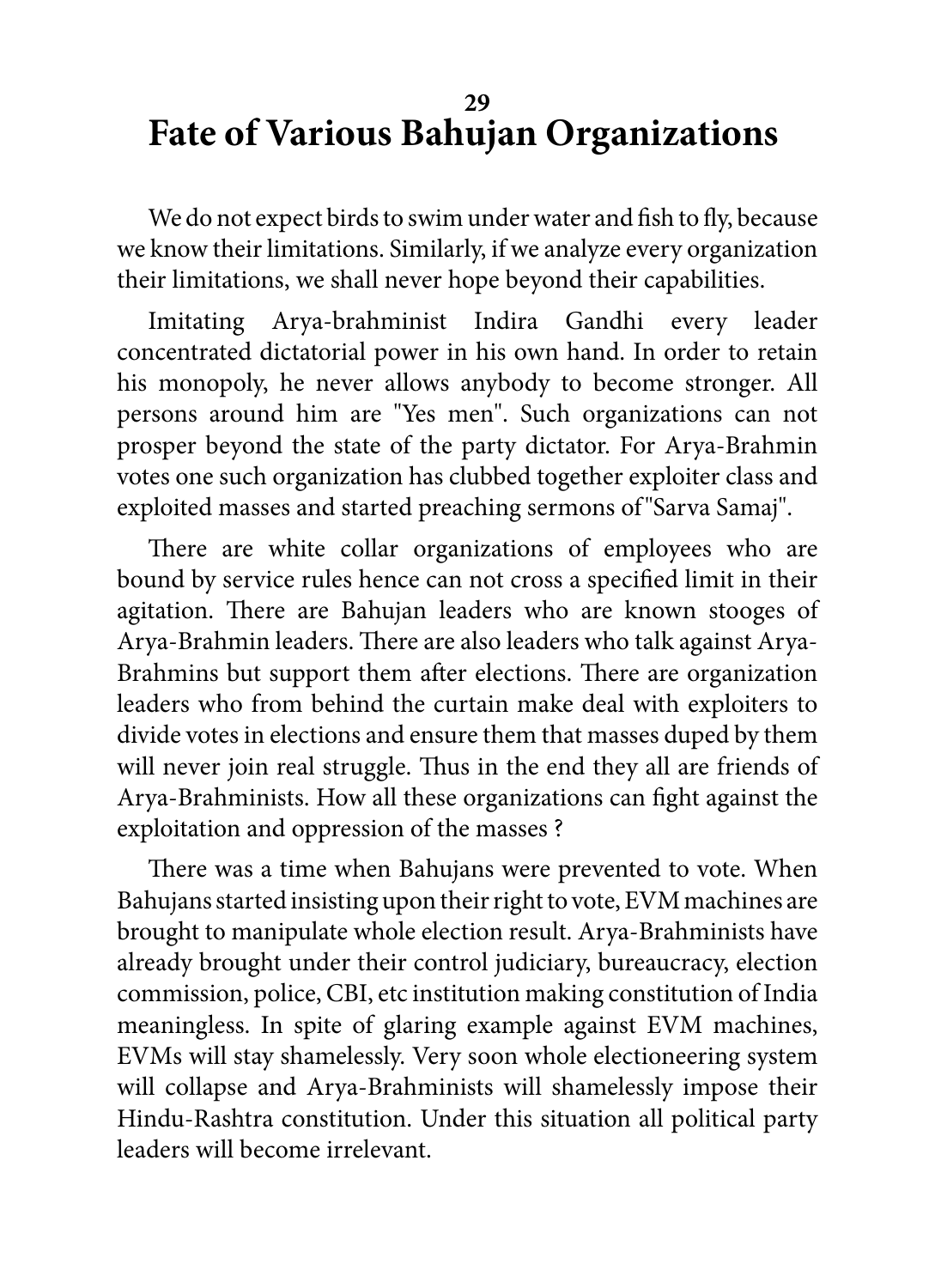### **Part III**

# **Genuine Struggle in a Nutshell**

**Genuine struggle is any activity that strengthens and empowers Bahujan masses in progression with minimum possible resources, efforts and almost no physical harm; while weaken the Arya-Brahminists and their exploitation system.**

Genuine struggle for social Justice can be launched at three levels :- 1) Personal Empowerment, 2) Family Empowerment and 3) Social Empowerment. **First two are of vital importance because they create solid foundation for social Empowerment. They are almost free from any interference of exploiters or their agents.**

### **Personal Empowerment**

#### **1. Health promoting Habits**

Primary concern of every person should be to keep his body healthier. Exploiters try to keep you physically, psychologically as well as economically weak. Medical and pharmaceutical industry can run only if you are constantly suffer with with diseases such as cancer, blood pressure, diabetics and so on. Therefore, any attempts to produce permanent cure to these diseases are violently opposed. Alternative therapies are condemned and their scientists are even killed. **By keeping yourself healthy you automatically weaken exploiters economically.**

#### **Sound health is result of healthy habits :-**

**a) Avoiding toxins and harmful substances :-** They are available in our day to day use items. For example soap and hand wash that we use contain harmful substances. Floor cleaning liquids,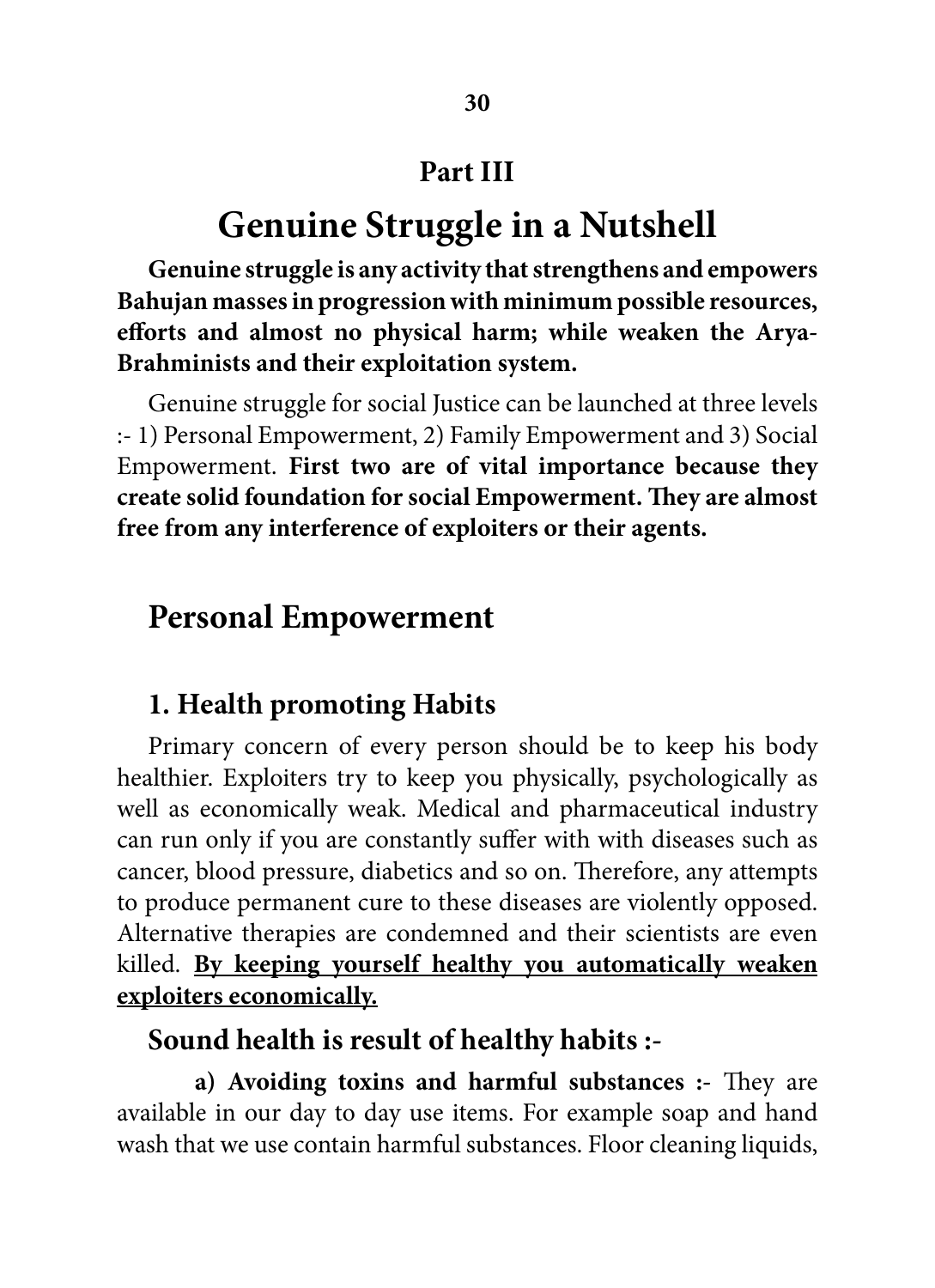mosquito repellents, insecticides etc are more harmful than they are of any use. The items made of plastic contain harmful substance known as BPA. The list of such substances and items is very long. Do not buy these items, instead use indigenous harmless methods. T**hey will save you lot of money. Your will not make exploiters rich.**

**b)** Avoiding toxic food :- The harmful food is genetically modified vegetables, GMO seeds, GMO fruits, GMO animals and birds. We should carefully avoid them and use organic food which is naturally grown without use of any pesticides. The animals should not have given hormone injections to increase their growth, to increase their milk etc. These hormones come into animal flesh and milk and milk products which are detrimental to our health.

We must keep ourselves away from chemically processed foods such as junk-food, trans-fats (Dalda Etc), chemically treated refined oils, coffee, and soft drinks of all kind. They are not only harmful to our health but are made addictive.

**c) Eat healthy food :-** Healthy food is a food that help you to maintain your body slightly alkaline which is between pH level of 7-8. Below pH level 7 the body becomes acidic and may develop all sorts of ailments. Most of the green vegetables are alkaline.

**d) Proper exercise and rest :-** It is most important that you have regular exercise in morning at least for 30 minutes. **The Rule of exercise is never let your body go out of breathe. The golden rule is you should enjoy the exercise and not strain your body to the extent that it produces stress. Stress leads to secretion of stress hormone Cortosal detrimental to physical and mental health.**

You must provide adequate rest so that your body has enough opportunity to recover and grow. Four day exercise a week can be a good choice. Similarly, at least 8 hour sound sleep is must for better body functioning.

## **2 Keep yourself free from stress**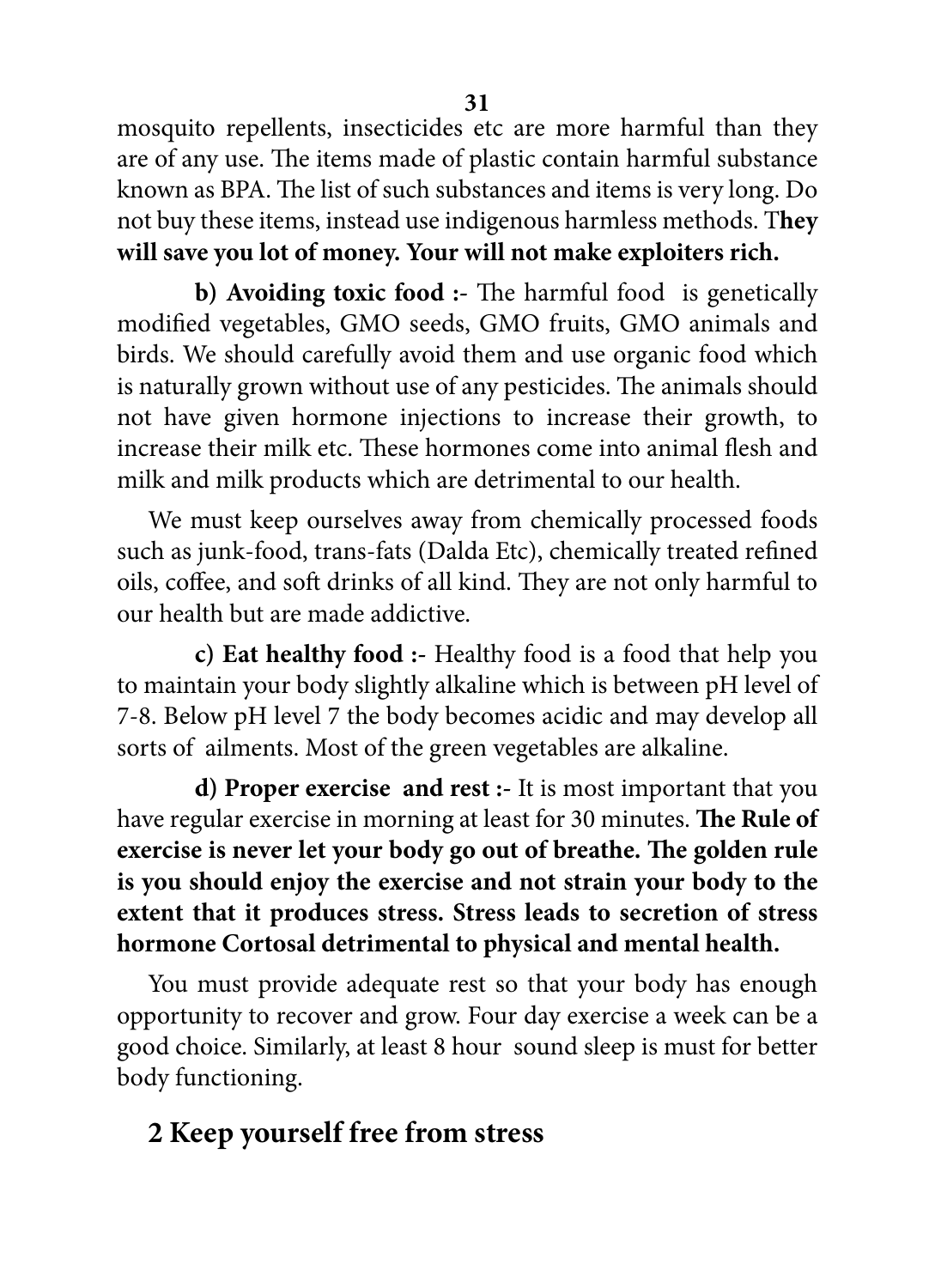Stress is not only detrimental to your body but also to your mental health. Stress drains your mental resources and produces bodily changes that upset your digestive system. You can remain healthy with little food but can not remain healthy when stress is your constant companion.

In order to avoid stress, you will have to lean effective strategies to deal with different situations that produce stress. First of all, make a list of all types of persons and situations you have to deal with. Secondly think rationally about what is the most beneficial way of dealing with such persons or situations. **Once you decide strategy in advance, for each type of person and situation, you will not behave irrationally in a harmful way.** It will keep yourself free from tensions. To make the point clear following example might be useful :- Mr. A went to a barber shop for hair cut. After hair cut he asked how much he has to pay. Barber said Rs. 20/-. Mr. A was surprised of such a low amount. Next moment barber said "you regularly come and do not know that hair cut charges are Rs. 50/-. Mr. A said sorry and calmly went away. Henceforth he never went to that barber.

Barber lacked insight how he should talk to his customers. We talk to our friends, to our servant, to our boss, to our children in different ways. We do not mix roles. For example we can not talk with our boss the way we talk to our servant and so on. Barber should not have mixed his roles. Mr. A learnt a lesson that he should never become frank with persons like barber, should limit his talk to the task only. **Dalit Bahujans are unsuccessful in their business and many walks of life because they do not have a rationally developed prestrategy to deal with different persons and situations. As a result] they unnecessarily quarrel, indulge in useless unproductive and harmful arguments. The result is tension.** One should think not only of immediate consequences of his action but also in long run.

#### **3. Avoid Allopathy medicine**

Always take second and third medical opinion before taking any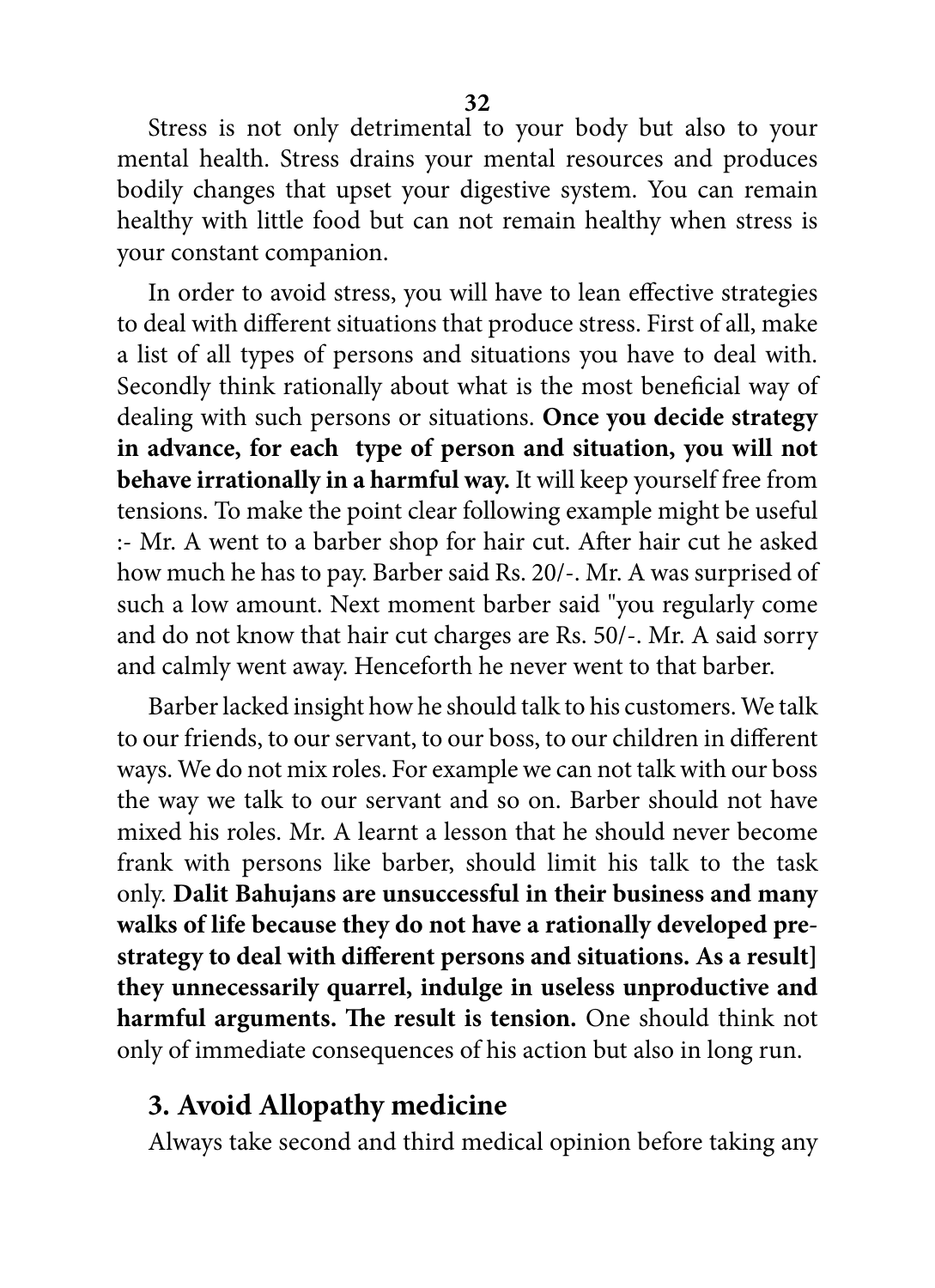allopathy medicine. Allopathy medicines should be used only in an emergency situation until the emergency situation is remains. It has became clear that allopathy only is concerned with suppressing symptoms of a disease. It is not concerned to address the root cause of disease. Disease develops if your body has toxins. Acidic body soon becomes toxic. Therefore, one should get rid of toxins by eating healthy alkaline foods and adopting a healthy lifestyle.

Allopathy medicines give only temporary relief :- While you are cleaning your room, if somebody is throwing dirt into your room. What you will do ? Certainly you will stop cleaning your room and first ensure that dirt is not being thrown into your room. Thus, you are dealing first with the new situation. In the same way, disease symptoms is body's attempt to get rid of toxins from the body. But when you throw allopathy medicine into your body, which itself is a toxin, body stops dealing with previous toxins (so disease symptoms disappear) and starts dealing with the new toxin which is the allopathy medicine. Disease symptoms disappear but disease is suppressed to deeper level that produces more harm in long run. Therefore, less you take allopathy medicine more healthy you will become. You can remain healthy living with healthy habits.

#### **4. Stay Away From Harmful Gazettes**

**1. Microwave Oven :-** Microwaves rip apart the molecular bonds that make food to be "food." Microwave ovens hurl high- frequency microwaves that boil the moisture within food and its packaging by whipsawing water molecules dizzyingly back-and-forth at more than a billion reversals per second. This frantic friction fractures food molecules, rearranging their chemical composition into weird new configurations unrecognizable as food by human bodies. By destroying the molecular structures of food, the body can't help but turn the food into "nuclear waste."**Did you know that microwavetreated water won't sprout seeds ? Russian researchers have found decreased nutritional value, cancer-making compounds and brain**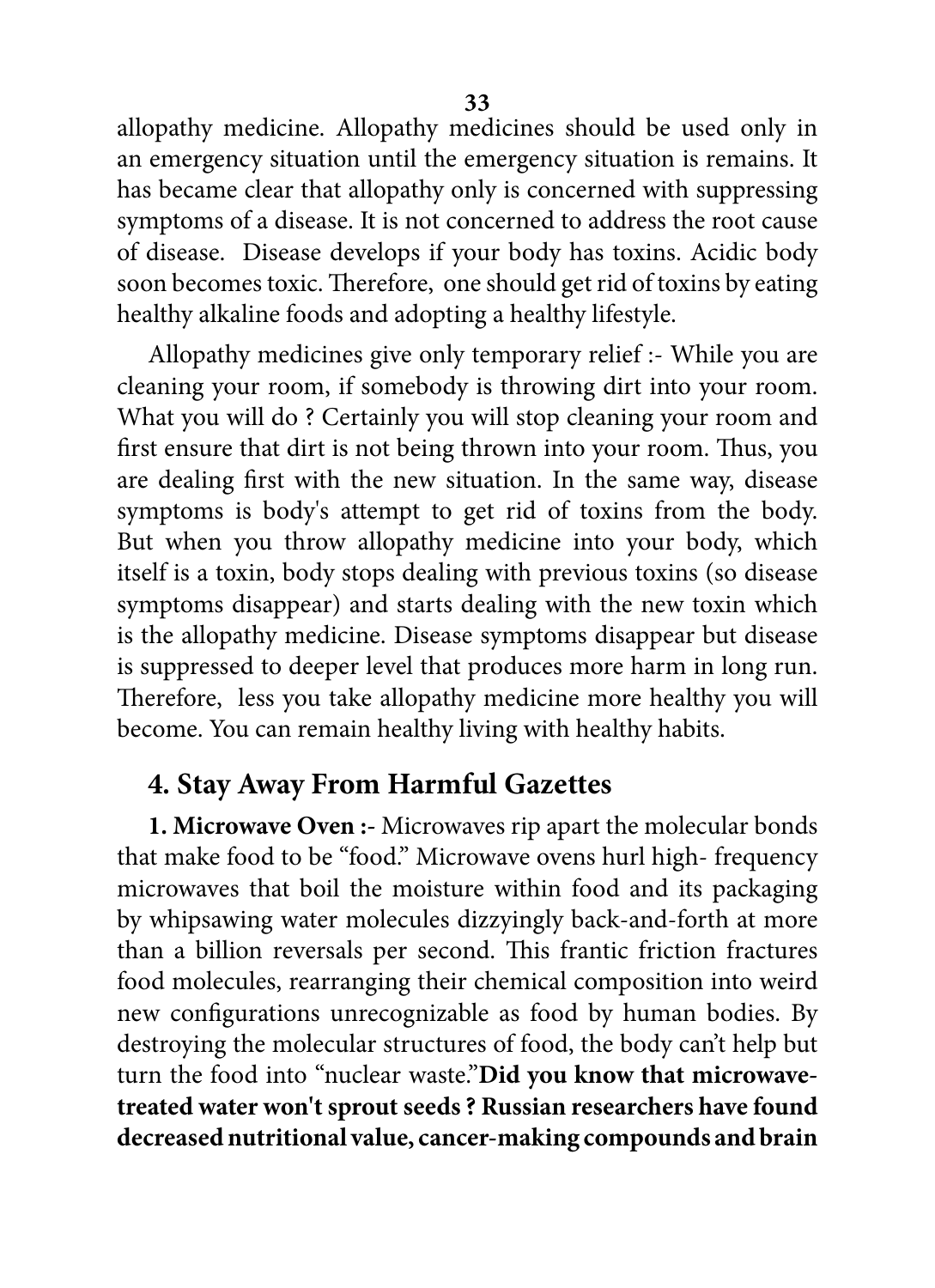**damaging radiolytics in virtually all microwave-prepared foods. Eating microwave-prepared meals can also cause loss of memory, loss of concentration, emotional instability, and a decline in intelligence, according to the research. The Russian scientists also found decreased nutritional value – or significant dimming of their "vital energy field" – in up to 90% of all microwave-prepared foods. In addition, the B complex, C and E vitamins linked with stress-reduction and the prevention of cancer and heart disease – as well as the essential trace minerals needed for optimum brain and body functioning – were rendered useless by microwaves, even at short cooking durations.** 

**Microwave usage has been found to lead to lymphatic disorders and an inability to protect the body against certain cancers. The research found increased rates of cancer cell formation in the blood of people eating microwave-cooked meals. The Russians also reported increased rates of stomach and intestinal cancers, as well as digestive and excretive disorders – plus a higher percentage of cell tumors, including sarcoma. Other side-effects of microwaves include: 1. High blood pressure, 2. Migraine, 3. Dizziness, 4. Stomach pain, 5. Anxiety, 6. Hair loss, 7. Appendicitis, 8. Cataracts, 9. Reproductive disorders, 10. Adrenal exhaustion, 11. Heart disease, 12. Memory loss, 13.Attention disorders, 14. Increased crankiness, 15. Depression, 16. Disconnected thoughts, 17. Sleep disturbance, 18. Brain damage. Eating microwavedamaged foods can lead to a considerable stress response in the body, and thereby, alter the blood chemistry. Therefore, use of microwave ovens is banned in Russia and many other countries.**

**2. Risks of Ultrasound Scans :-** There are cases of women recorded by the Association for Improvements in the Maternity Services (AIMS), England, who aborted their perfectly fit and healthy babies as a result of misinterpreted scans. It is almost impossible to estimate how many women went through similar ordeals since most of them are not reported. Millions of women around the world, without being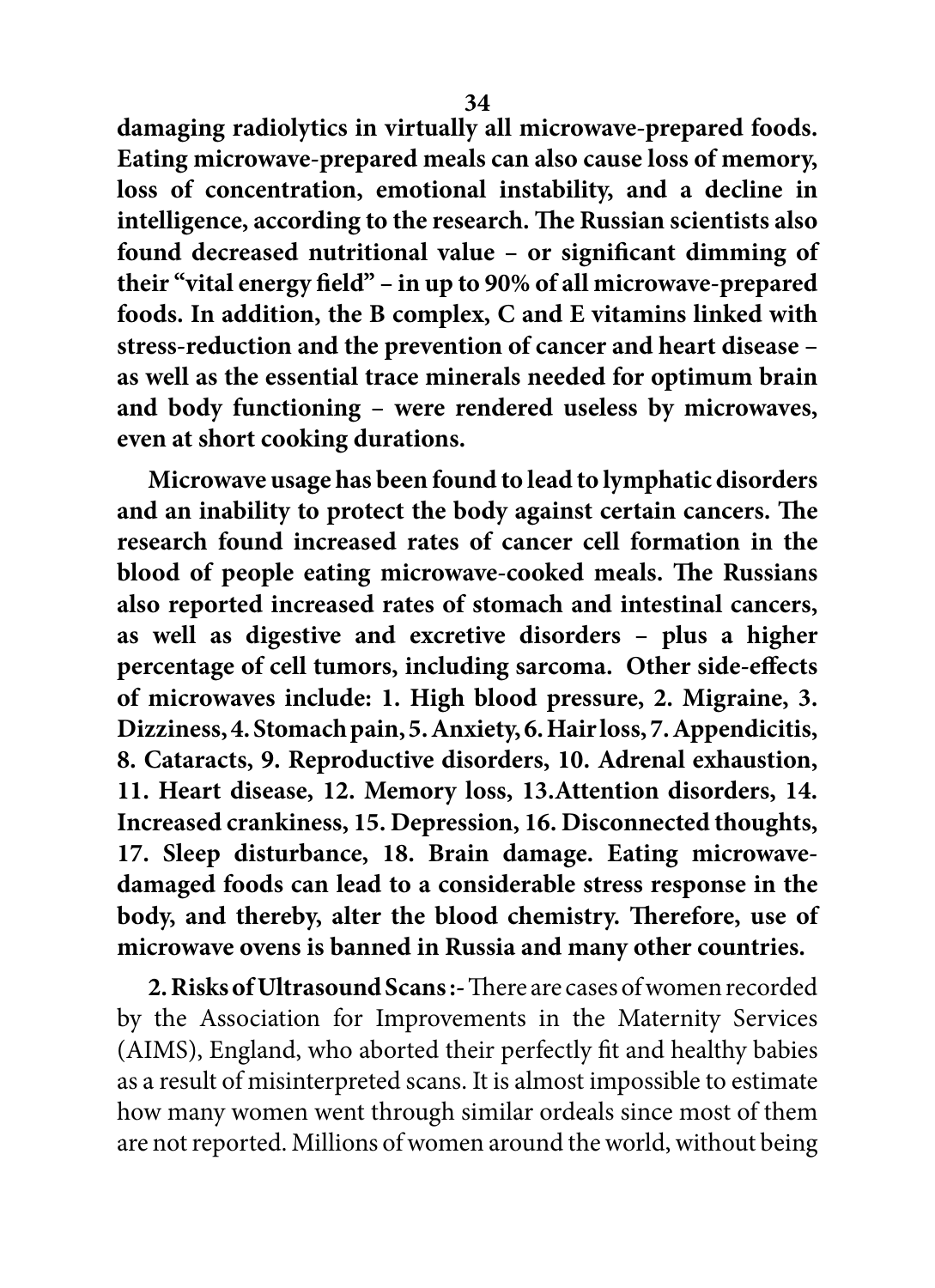aware of the potential health hazards of ultrasounds, are participating in the largest medical experiment of all times. Their babies are the guinea pigs in this experiment. They become vulnerable to external and internal harmful influences when their delicate electromagnetic fields are distorted, misaligned or damaged by highly concentrated doses of ultrasound; exposure to that is neither natural nor suitable for any human being.

An Ultrasound scan should only be considered if a woman suffers localized pain or complications for which a doctor or midwife cannot find a plausible reason.

#### 5. **Say No to Vaccines**

Various vaccines contain Sodium Hydroxide (caustic soda, soda lye.) can burn eyes, skin and internal organs. Can cause lung and tissue damage, blindness, and fatal if swallowed. Formaldehyde effects the nervous system and cause cancer. May cause insomnia, coughing, headaches, nausea, nosebleeds, and skin rashes. There is no safe level of formaldehyde to be ingested. Hydrochloric acid can destroy tissue upon direct contact. Thimerosal is a mercury derivative and causes brain and liver damages and cancer. Melissa Ross revealed documents that prove the CDC knew Thimerosal used in Measles vaccines was linked to autism and deliberately covered it up. Phosphates suffocate all forms of aquatic life. Aluminum causes tangles of nerve fibres, leading to Alzheimer's Disease. Polysorbate 80 is linked to infertility in mice. Methyl mercury, MSG, carbolic acid (phenol), mercury, are other poisons. Decomposed proteins can cause botulism, salmonella or other types of body poisoning. Vaccines contain decomposed protein taken from pustules on sick animals or putrefied eggs mixed with deadly drugs.

**Authorities on vaccination agree that vaccines are designed to cause a mild case of the diseases they are supposed to prevent. But there is no way to predict whether the case will be mild, severe or deadly. Because vaccines are all poison they do damage in 100%**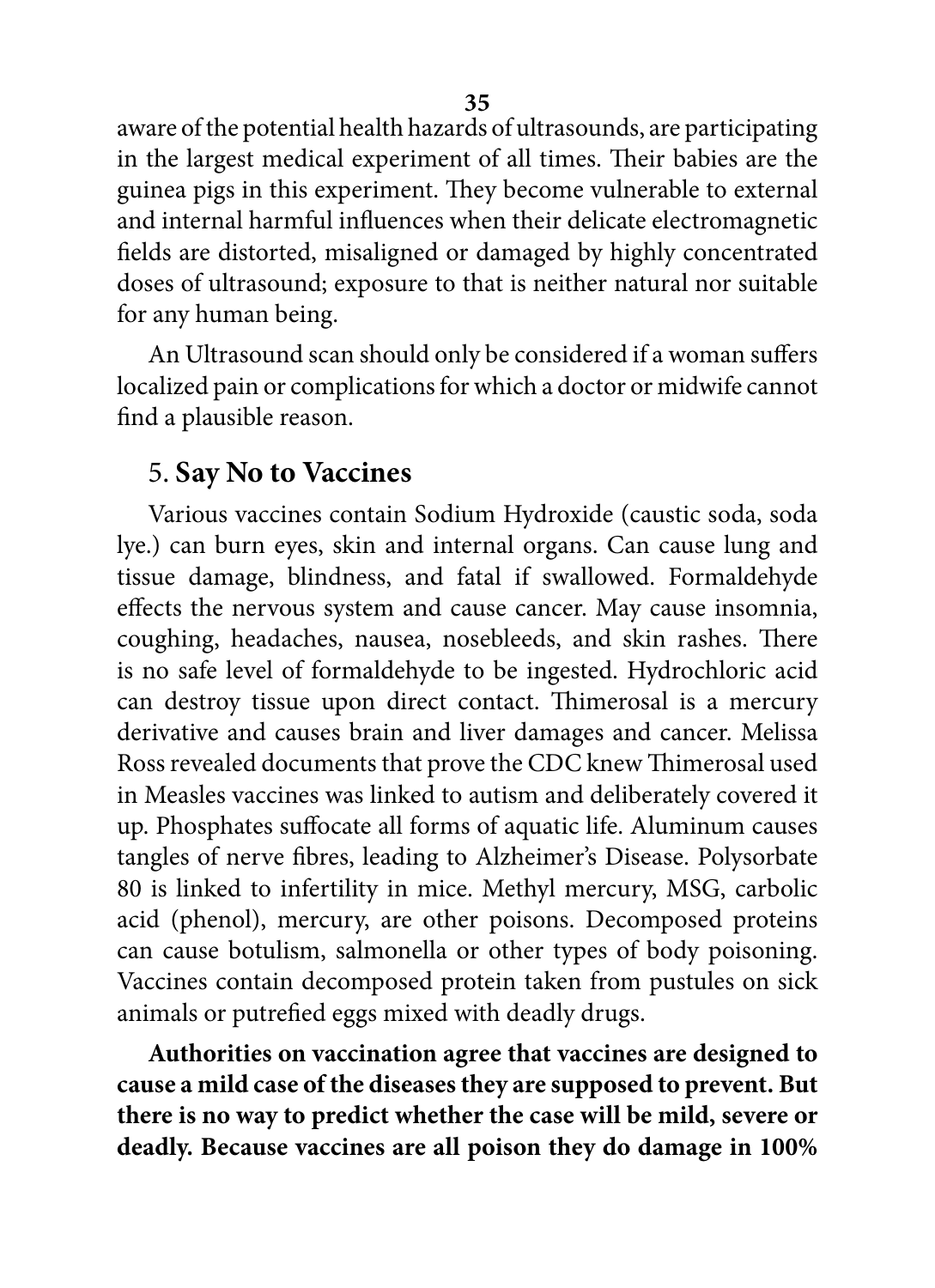**cases. The damage ranges from sudden death to chronic diseases in later years. Repeated, vaccination exhausts the immune system, opens the door wide to all kinds of illnesses including AIDS. Studies showed post vaccine encephalitis i.e. brain damage.**

In an article in Science, March 4, 1977, Jonas and Darrell Salk warn that, "Live virus vaccines against influenza or poliomyelitis may in each instance produce the disease it intended to prevent. The Spanish influenza epidemic of 1918 was caused by vaccinations.

The vaccine becomes a time bomb in the system, festering as what are known as "slow viruses", which may take ten to thirty years to become virulent. Many vaccines also cause other diseases besides the one for which they are given. Such as syphilis, paralysis, leprosy, cancer, spinal meningitis, blindness, tuberculosis, two to twenty years after the shot; arthritis, kidney disease, nerve damage, heart disease, heart failure sometimes within minutes after the shot and sometimes several hours later.

**Dr. W. B. Clarke of Indiana, finds that "Cancer was practically unknown until compulsory vaccination with cowpox vaccine began to be introduced. I have had to deal with at least two hundred cases of cancer, and I never saw a case of cancer in an not-vaccinated person."**

Vaccination causes children to grow up with physical, mental and emotional disabilities of varying degrees. In Ontario, it is recommended that infants receive up to 24 injections before age 1 on a baby body with a barely- formed immune system. It's no wonder people drop dead after the shots.

For more details read our book 'Impending Satanist World Order". It is available free at our website :- https://www.bahujanmarch.org

#### **6. Do not take Synthetic Vitamins**

Vitamins are always present in natural foods in complex form i.e. with other minerals and vitamins and together they benefit our body.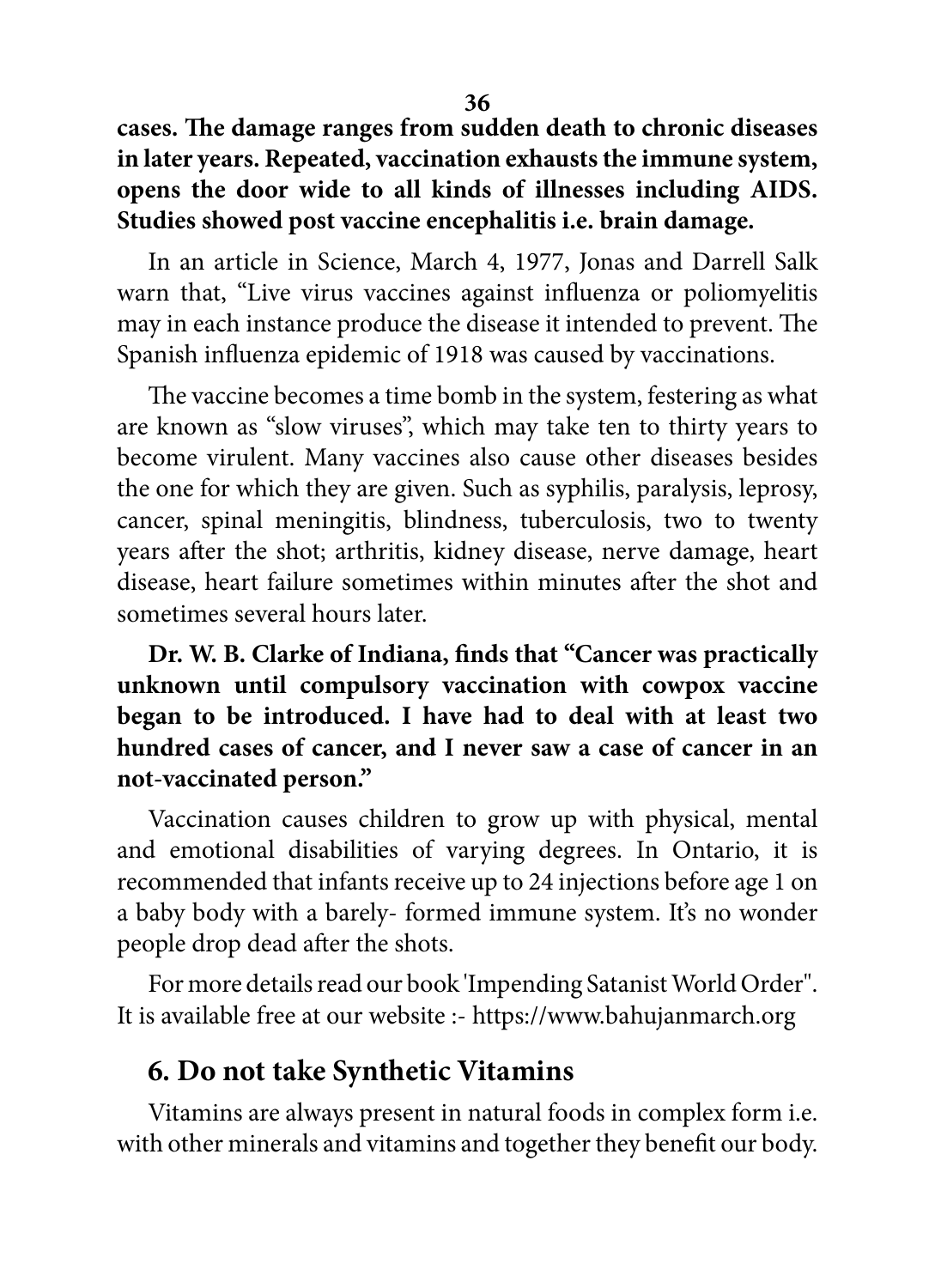In fact once a vitamin is separated from the food complex in which it occurs naturally, it loses its nutritional value. Our bodies view the synthetic vitamins as toxic substances that need to be rapidly eliminated. Hence the unusual odor or color of urine you may notice after consuming multi-vitamins.

A stalk of celery or a serving of greens has more absorbable vitamins and minerals than a bottle of synthetic vitamin tablets. Drugs, including over-the-counter medications usually alter your glandular system and will affect your calcium and phosphorous ratios. Prescription and recreational drugs, along with cigarettes, may alter your body's ability to utilize nutrients from food.

Many, but not all calcium supplements contain forms of calcium that are not recognized by your body. Non-absorbable calcium raises blood calcium levels in an unhealthy way which can lead to excess calculus deposits.

One report issued by the University of Tromso in Norway showed that the long-term intake of vitamin D at the dosage of just slightly above the 400 IU recommended amount (many people take as much as 4,000 to 5,000 IU per day !) may trigger a heart attack and cause degenerative joint disease and arthritis. **To obtain vitamin D, the best and cheapest source is sunlight.** The best source of healthy vitamins is fresh fruit, vegetables, legumes, nuts, seeds, etc. Fruits and vegetables also contain important health-essential nutrients known as phytochemicals – nature's food coloring agents.

## **7. Stay away from Alcohol Consumption**

**Alcohol is estrogen producing therefore reduces male hormone called as testosterone. Testosterone is responsible for penis erection and other male related characteristics. Thus alcohol consumption can become one important factor in male erectile dysfunction (ED).** Alcohol contributes to dehydration of body. Drinking one glass of beer results in the body forfeiting up to three glasses of water. Alcohol is full of calories, and heavy drinking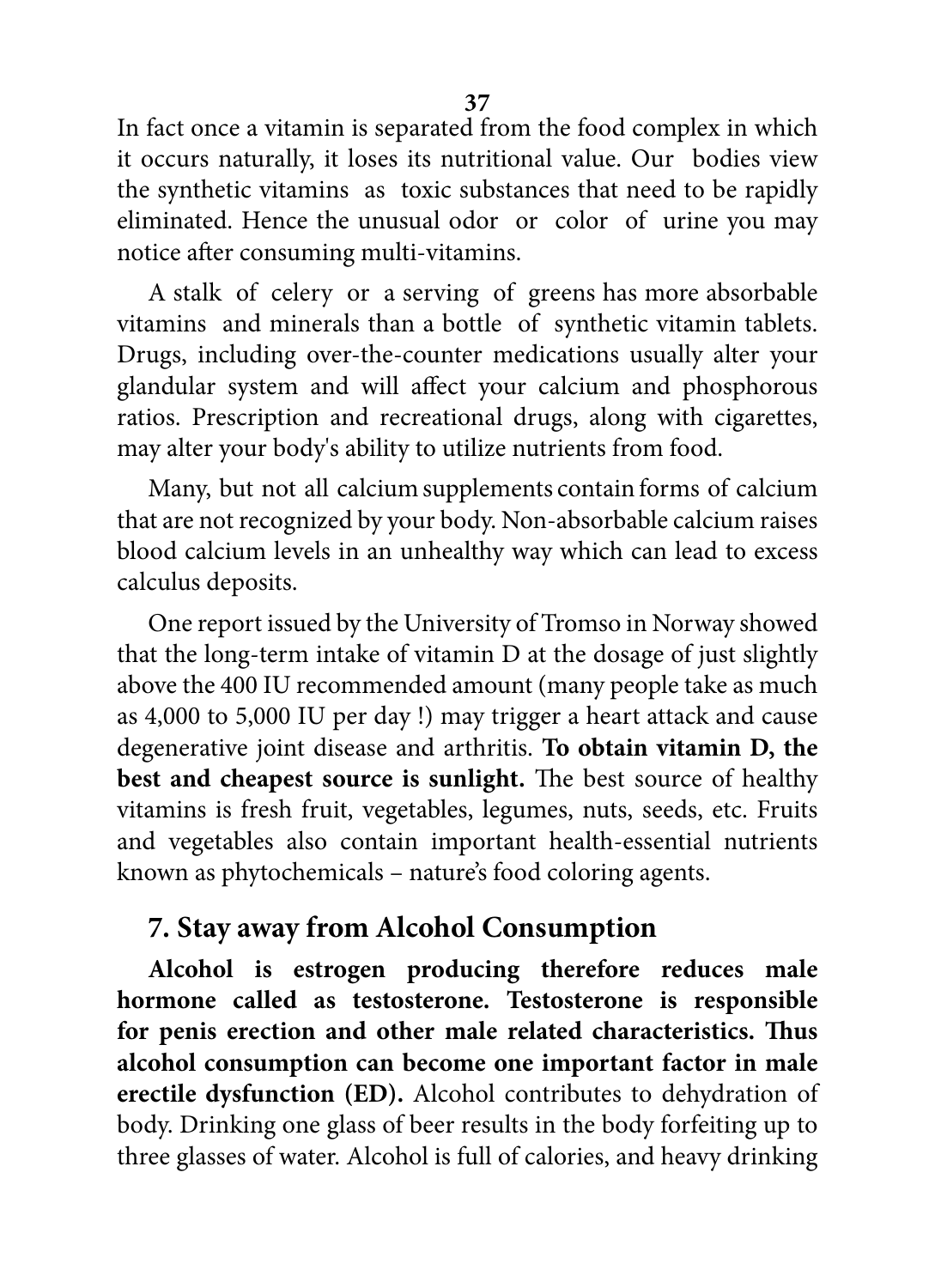is a serious health hazard, including premature death due to liver cirrhosis. Chronic alcohol use is detrimental to brain cells and may cause them to die.

The two major alcohol-related brain disorders are alcoholic Korsakoff 's syndrome and alcoholic dementia. Korsakoff 's syndrome is a brain disorder caused by a deficiency of thiamine (vitamin B1), and major symptoms include severe memory loss, false memory, lack of insight, poor conversation skills, and apathy. In Korsakoff's syndrome, loss of neurons is a common feature, including microbleeding in certain regions of gray matter. In an alcoholic, when Wernicke's encephalopathy appears along with Korsakoff's syndrome, it is called Wernicke-Korsakoff syndrome.

Alcoholics in general have a reduced brain weight compared to nondrinkers. Women's brains are more susceptible to alcohol-related damage than are men's brains.

Chronic heavy consumption of alcohol increases the risk of heart disease, high blood pressure, stroke, various types of cancer, severe liver disease (including liver cirrhosis), sudden death from heart disease, and, for women, risk of miscarriage and fetal alcohol syndrome. Drinking beer, even one drink per day, increases the risk of developing gout in men. Individuals who drank spirits (even one drink a day) also had a somewhat increased risk of developing gout, although the risk was highest among beer drinkers.

**Alchohol consumption is costly, it drains your money and disturbs whole family.**

### **8. Develop Rational Behavior**

Developing rational behavior is basic requirement of freeing oneself from the bondages of all kinds of fetters. Therefore, exploiters destroy rational thinking of people through religious superstitions and mind enslaving and bankrupting traditions.

One should start question every action before implementing it.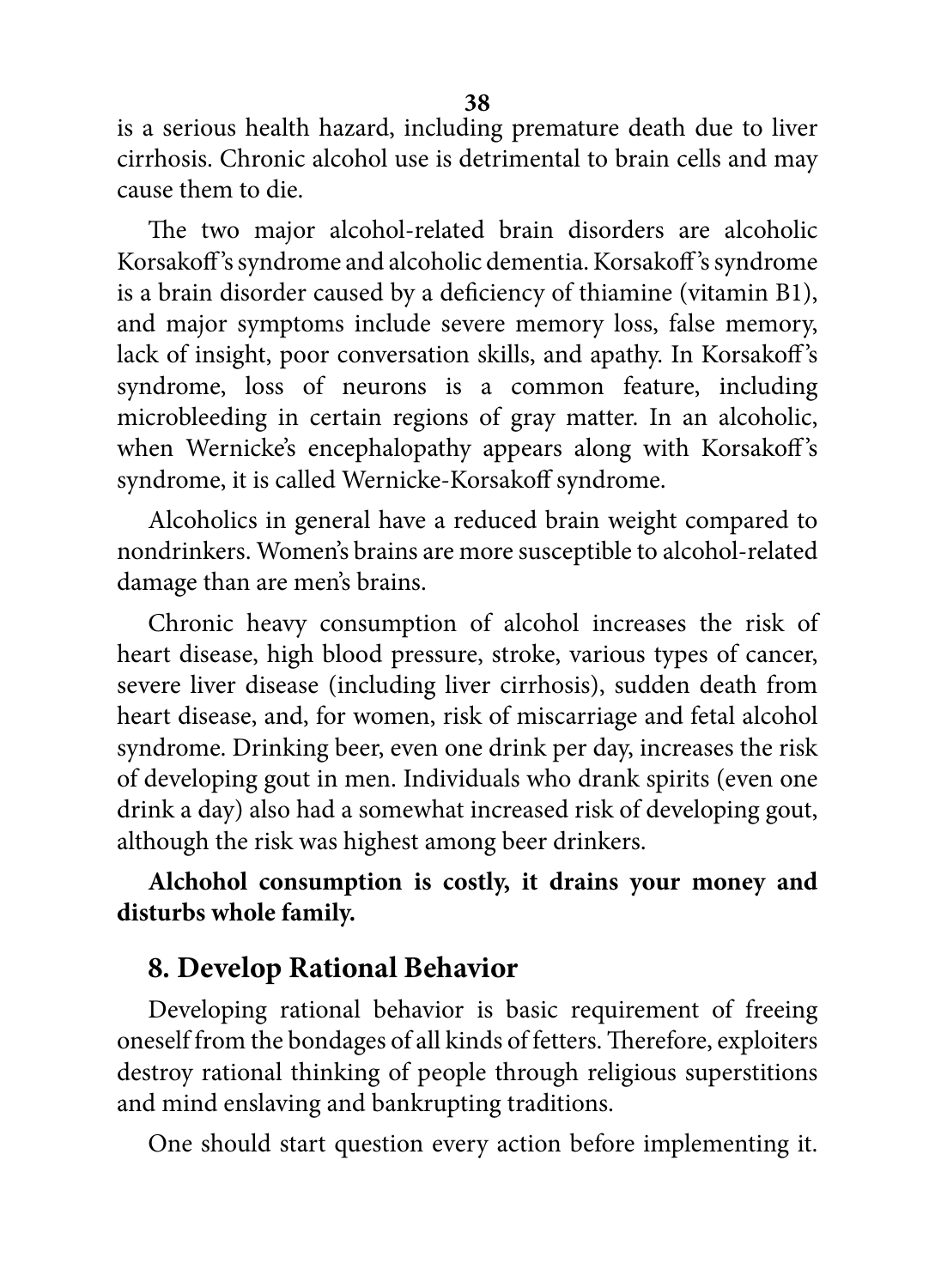Do not accept anything blindly because someone in authority says so or it is said in a scripture. Do not give any importance to who said a particular thing, what his status is or how the said thing is looking attractive but rationally analyze whether it is useful to you and your family now as well as in distant future. Certain things may look profitable presently but may become harmful in long run. Accepting help from a criminal may be beneficial now but in future he may drag you helping him in his crime which may prove very harmful.

One should not think of its immediate consequences but also consequences in very long run. Therefore developing future insight in all matters is most essential requirement for keeping oneself free from all fetters and troubles.

#### **9. Promoting mental health**

Sound mental health depends upon how happy and contented you are in your life, how much meaningful life you are living. Repetitive and monotonous life produces dissatisfaction.

Greed , laziness and envy are enemies of happiness. A greedy and envious person craves for what he does not have. He considers himself poor before a wealthier in spite of he himself being wealthy. There is no end to one's greed. He may be an Industrialist or a king, even he may acquire everything available on the earth he will not become happy. Because, he is afraid that any of his secret rivals may topple him of his position. He strains himself in retaining his position. He is not getting sound sleep because of these worries.

Because he eats plenty of delicious food daily, the food does not satisfy him because his body is not really hungry. Real taste comes from hunger. A hungry person feels an ordinary food most tasty. Body and mind gets satisfied when a hungry person eats food enriched with essential nutrients. This feeling is unique.

**Comfort and happiness are altogether different things. Happiness is not contingent upon costly luxurious things.**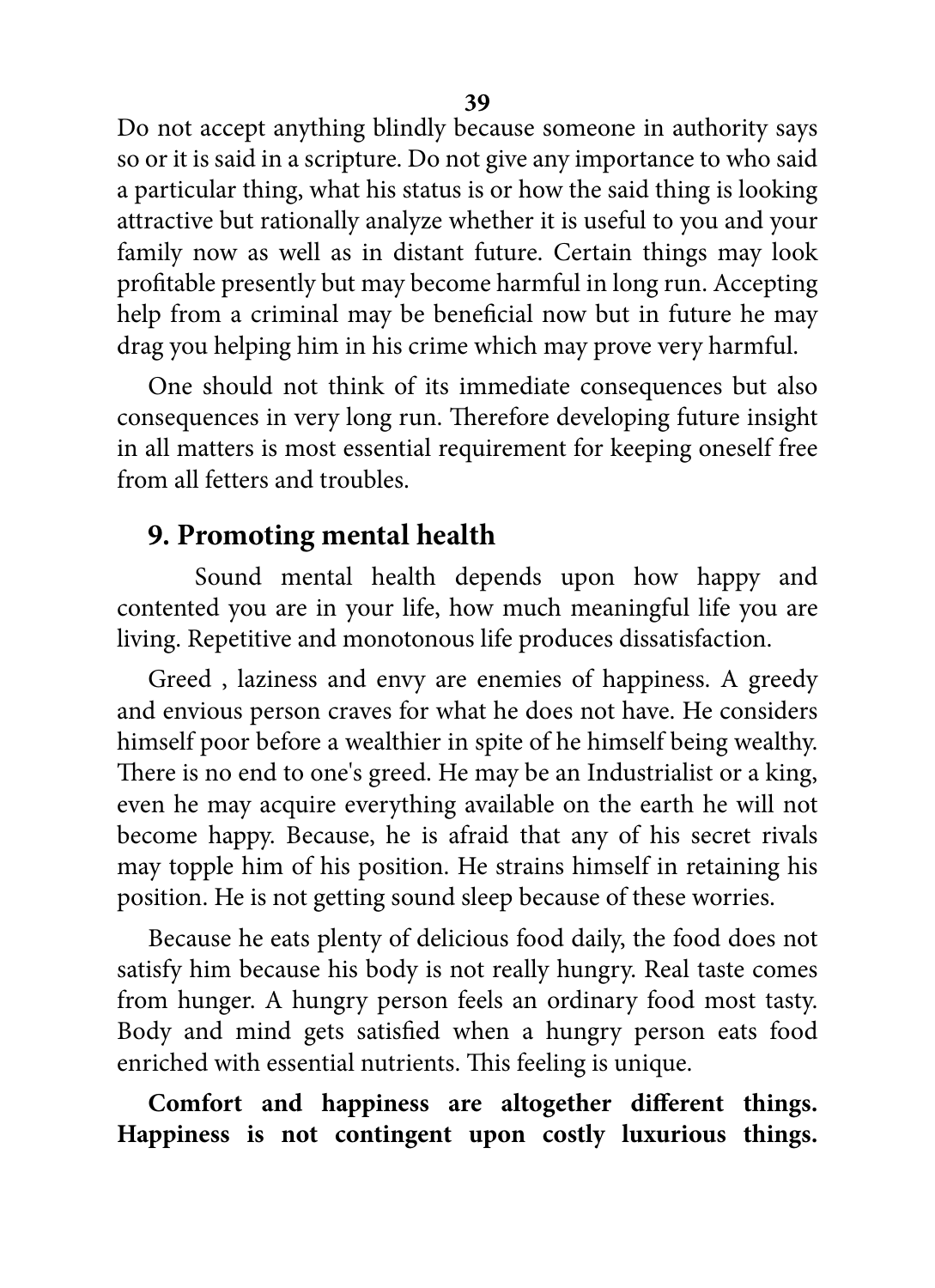**Children receive joy and happiness from playing with their claytoys. Happiness comes through good and healthy interpersonal relations. One may experience true happiness from living a meaningful and socially useful life full of Pradnya (Knowledge acquired through rational thinking), Sheel (good moral character), and Karuna (compassion for other fellow beings). With these virtues a person enjoys a meaningful socially useful life and receives genuine respect and love from others.**

Development of Pradnya, Sheel and Karuna is result of introspection and realization that greed, envy and jealousy are enemy of happiness (Pradnya).

#### **10. Learning differential Behavior**

Learning differential behavior is result of application of rational thinking and developing foresight and derive strategy of behaving with different type of persons in different situations in advance. Thus one knows well how to react in different situations or behave with different type of persons. One who has not developed such strategy in advance, usually is confused and makes wrong moves. Consequently there is unnecessary dispute that may result in conflict, enmity and violence. Such a persons suffer from stress in their life.

We will make the point more clear from our previous example of barber and Mr. A :- Mr. A had developed strategy in advance how to behave different persons in different situations. A person who has not developed an advance strategy would have argued that it is not his duty to remember charges for hair cut. It is the duty of hair dresser to tell his costumers whenever they ask hair cut charges. He has no right to mock his costumers etc. Mr. A knew very well that there was no use in arguing with the barber. Arguments would have lead to injured self of at least one person but usually of both, had wasted time, energy and resulted in mental stress. Barber on the other hand was devoid of any useful behavioral strategy for his profession. He did not know that one has to behave differently with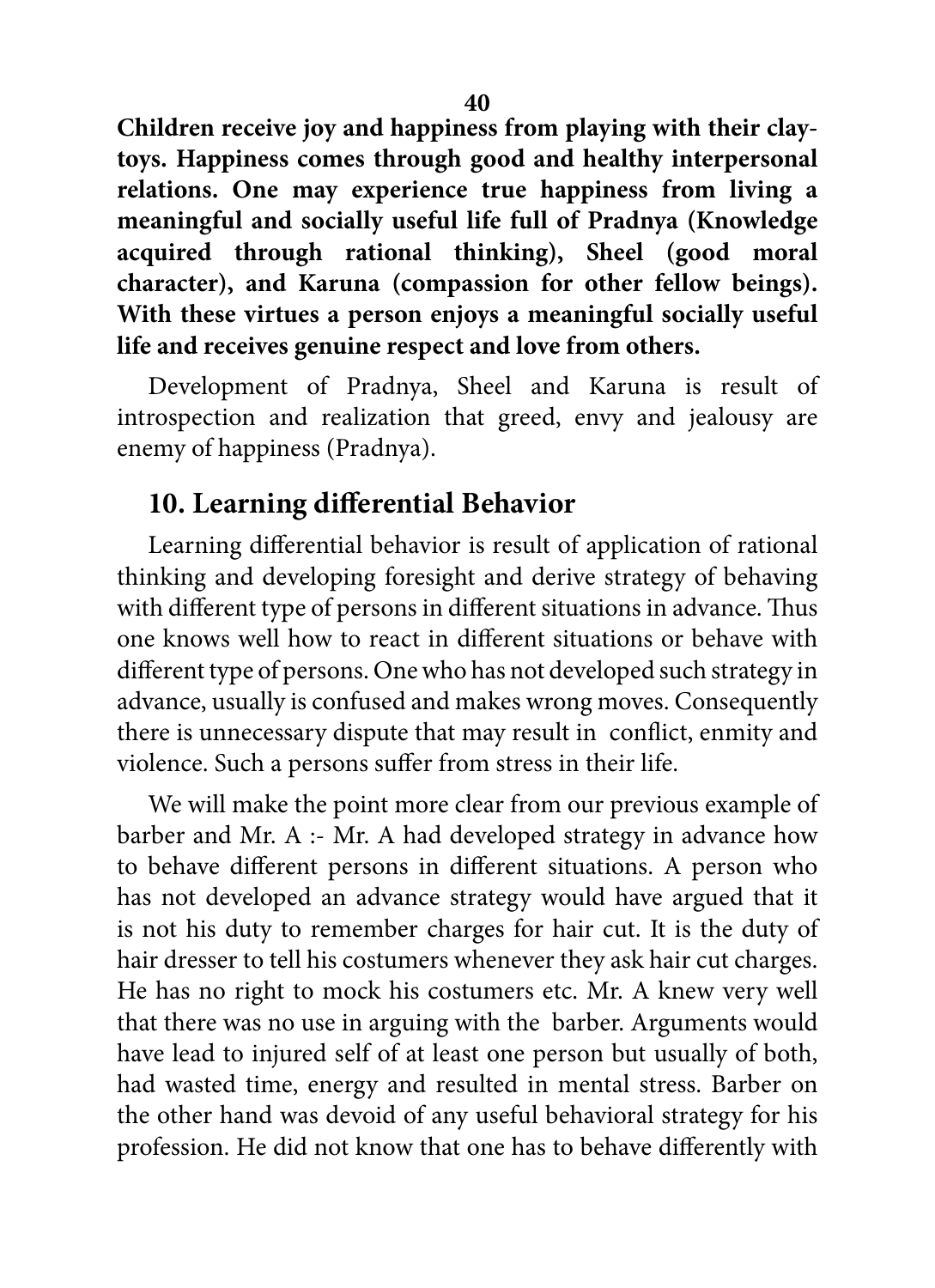different persons,. Costumer has to be treated like a costumer not like a friends or servant. As a result Barber was the looser not Mr. A.

Sometimes there is very dangerous situation when one is among rowdy persons who may physically harm him. If he has already developed a strategy of behaving with them then he can escape unharmed from that situation. Therefore, make a list of types of persons you are likely to deal with including member of your family and relatives. Think over what behavior would lead to tense relations and what would maintain these relations in a healthy way. How much close you should be with a particular one or how much distance one has to maintain with others. When you rationally think of everything in advance considering every pros and cons you are developing Pradnya or knowledge through rational thinking.

### **11. Self-defense Education**

Self defense education is must for every person, particularly for Bahujans. Not only one is able to protect himself from dangerous situations, but also he develops confidence and get rid off his inferiority feelings. The best way is to replace normal exercise with the self-defense exercise. Not only your body will get exercise but also you will learn martial art and other skills. There are plenty of videos on you tube that can teach you martial arts and self-defense techniques. One Bahujan skilled in them can teach other Bahujans.

## **12. First Bahujan Mission, then Organization**

Bahujan mission includes all activities that empower them and are essential to bring down Arya-Brahminist exploitation system and establish exploitation free social system based on representation to every community in all fields of life according to their population size. **An activity of a Bahujan mission is any activity which weakens Arya-Brahminists and their exploitation system, lead to progressive empowerment of Bahujan masses and strengthens their struggle against Arya-Brahminist Exploitation system.**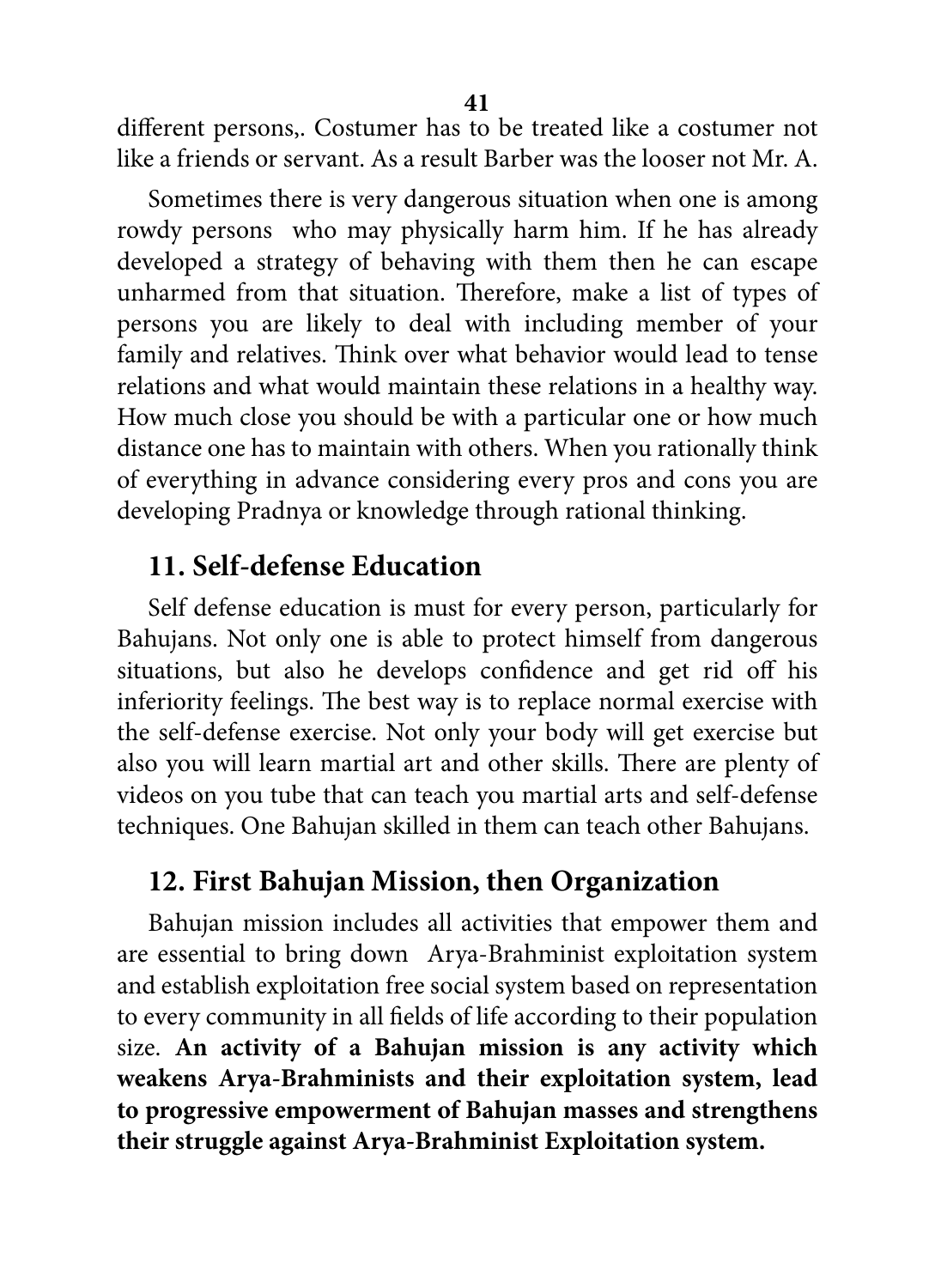Arya-Brahminists divide and exploit Bahujans belonging to every field such as students, farmers, youths, women, workers of various fields and so on. Arya-Brahminists exploiters have their armed militant organizations such as Ranvir Sena, Bajrang Dal etc to suppress Bahujans with violence. No single organization can answer Arya-Brahminists at all these fields. Therefore, we can never depend on any single Bahujan organization. In order to defeat Arya-Brahminists we need to help all those activities of Bahujan mission no matter who is carrying the Bahujan Mission activity.

#### **13. Contribute money to Mission activity only**

If you make money contribution to an organization, then you do not know how your money is being used. Therefore, make money contribution only to the activity of Bahujan Mission and not to organization itself. Bahujans should contribute their laboriously earned money ensuring that it is used on activity of Bahujan mission and not on fake activity or fake struggle which does not lead progressive empowerment of Bahujan masses and weaken Arya-Brahminists and their exploitation system.

### **14. Devote yourself to a missionary activity**

Most of the Bahujan organizations contact their followers or sympathizers not more than 15 times in a year. The organization may ask them to attend a procession, a public meeting, or may contact them to collect money contribution to the party. For remaining 350 days of the year, the follower, sympathizer or the member of the organization do nothing. Therefore, every person belonging to any organization must devote himself for these 350 days in an activity of Bahujan mission of his choice and priority which he has chosen considering all his responsibilities, and liabilities. If everybody of us is devoted to some activity of Bahujan Mission then only we can think of defeating Arya-Brahminists.

## **15. Strengthen Social Media.**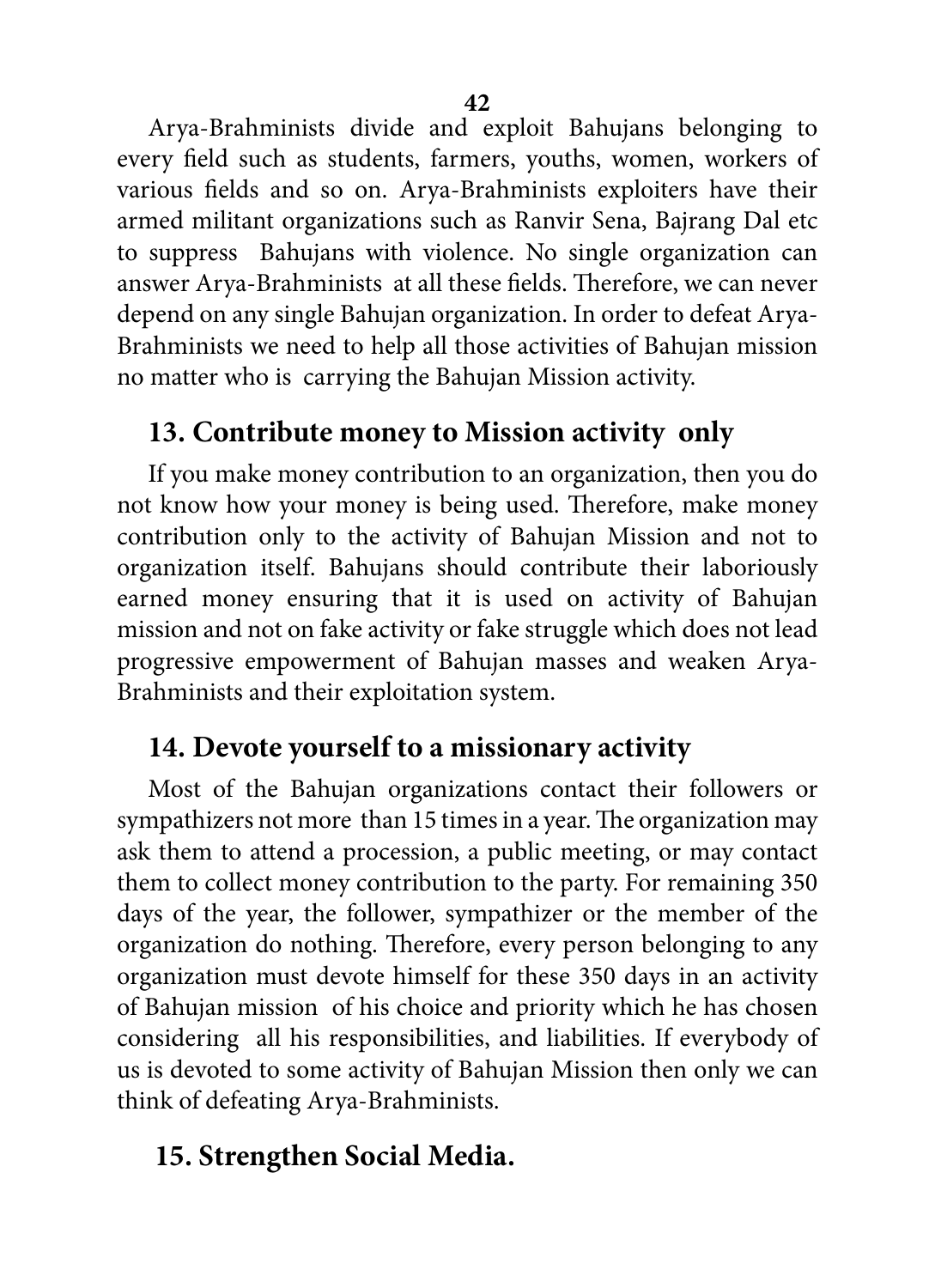Arya-Brahminist media known as Manu-Media only presents the exploiters in limelight and hide their crimes. On the other hand, distort and blackout news of Bahujan masses and defame Bahujan agitators and activists. Have you ever seen any print or electronic media exposing Illuminati, Jewish Banking Cartel, Multinational companies, their depopulation plan, vaccination, WHO, How aids was spread through the vaccination program of WHO and so on ?

Manu-media will keep you busy in fake issues so that you never concentrate upon real issues. We not only need to concentrate on real issues but to make others also aware. Therefore, there is a need to create a parallel electronic social media on you tube and other platforms on internet.

### **16. As a Computer User, Use Linux Mint**

#### **1. Why you should install Linux Mint ?**

i). Microsoft windows and its softwares costs heavily. Free antivirus and other free utilities irritate by constantly reminding to buy their professional version. In due course, installed free version might disable certain features or may deliberately malfunction. In the end either you have a very unstable system or you spend money for their professional versions.

ii). Downloading pirated softwares costs heavily in many ways :- a) At random few persons are booked under piracy laws and are severely punished. Google keeps record of every web activity and knows who have illegally downloaded softwares. People downloading software illegally, unconsciously become prone to be morally corrupted.

iii). Because source code of windows and its applications is closed, they only can solve their software issues . They may be unwilling to do so, because "problem will be resolved with the next version" or the product may be no longer supported.

iv). Whenever windows applications are installed software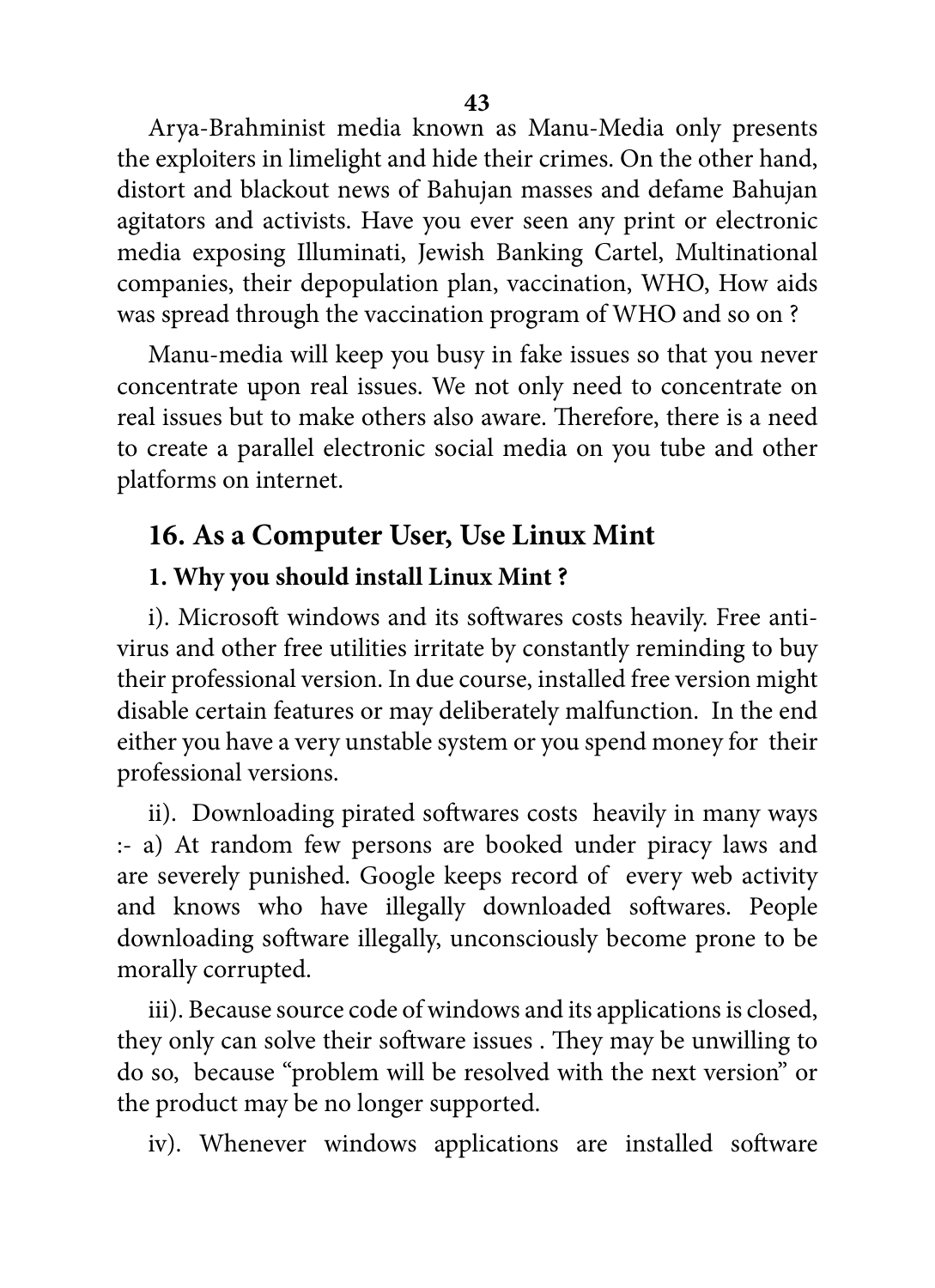**44**

dependencies (other programs needed to run the software) are also installed by default. As a result, same dependencies with different names are installed and thus lot of junk is created and system becomes slow or unstable.

v). A music player is permitted to use only music files, a word processor only text files, video player only video files. and so on. But, anti-virus softwares are given many permissions to scan all files therefore, Installing an anti-virus software is inviting risks. Anti-virus software can itself become victim of viruses or may have inherent weak spots which can infect an anti-virus program. There is no check on them. They can easily hide their own failure by blaming recently released viruses, because there is always a big time gap between release of new viruses and finding their solution and incorporating that solutions in updates. Windows need anti-virus software as necessary evil because applications comes from variety of unpredictable sources.

vi). Windows systems have proprietary hardware. The biggest issue with proprietary drivers relates to bug fixing. To use a proprietary driver is to be at the mercy of the hardware manufacturer's own development and release schedule. If the driver has a serious bug, you'll either have to work around it or put up with troubling issues until the manufacturer offers an update. Linux is a bit different.

#### **2. Benefits of Linux Mint.**

1. Linux operating system as well as all Linux applications are free of cost. Libre office is a complete office suite. You have GIMP as photo editing software. Blender is 3D animation software. You have OpenShot video editor. uGet is very good download manager. Handbrake as video converter. VLC is top media player. Firefox is best web browser. Transmission is torrent downloader. Rhythmbox is a software to play and organize your music. Kde Marble as interactive globe. Artha is an English dictionary . There are Kalgebra and many other educational softwares and dozens of games. You find every type of application in Linux free of cost.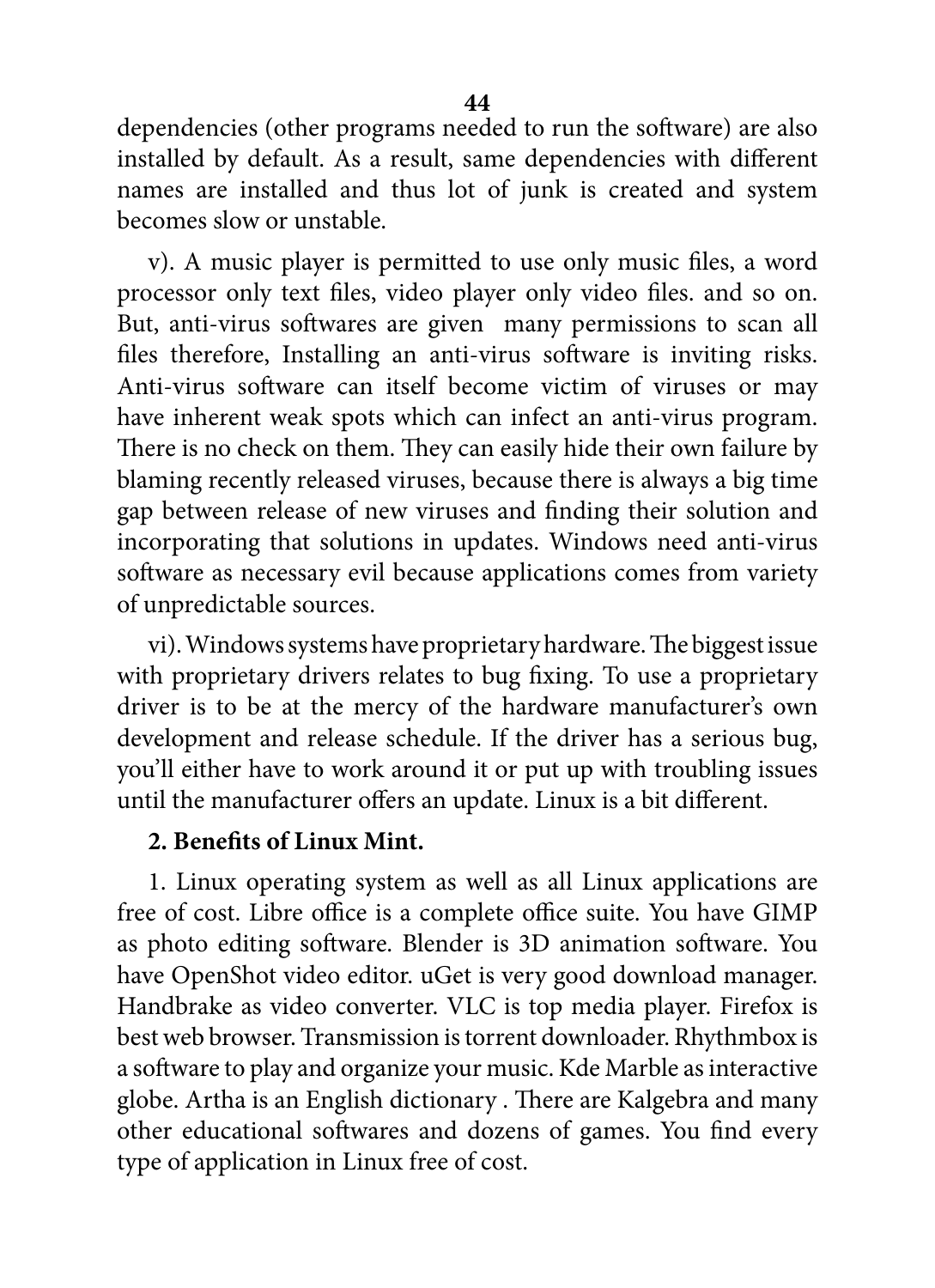#### 2. **Linux Mint is very similar to windows therefore one should not experience any problem from switching to Linux mint. Other Linux distros such as Ubuntu, Red Hat etc are not as user friendly as Linux Mint is.**

3. Linux is very stable and safe computer system because it is an open code platform i.e. any person knowing programming can read it's source code. Thousands of programmers out of their hobby and dedication to Linux community, as well as paid programmers daily scrutinize the Linux OS and every application created for Linux to find out weak spots for virus attack and find ways of improving it. Thus, Linux is not a company but a community dedicated to develop free software. You do not find Linux applications in Google search because all Linux softwares have to be downloaded from "Linux repositories" a website that contain all tested and verified Linux softwares. If any weak spot is revealed, it is immediately reported and solved with an update which come almost daily.

Whenever you download any software from Linux repository, you automatically download dependency softwares needed to run the program. If your Linux system already has those dependency softwares, Software manager / synaptic package manager will download only application software and discard dependencies. This does not overload Linux system with junk software.

4. You do not have to install any anti-virus program for Linux. An anti-virus program does not appear in any authentic Linux repository. Any virus attack, is quickly noticed by Linux community, solved and fixed through security updates which are released almost daily. Linux system in reality does not need any anti-virus software because no virus can enter into Linux Kernel unless it has obtained your root password. Any company that develops anti-virus software for Linux, exploits fear of persons who have shifted from windows to Linux and are conditioned to use an anti-virus program.

5. **When you install Linux, you join Linux community. You realize that the most stable and reliable Linux computer**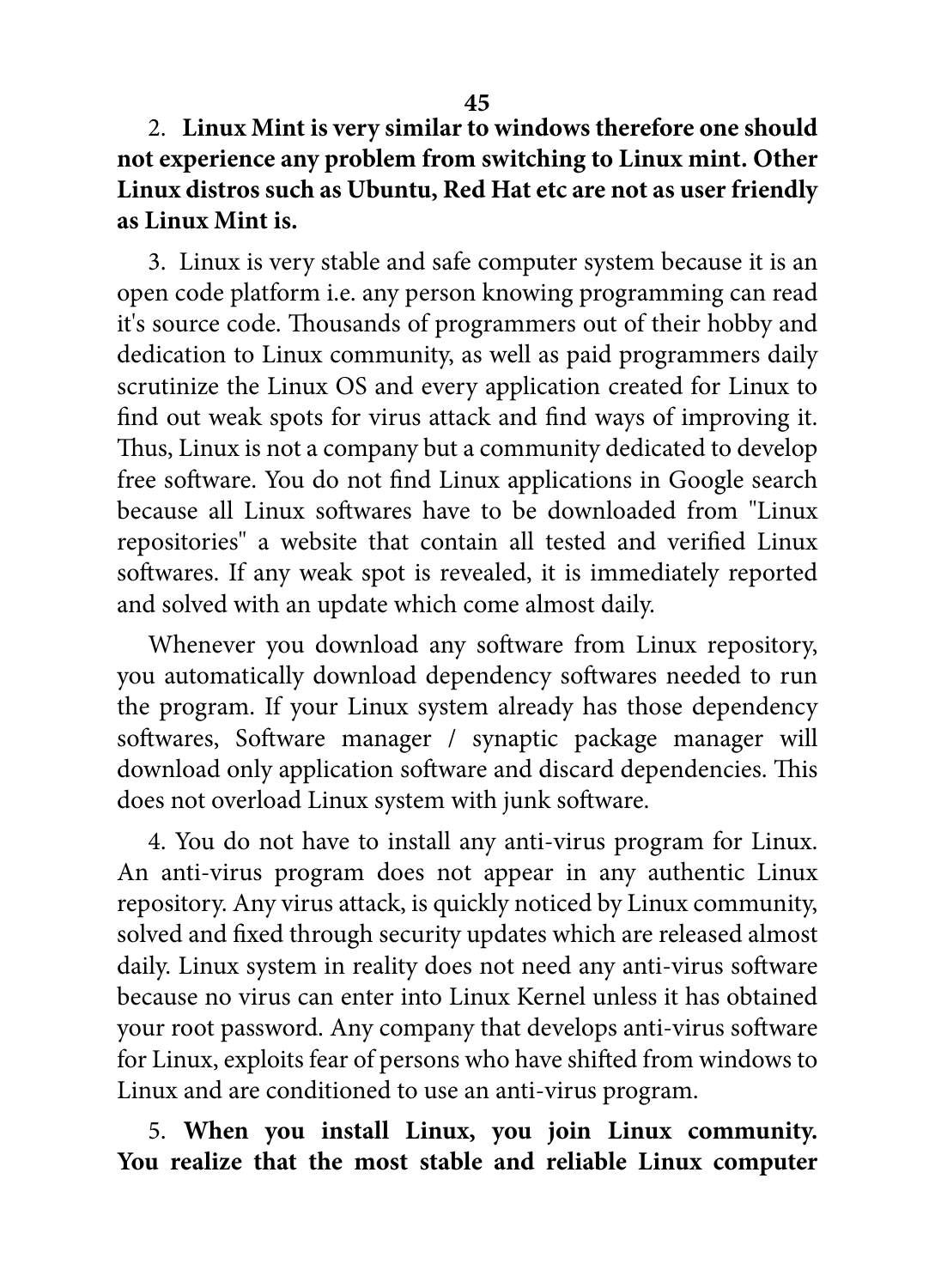**system that you are enjoying is the fruit of continuous efforts of thousands of people dedicated to create free software. Therefore, you develop sense of community belonging. Unknowingly you develop mentality of helping others. Thus you march towards morality, trust, and cooperation.**

## **Family Empowerment**

### **1. Boycott Manuist TVs and Newspapers**

**By buying Manuist newspapers and magazines and viewing paid satellite TVs we are empowering Arya-Brahminists while weakening ourselves economically as well as psychologically.** 

Electronic and print media of Arya-Brahminists through their unabated poisonous propaganda instills in Bahujans hatred about different communities and religion. Instills superstitions by fake documentaries and serials especially created for this purpose to give validity to Arya-Brahmin religion and cults. Through their TV serial they instill laziness, greed, jealousy and envy in the minds of masses where conspiracies of all kinds are shown as a common phenomena.

Arya-Brahminisst News channels black out our news, distort our issues, and defame our agitation by fake arguments. On the other hand they present Arya-Brahminist exploiters as our saviors.

We are buying this manuist filth spending our money and weakening ourselves psychologically and economically. Therefore, every Bahujan family must develop a strong determination to stay away from all TV channels. Why we should pay our enemies ?

## **If you do not have such strong determination, forget about establishing system based on social justice. Forget about removing injustice.**

Arya-Brahmins do have such determination. **Gandhi had boycotted goods manufactured by British.** Arya-Brahmins had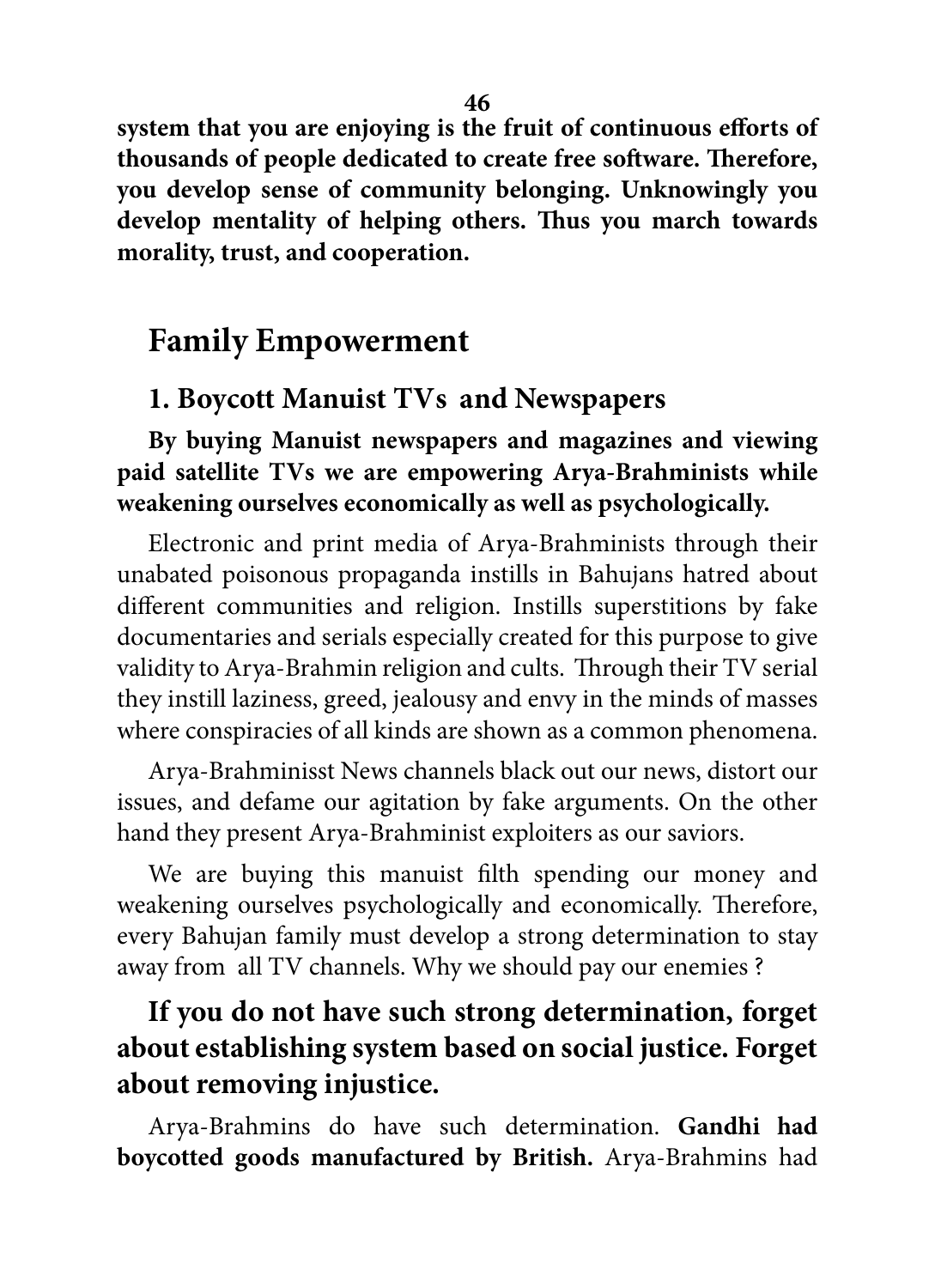started weaving thread on Charkha. When a Brahmin girl Nirbhaya was raped in Delhi, in protest they did not celebrate Diwali festival. Arya-Brahmins will not watch a movie, or a game / sport if its hero or player is dalit so that the dalit hero or player becomes flop. **Can a Dalit run his shop in Savarna locality ?** It needs special guts to develop such mentality and courage which Bahujan masses utterly lack. **Are you a match to determination of Arya-Brahmins ? If you really want that the Brahminism must be defeated then every Bahujan must stop buying from our exploiter and oppressor class. This will save us lot of money and will keep our mind free for rational thinking.**

#### **2. Stop buying useless periodicals !**

Our Bahujan organizations and Bahujan activists publish periodicals such as weakly, fortnightly or even daily dragging them with their all might considering that they are doing a great work and great service to Bahujans. Bahujans who are buying such periodicals are also under wrong impression that they are doing great work of Bahujan mission. **In fact, they are wasting their money and time by giving information that does not lead masses to any action against Arya-Brahminists and their exploitation system. Neither they are empowering Bahujan masses anyway. They only create illusion of mission. Money of the Bahujan who buys such periodicals is also totally wasted.**

**In fact, every Bahujan literature must activate masses for an action plan carefully devised and being implemented. Bahujan organizations have no carefully devised plan to weaken Arya-Brahminists and their exploitation system and empowering Bahujans which is being implemented.** 

**Contrary to Bahujan Media, Look at every TV serial, every discussion, every news it is being conducted with a specific campaign being run by the Arya-Brahminists.**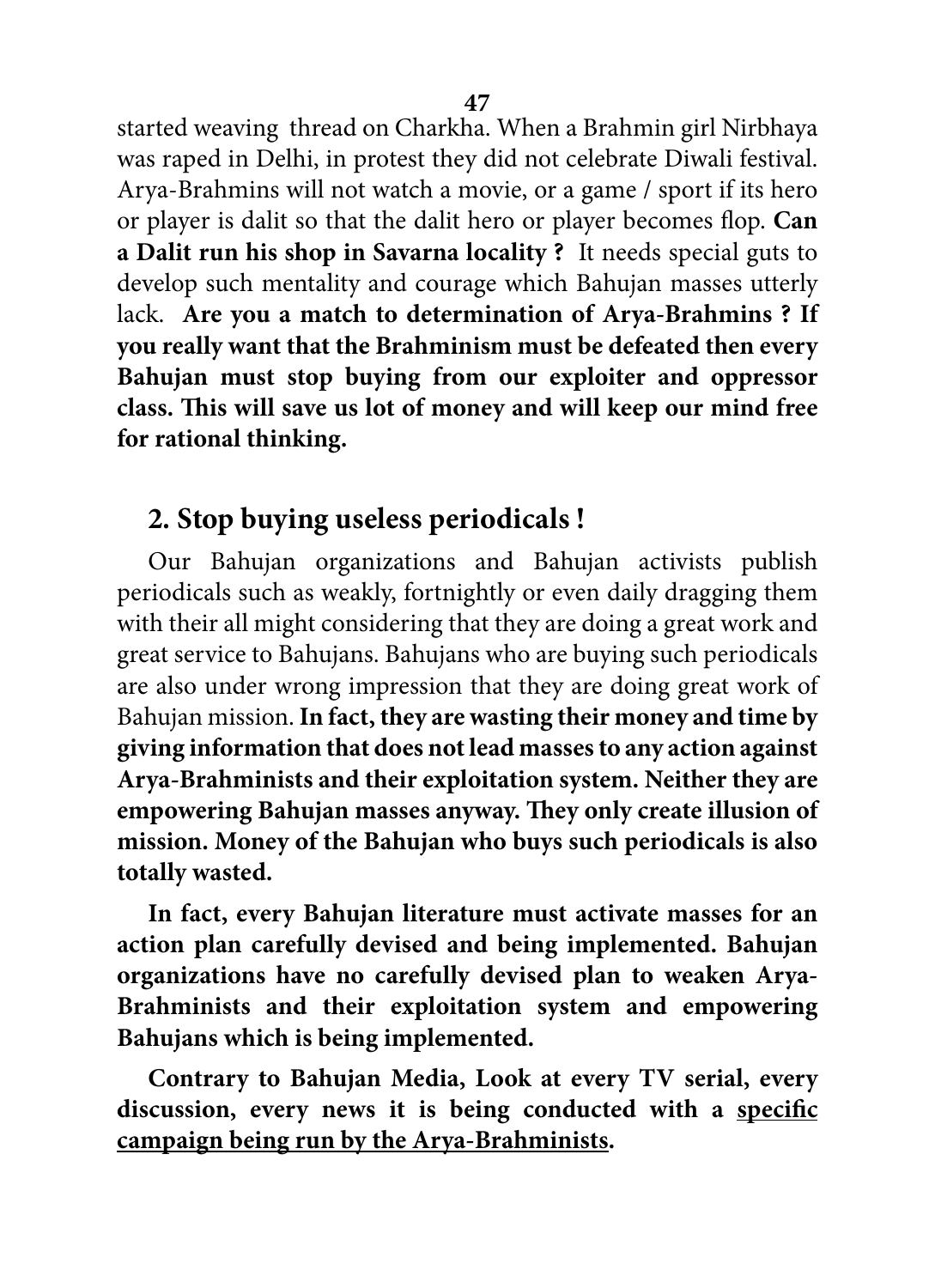**Our media must center around missionary activities. Usually Bahujan fake leaders carry fake activities hence no question of centering media content around any missionary activity. Have you seen any Bahujan organization launching campaign against superstitions being practiced by priests in Bahujan communities ? Do it launches campaign to creat differences among Arya-Brahminists and in their organizations ? Do they promote Bahujan Economy by providing concrete blueprint ? Do they provide foolproof plan to to safeguard Dalits from Arya-Brahmin violence ? Just think of your every day to day problems and you will see that there is no solution in any of Bahujan media. Bahujan periodicals sing same sermons again and again therefore, are totally useless, wastage of time energy and money.** 

Publishing periodicals require lot of money and energy. Those who publish them usually belong to richer section of Bahujans. Such rich Bahujans lack courage to take any true action against Arya-Brahminist exploitation system and usually become tools of the exploiters in the end. **Strengthening electronic social media is the only alternative which can be run by any member of common masses. Such social media have lowest probability of going astray.**

### **3. Keep your Home free from all kinds of priests**

According to Babasaheb Dr. B. R. Ambedkar, priest is the evil genius who has destroyed Samma-Ditti meaning rational thinking of the masses. Priests no matter which religion they belong to are simply parasites sucking the vitality of the society. So called Buddhist Bhikkhus are no exception. Bhikkhus have converted themselves into priests because they are lazy and lack the qualities and abilities to earn money by hard labour.

They can not perform the duties of Bhikkhus as specified by Babasaheb Dr. B.R. Ambedkar because they lack Pradnya, Sheel and Karuna. They are replica of Hindu Priests. They have transformed the rational and useful Buddhism into a religion of superstitions and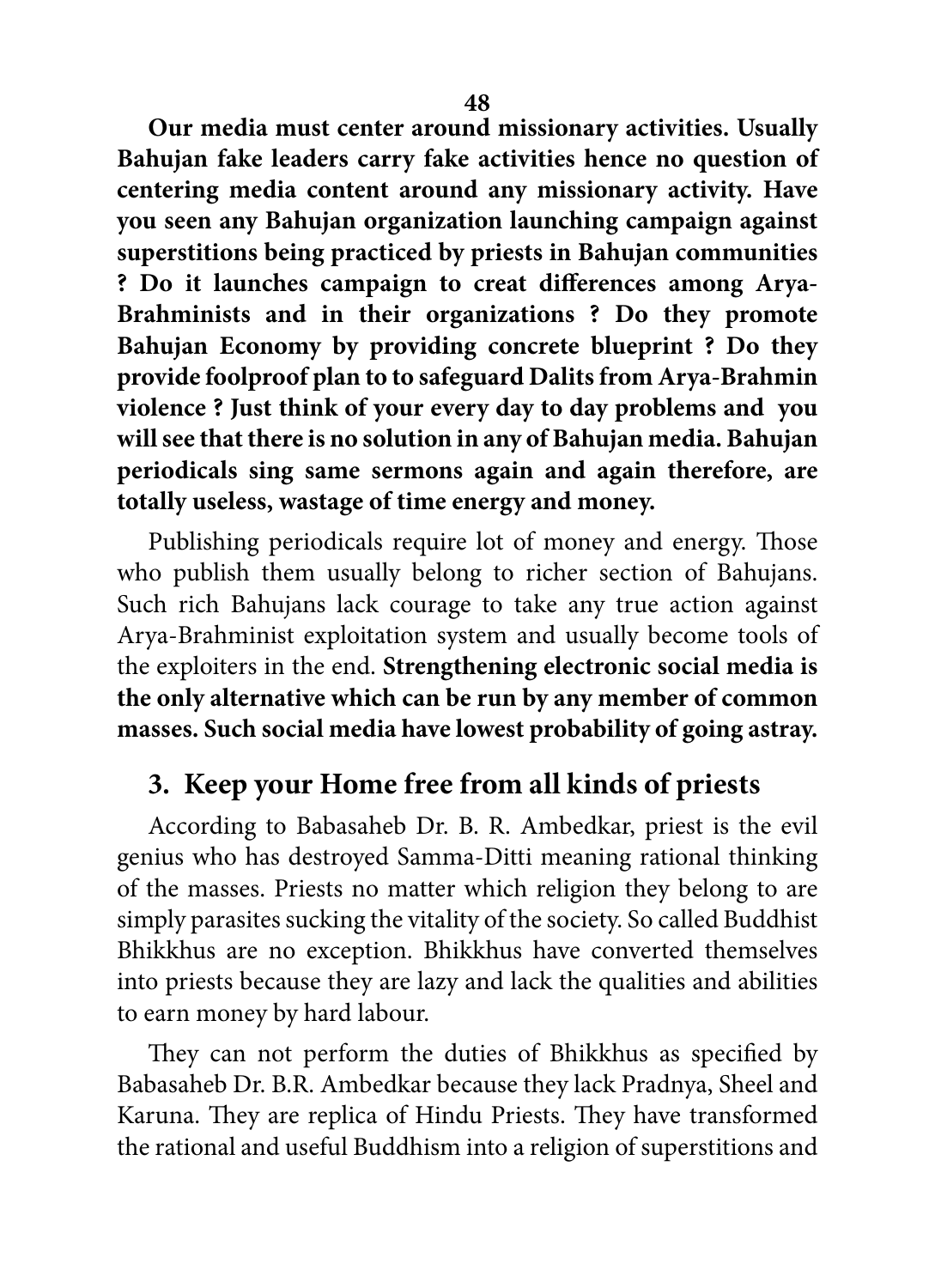rituals beneficial to themselves but harmful to the Bahujan masses. Therefore, keep your home free from these Brahminist priests in the garb of Buddhist monks.

#### **4. No weakening Rituals and traditions**

Costly rituals make your family financially weak while rituals based on blind faith and superstitions make you rationally bankrupt and puppet in the hands of priests. These rituals are being carried out because people have no courage to take a bold unconventional decision to defy them for the betterment of his own family. He is afraid of what others will say forgetting that in any financial or other crisis neither priest nor anybody of "others" would come to help you. You will have to face your problem alone. Then why we should care for what others will say ? **You have every right to do what is in the best interest of your family.** 

**One should perform all social functions with maximum possible simplicity with minimum possible expenditure. Secondary Social rituals after the main function is over, can be performed by few family members alone. For example, Once the funeral is over, immersing ash in river and the third day ritual can be performed within the family members without any priest.** 

## **5. Promotion of moral education.**

Promotion of moral education among family members is must. Moral education train family members to understand the dangerous nature of laziness, greed, jealousy and envy. They are the worst enemies of mankind. They are basis of all sorts of exploitation. It is most important to understand how to develop Pradnya, Sheel and Karuna. They should understand whole philosophy of Babasaheb Dr. B. R. Ambedkar in a nutshell for the betterment of yourself, your family and the whole society.

You should train yourself to think and behave rationally. Realize the dangers of laziness, greed, jealousy and envy. Understand the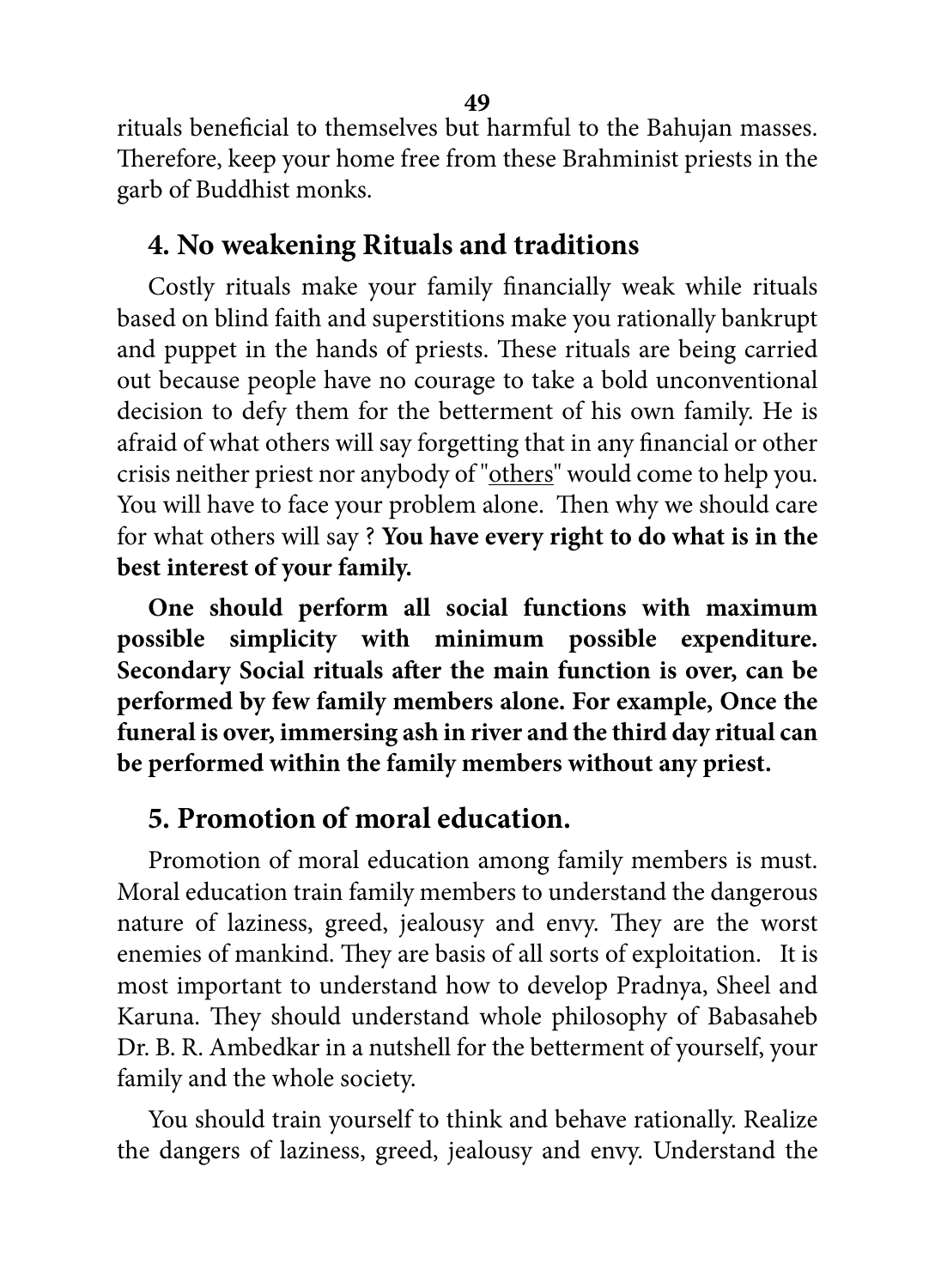fundamental rights of everybody including your family members and respect them. Understand in advance how to behave with different sort of individuals in most appropriate way. Thus you know future consequences of your each action in advance. Appropriate behavior in the given situation saves you from unnecessary worries, tensions and losses otherwise would have resulted.

Understand the difference between comfort and happiness and how to obtain happiness from family and social interactions to live life meaningfully. Also know what is violence and when to use it against the exploiters for the betterment of all. Thus the moral education is practical philosophy of life leading us towards empowerment and meaningful life.

#### **6. Strengthen family Economically**

**You will make your family financially better if you stop buying newspapers and magazines published by Arya-Brahminists and useless periodicals published by Bahujans. You will also save lot of money by not buying harmful foods and drinks which usually are costlier than the healthy foods. You will also save from not following harmful rituals and social traditions such as Diwali, Holi etc and performing other social functions such as marriage etc with at most simplicity and rationality.**

Apart from the above measures every family member must know value of money and must spend rationally and save his money for most essential things such as education and self establishment.

Your family members must think individually about how they can earn money. Unless you think in that direction you will never find a solution. You always find a solution when you objectively think and do sufficient research on internet and other sources with a strong will. People also earn on line on internet in many ways.

You can produce nonperishable essential home items for your own family. On demand can make it your business among the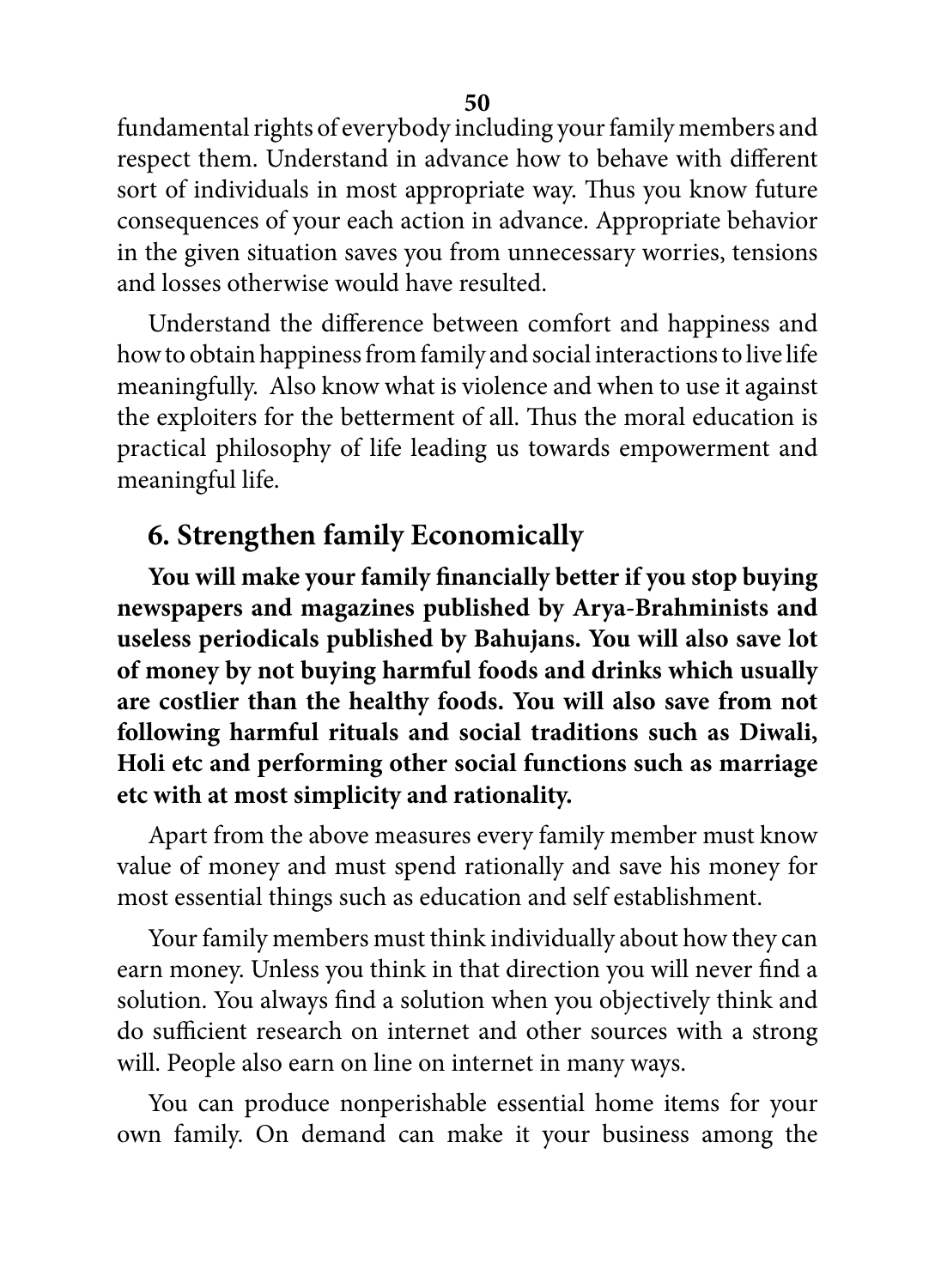members of your friends in morning walk etc activities. Your healthy social interactions will provide you a market if you decide to sell something in your locality from your home.

You can start with one item which is bought in large quantity so that you can easily compete with the Arya-Brahminist businessmen. You can also buy in large quantity with the collaboration of other Bahujans doing their business in different locality. Then you can gradually add items one after the other.

We must not forget that we Bahujans are an enormous market which is being exploited by the Arya-Brahminists. They are enriching themselves from profit extracted from us. Why not we help each other in business and prosper. This can become a reality if you instill sentiments of mutual cooperation in Bahujan minds.

You will have to learn many social intelligence skills essential in a business. For example, you should treat your customer most politely even if he is not. Similarly we will have to get rid of tendencies which are harmful and unproductive in a business. Never become proud if your business flourishes. Maintain your social relations skillfully.

## **Social Empowerment**

**Social empowerment involve collective efforts. Exploiters and fake leaders consider it direct threat to their power. Therefore, Social empowerment activities are vulnerable from the interference of exploiters and fake leaders. Their agents will find selfish persons from among ourselves to disrupt any social empowerment activity. Therefore one needs to follow certain principles or requirements of social empowerment movement.**

#### **Basic Requirements**

**1. Do not bring any Ideology / Party in public issues :-** In all social empowerment activities we should not bring any ideology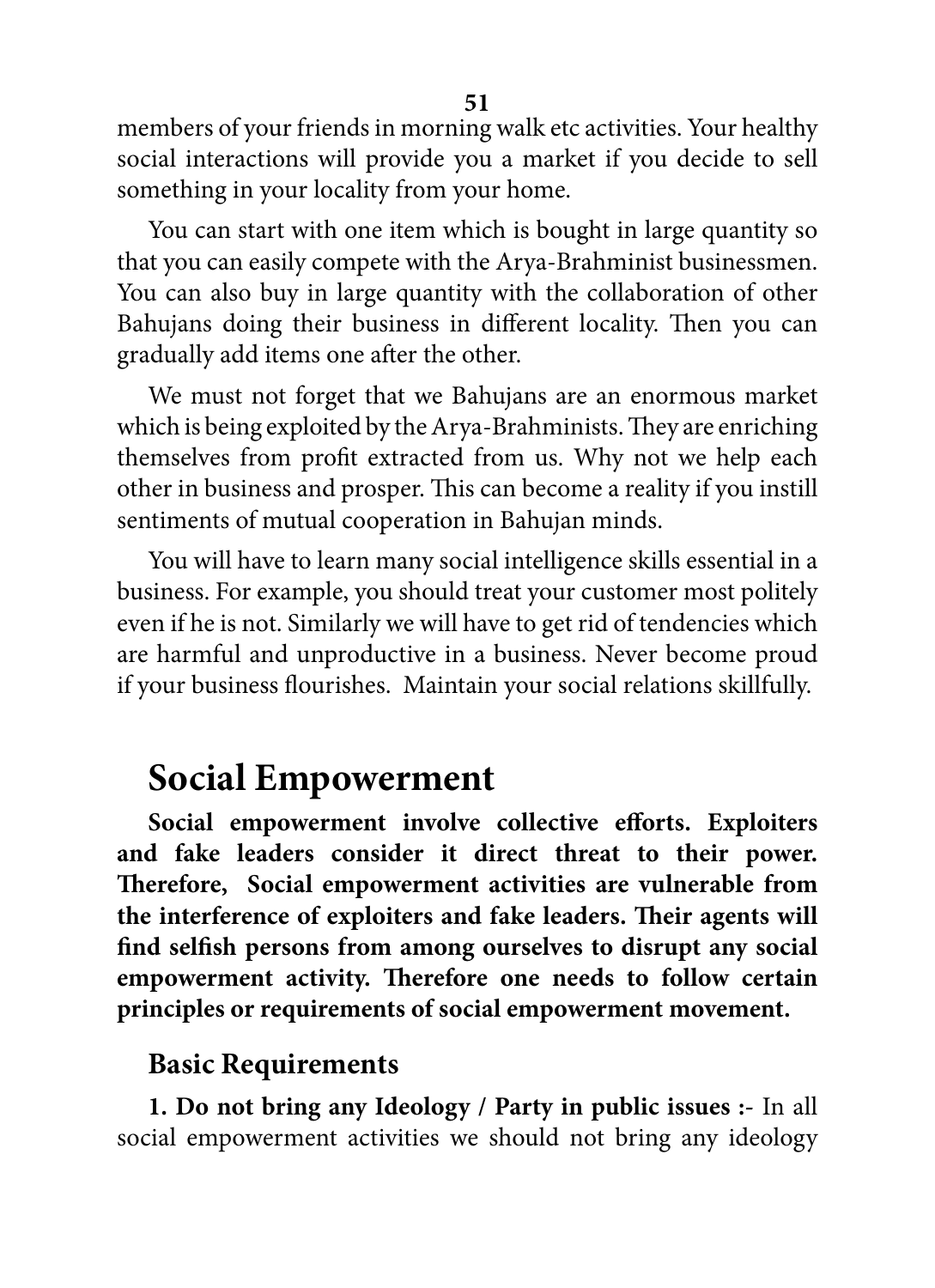between us. Then only we will get cooperation of all sections of society. When we go to grocery shop, to a doctor, to any office and so on we only talk about the cause and not about any ideology. In the same way when we start any social empowerment activity, we must be concerned with how to implement the task most efficiently. Similarly, we should not bring any party politics in the social empowerment activity. Party politics is everybody's individual matter.

**2. Get rid of dependency Mentality :-** Bahujans must get rid of their mentality of dependency on leaders. You have to depend on yourself for your own emancipation. **We have had enough with the leaders. Unless masses themselves control their social empowerment activity they can not hope of a genuine struggle for social empowerment.** People have shown time to time that they are capable of doing that. For example, Khairlanji movement was spontaneously run by the masses themselves. All India strike protesting against violence committed by Arya-Brahminists upon gathering of Dalit-Bahujans at Bheema Kiregaon valour memorial was also spontaneously run. Several strike in textile mills, and railway strikes in Nagpur were conducted by workers themselves. Later on leaders came to ride on the tide. If masses fully control the social empowerment activity / movement then leaders remain merely effigies controlled by the masses.

**3. Self-reliant informal aware groups :-All formal organizations are made up of caste-system like pyramid structure and essentially yield all powers in the hands of few elites. Leaders of such formal organizations are always those who do not need to labor for their survival and have full time to lead the organization. Such leaders being power mongers can be easily corrupted. Bankers are happy with formal organizations because they can buy such leaders, can easily blackmail them, can easily infiltrate, mislead, split and sabotage any formal organization. If needed they can dump the whole organization into jails and in concentration camps.**

**Therefore, we need really strong men free from laziness, greed**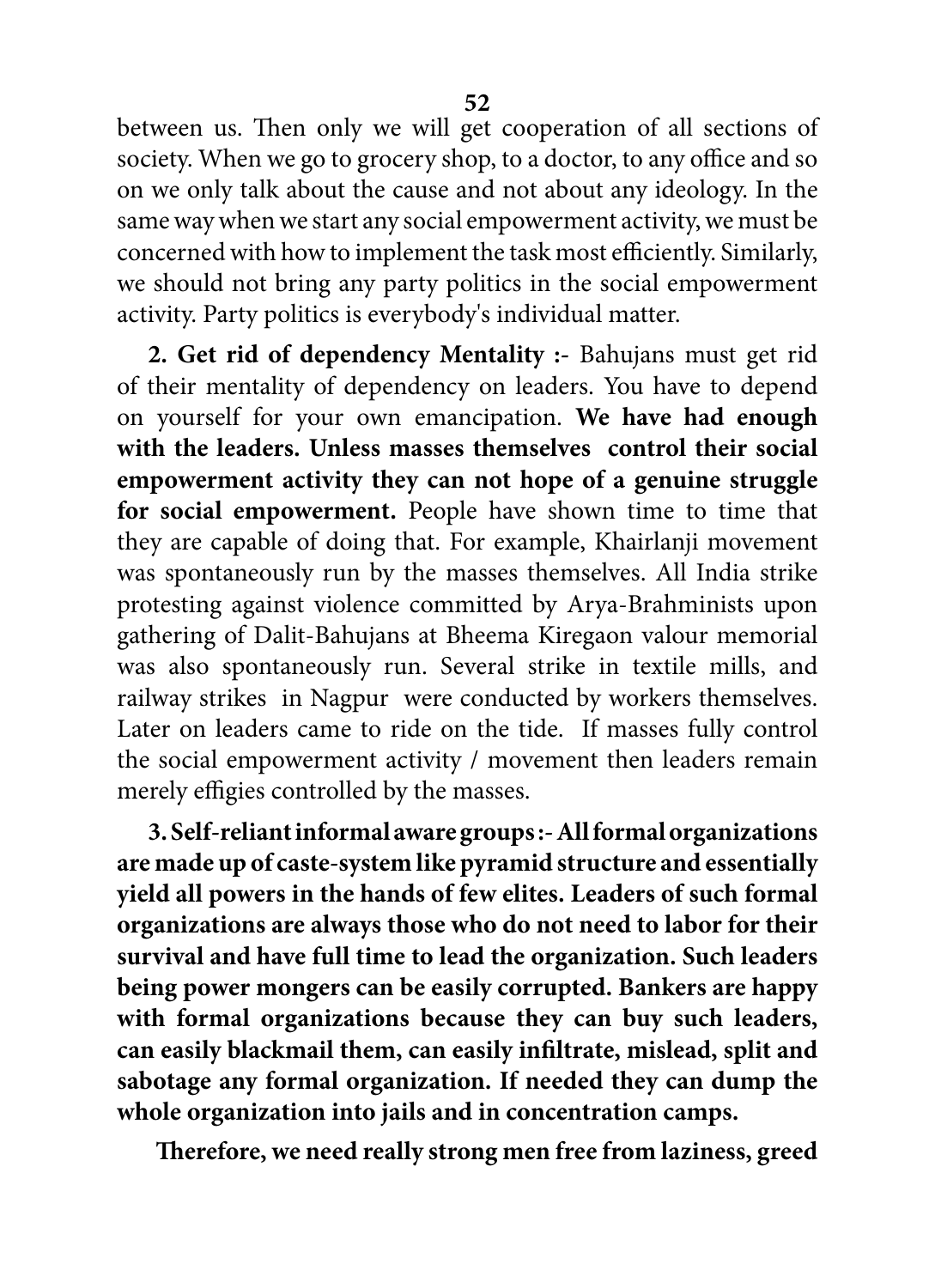**and envy and are completely dedicated to social Justice. We need dedication to mission of social justice and not to the organization itself since no single organization can fight at all fronts viz economical, educational, religious, legal, peasants, students, womens etc and also face armed terrorist organizations of the Arya-Brahminical exploiters. Therefore, everybody of us need to support all missionary activities no matter which organizations are carrying them. Everybody of should work for the activity one has chosen considering one's own potentials, weaknesses, resources, liabilities and responsibilities.**

To conduct activities at "socio-political level", small self sufficient informal groups of 1-5 persons having self-chosen level of discipline (needed for the tasks undertaken), will work for chosen missionary activity / activities by taking unanimous decisions. Unanimity of decision is basic criteria for implementing any activity and will be implemented only by those who decide proposed activity unanimously. Members differing should secede and form their own informal group to carryout an activity in their own way.

 These small informal unconnected groups, expressing the very essence of popular instincts, work among the masses. They do not threaten the freedom of the people, because they lack official position all times. They influence the people exclusively through the natural, personal influence of its members. They would suggest actions in a given situation and with the approval of people implement it and participate as one of the common element of the people.

**Everybody assumes different responsibilities in different situations. Therefore, nobody in masses is post holder because there are no such posts at all. There are only different responsibilities in different situations.** These invisible groups should be scattered in an unseen web throughout the regions, districts and localities to direct the spontaneous movements of the people arising out of situations, towards the Social Justice as a natural development of each movement. **The informal groups must not attempt to take**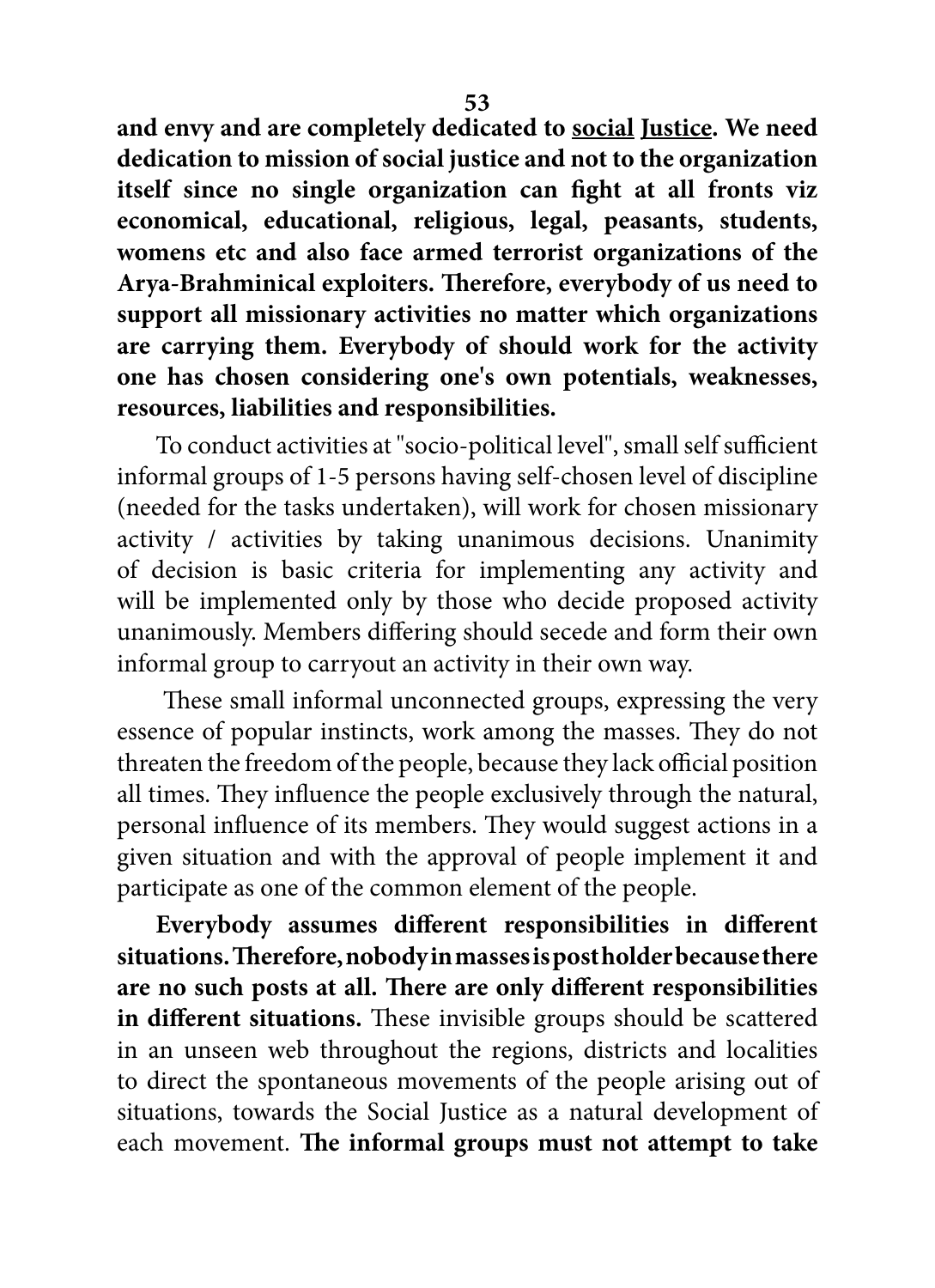**over and lead the movement but clarify goals, work out ideas in correspondence with the instincts of the masses and put forward propaganda. They should ensure that people do not undertake any self-harming activities. Rather their every activity should harm and weaken the exploiters and their exploitation system.**

Few examples of social empowerment activities are given below. **Our purpose is to make Bahujan masses to think in this direction. They themselves will develop needed social empowerment programs considering their situation and various needs.**

#### **1. Morning Groups**

Every day, particularly middle class men an women come for morning walk. Awareness group should take initiative and organize them to conduct activities such as exercise, laughing, entertainment, social games etc in the public utility place or garden of the locality. They may celebrate each other's birth days etc events with most simplicity and cordially. The basic purpose is to enhances pleasure in everybody's life. Exchange useful information through smart phone. They should become more socially aware and inclined to do something significant for social cause. For example, one such morning group of women named as "Savitribai Fule Mahila Mandal\* had published a pamphlet to help innocent youths accused by police. These youths were protesting violence unleashed by Arys-Brahminists upon Dalit-Bahujans gathered at Bheema Koregaon Valour Memorial near Pune. These pamphlets were pasted throughout Nagpur in Dalit areas. The pamphlet suggested that total legal expenditure should be divided into number of Dalits localities and each Dalit locality should collect the assigned amount and directly handover it to the lawyers concerned, in the presence of all. This will make Dalit community to deal against injustice without depending on any political party and their fake leaders.

### **2. Inter-personal cooperation**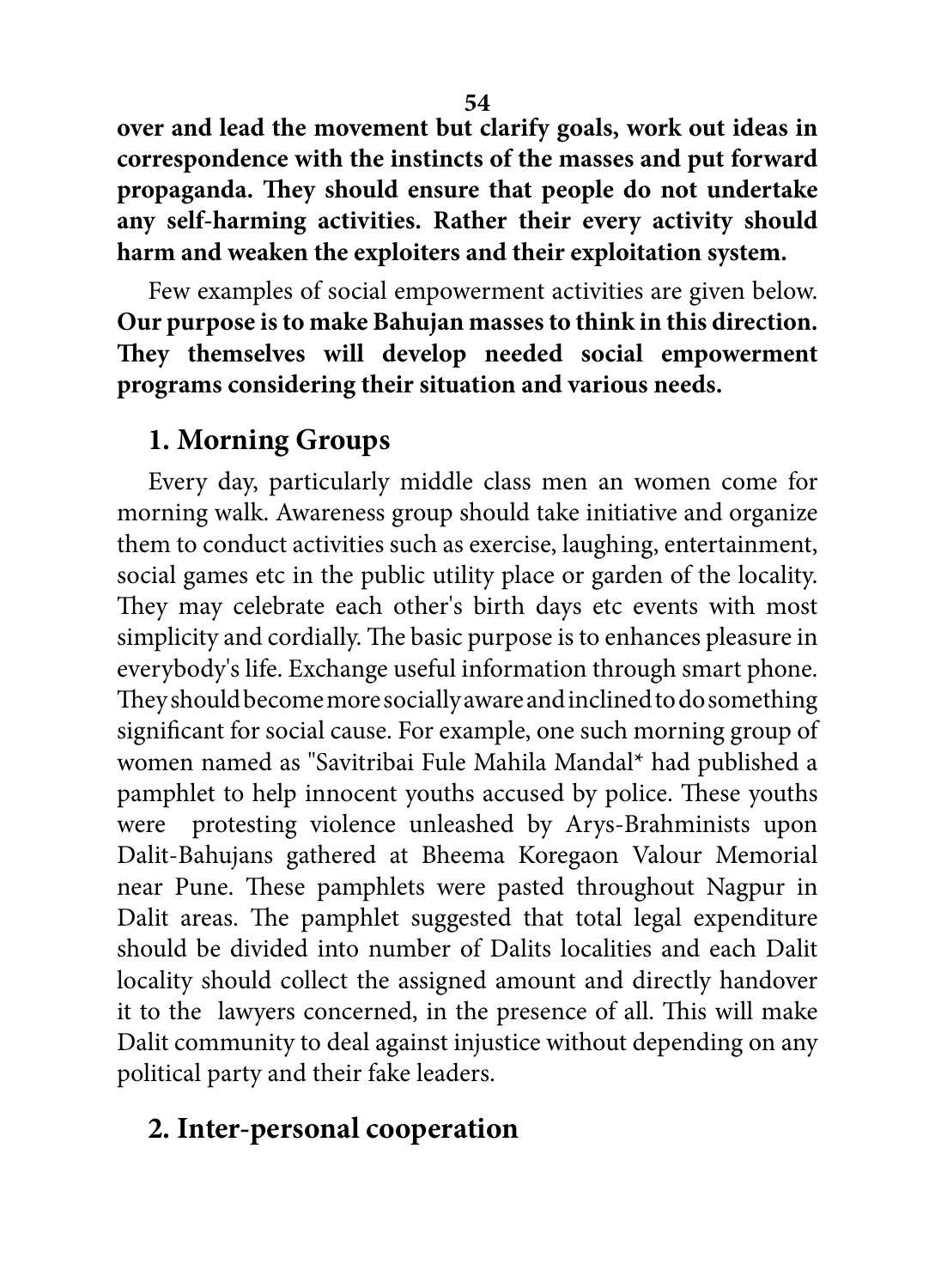Each Morning Group members may have some special interest, resources, contacts, profession, useful information and skills important to others. If members benefit each other everybody will be benefited and group may feel more stronger and cohesive. This interpersonal cooperation should grow naturally through better interpersonal relationships and not by enforced group rules. They can buy each other's produce, avail services provided by some of them, benefit from one's contacts, take interest in one's hobbies etc.

### **3 Substitutes of priests**

Pitamaha Mahatma Jyotirao Fule tried to keep Bahujans free from religious rituals and Brahmin priests of Arya-Brahmin religion to free them economically and mentally. To keep every family free from priests, citizens should train themselves and to perform marriage ceremony. Some citizens can not fully negate supernatural. So they want to perform religious ceremony at the time of entering a newly built house etc. For such occasions specially prepared CD of preaching should be developed rationally in the language of masses and shall be played after Buddha Vandana. Whole ceremony shall be performed by any trained common Bahujan. Aware Buddhists can prepare CD of Buddha Vandana and Buddhist ideology topics of special interest relevant to the various social occasions. These CDs could be played by any common Bahujan.

## **4. Community help center**

Most of the Bahujans suffer to a great extent when they have some work in civil bodies such as municipal corporation, office of collector, electricity board, Water department, banks and so on. They also experience difficulties in preparing or obtaining essential documents from district court and other offices.

Any unemployed educated person of their ward or locality can well acquaint himself with the procedures to be followed for various tasks in above mentioned offices. With a laptop and printer cum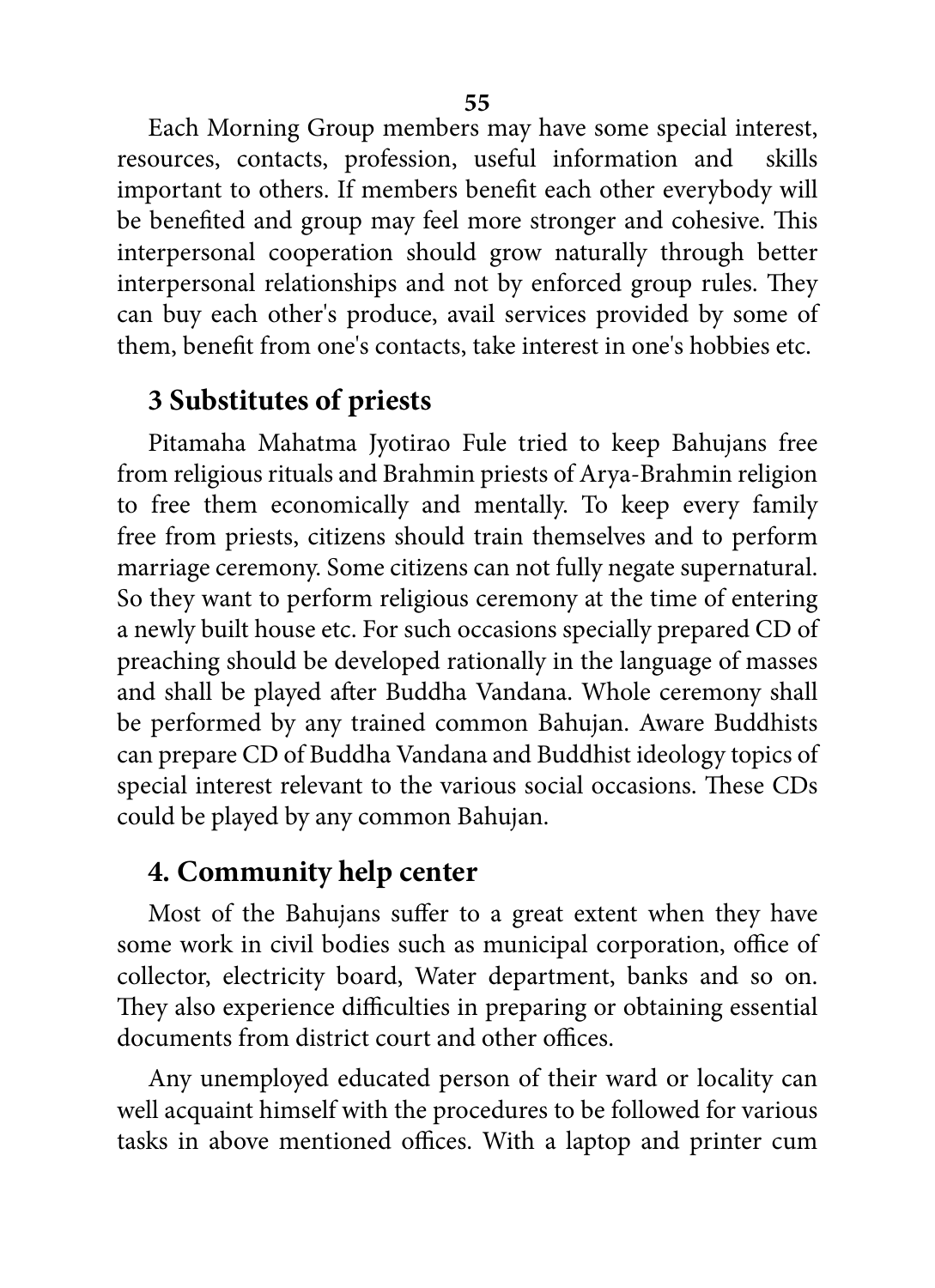scanner he can start his center to provide his services to needy persons at nominal charges.

Minor legal works such as preparing affidavit, gap certificate, income certificate etc can be managed by any unemployed youth of the area well acquainted in such work. Thus Bahujans will not have to wander for help and at least one person in each Bahujan ward can find a part time employment.

#### **5. Legal Assistance**

Poor Bahujans need legal assistance or help in different matters. Aware Bahujans should contact Bahujan lawyers and Bahujans related to judiciary. Ask each of them to provide their services to their Bahujan brethren at concessional rates. A rate-list for their different services can be prepared and compiled in a file so that information can be provided to anybody needing legal assistance. This information file should be kept in every community help center of the ward. Lawyers committed to social justice should fight cases of Dalit victims at concessional rates and cost of which should be born by society directly as suggested by Savitribai Fule Mahila Mandal.

#### **6. Guidance Centers for Students**

In every ward or area guidance centers for students can be opened by 1-2 aware persons. They can collect the information of various courses available, scope of each of these courses, Institutions that teach these courses, fees and other requirement, date of commencement of such courses and so on.

Students should be given knowledge in advance of which documents they will have to keep ready in order to get admission, and to apply for scholarship. Students guidance center will have proforma of each such documents to be obtained from different government offices. On request, center should help students to obtain these documents at nominal charges. Students coming from different places loose their admission claim because they do not know when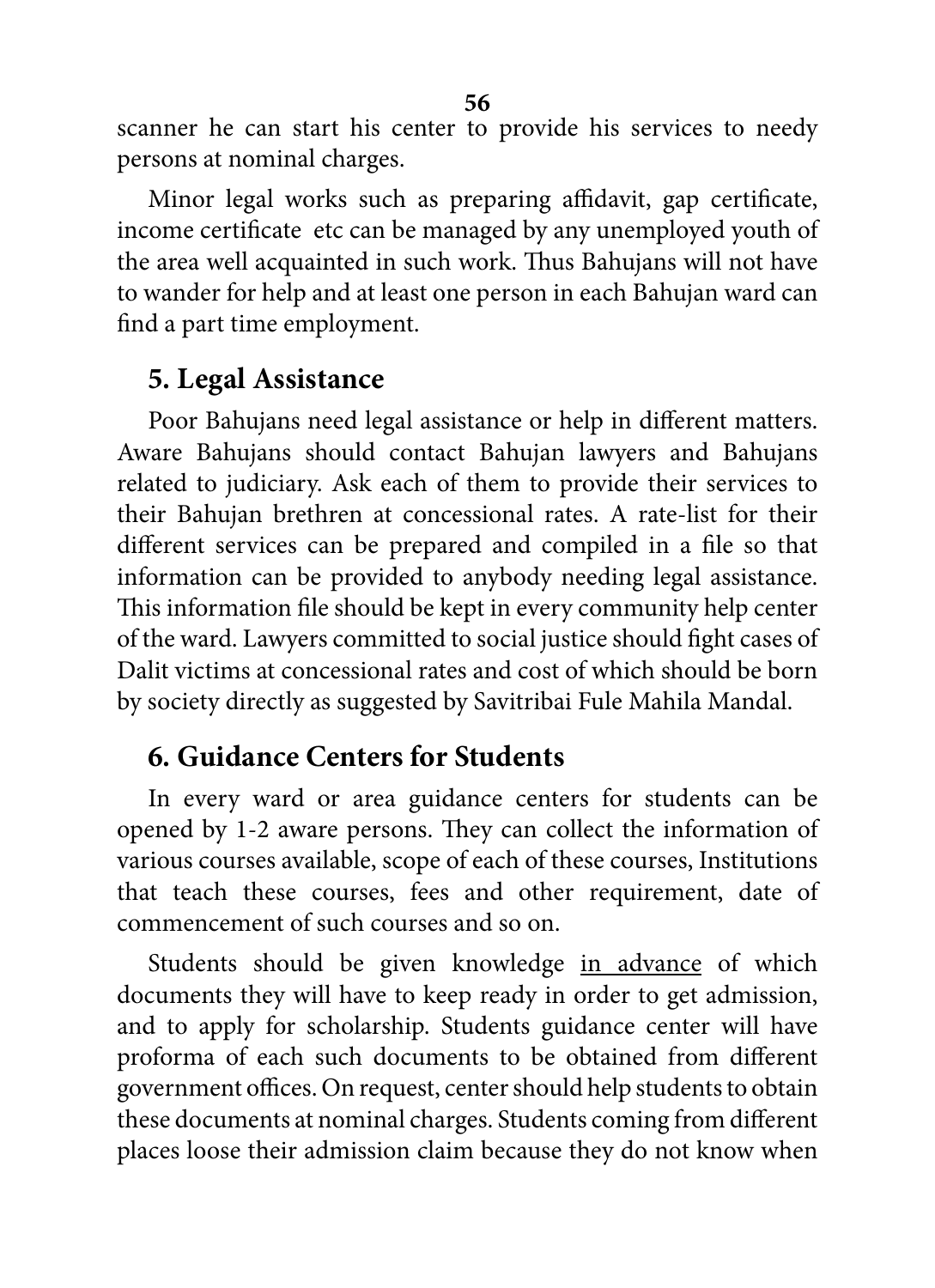their name appeared in the list. Out station students should contact such guidance center in each city, so that the guidance center can keep track of out station students and immediately inform them and do preliminary proceedings on their behalf. They can also keep list of persons who rent their rooms to students so that any student coming to their city in need of room can be helped.

#### **7. Community Self Reliance centers**

In every Bahujan ward we should find an industrious unemployed youth. Such a youth can be trained to prepare nutritious healthy morning breakfast items. We should convince aware Bahujans to buy daily morning breakfast items from this youth so that one youth have an opportunity to earn and Bahujan money shall not go to Arya-Brahminist fast-food companies. Little of its profit can be saved for helping victims of Arya-Brahminist violence. If in every ward or area the same program is implemented then many of our unemployed youths shall find self employment. Youths can be trained in different self employment projects.

### **8. Direct Consumer-Producer Link**

We find that because of Arya-Brahminist middlemen our Bahujan farmers do not get proper value for their produce. The produce of farmers when reaches to consumer, its cost increases many times. To help farmers as well as consumers, aware Bahujans collectively / individually can buy produce of a farmer who is well known to him. This produce can be shared by citizens of the area at much lower price compared to Arya-Brahminist shops. One should start with one item or few items and implement the same program in every Bahujan ward or area. This will help many Bahujans to earn money. Self employment seminars and seminars to train Bahujans already doing some bussiness pathetically can be organized so that they can run their business in a profitable way,

## **9. Resisting Injustice and oppression**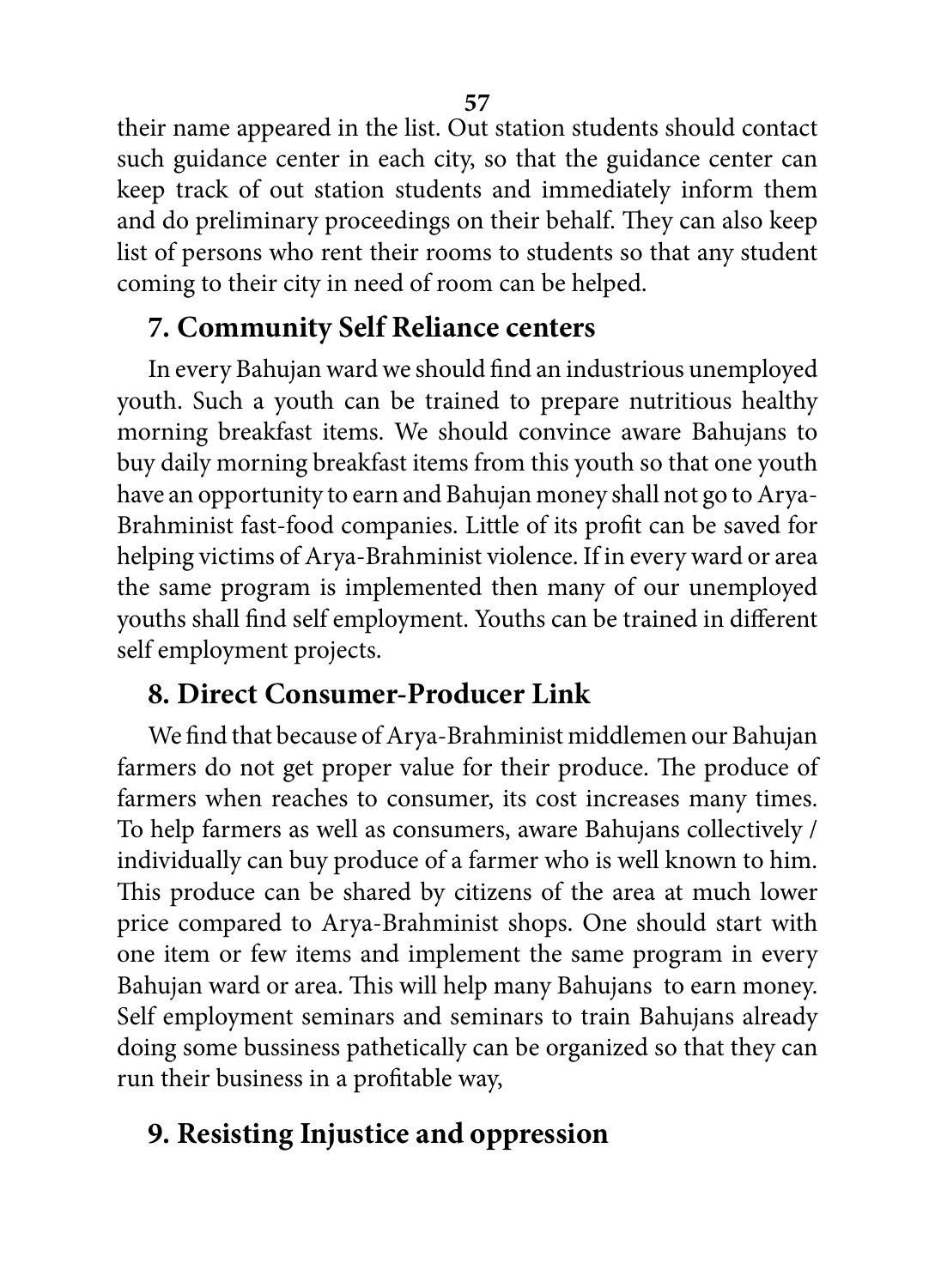Injustice on Bahujans must be resisted by the society itself without depending upon any political organization. Bahujan organizations have already proven themselves incapable in this regard. Whenever there is violence on Dalits or any section of Bahujans, **we should :-** 

**1) Organize meetings of citizens of each Dalit-Bahujan ward in the very locality public utility place and without using any loud speaker. They should collect amount of their share to help the victims and to see that perpetrators are punished.** 

**2) The victimized families could be invited to each area / ward and personally hand over the collected amount to them in the presence of all citizens to a) financially help the victim to fight their court cases and face their social boycott by Arya-Brahminists if any. b) ask citizen to suggest other measures to be taken in this regard.** 

**3) If the offenders and their supporters are member of a particular party then the citizens must insure that these men do not get elected anymore and their party is boycotted.** 

**4) If the offenders are running some commercial venture, the citizens should insure that the offenders suffer economically by boycotts and other measures.** 

**5) It must be ensured that the offenders and their supporters inevitably suffer for their crimes.** 

**Only by applying above measures we can effectively retaliate oppression of Bahujans.**

#### **10. Brotherhood Committees**

In communal violence Non Arya-Brahmin Bahujans suffer whereas Arya-Brahmins not converted and converted to Islam remain unharmed. Arya-Brahmins of all religions work in unison to weaken Muslim as well as non Muslim Bahujans. Therefore, in order to prevent communal violence we must form a committee exclusively of indigenous Dalit-OBC Muslims and non Muslims. The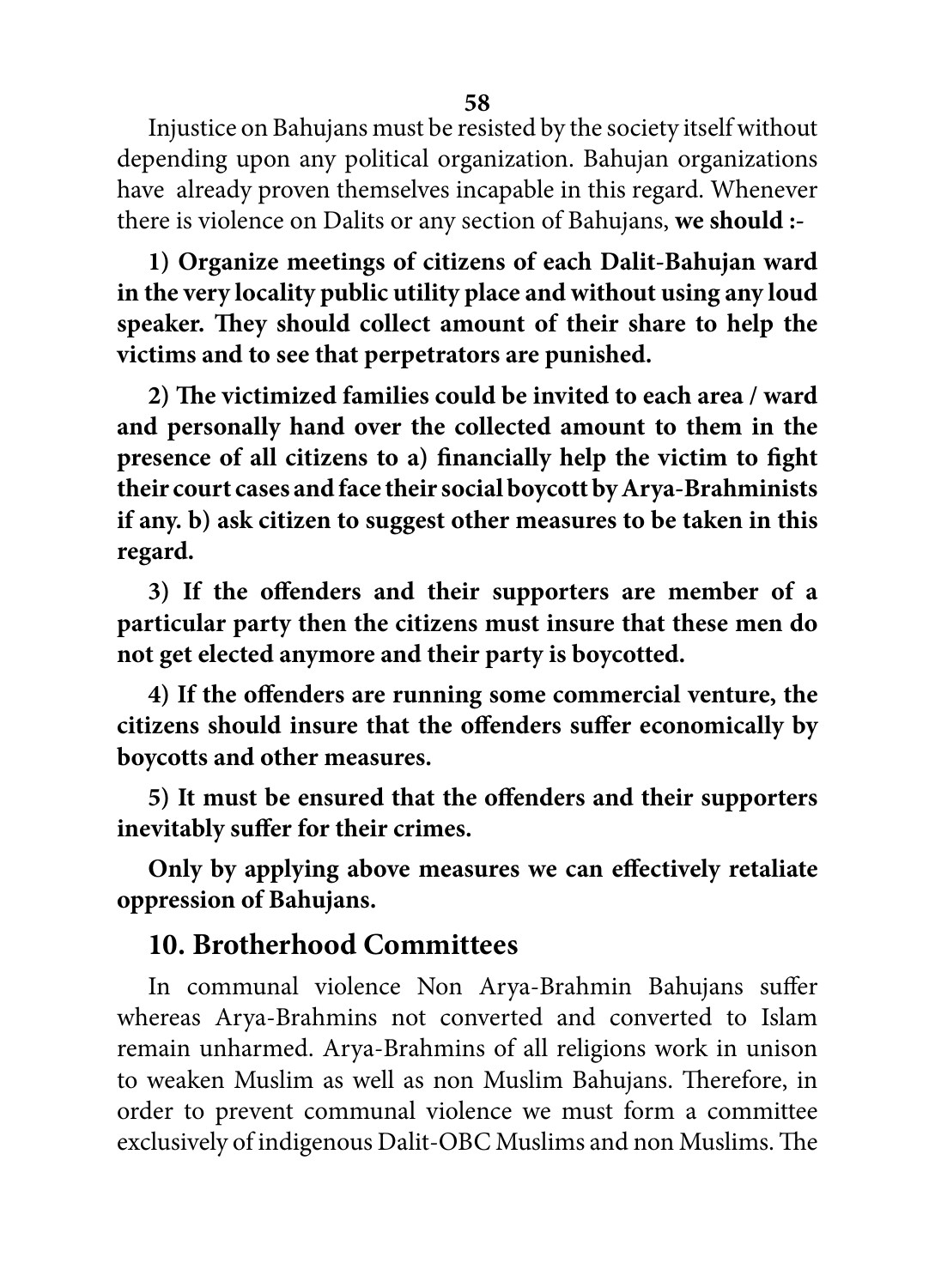**59**

Brotherhood Committee should implement following programs :-

1. Diffuse Arya-Brahmin hate propaganda against Muslims by publishing small booklets in local languages and by organizing awareness talks.

2. Promote social interaction between both the communities in a natural way such as through sports etc activities where both the teams have both Muslim and Non-Muslim players.

3. Promote economical cooperation between both the communities.

4. Keep an eye on Arya-Brahmin agent provocateurs (who try to create conflicting situation) and expose their activities.

### **11. Community Self-Defense Volunteers**

**Great Ayyankali and Babasaheb Dr. B. R. Ambedkar from the very beginning had realized that unless you have self defense force of youths you can not protect yourselves from Arya-Brahminist violence. Arya-Brahminist violence occurs because the perpetrators know that there will not be harmed. The moment they realize that attacking Dalit-Bahujans is counter-productive they think thousand times before committing any offence. Thus Self-defense Youth Force is basic requirement of every struggle against the exploiters and oppressors.**

**The moment they build such an effective force which is not only capable enough to defend themselves but can withstand to all sorts of after effects effectively, the situation will change completely. All other communities will join voluntarily whether you educate them politically or not. Community defense volunteers must be backed by whole society against repression by Arya-Brahmin governments under false accusations.**

## **12. Bahujan Propaganda Groups**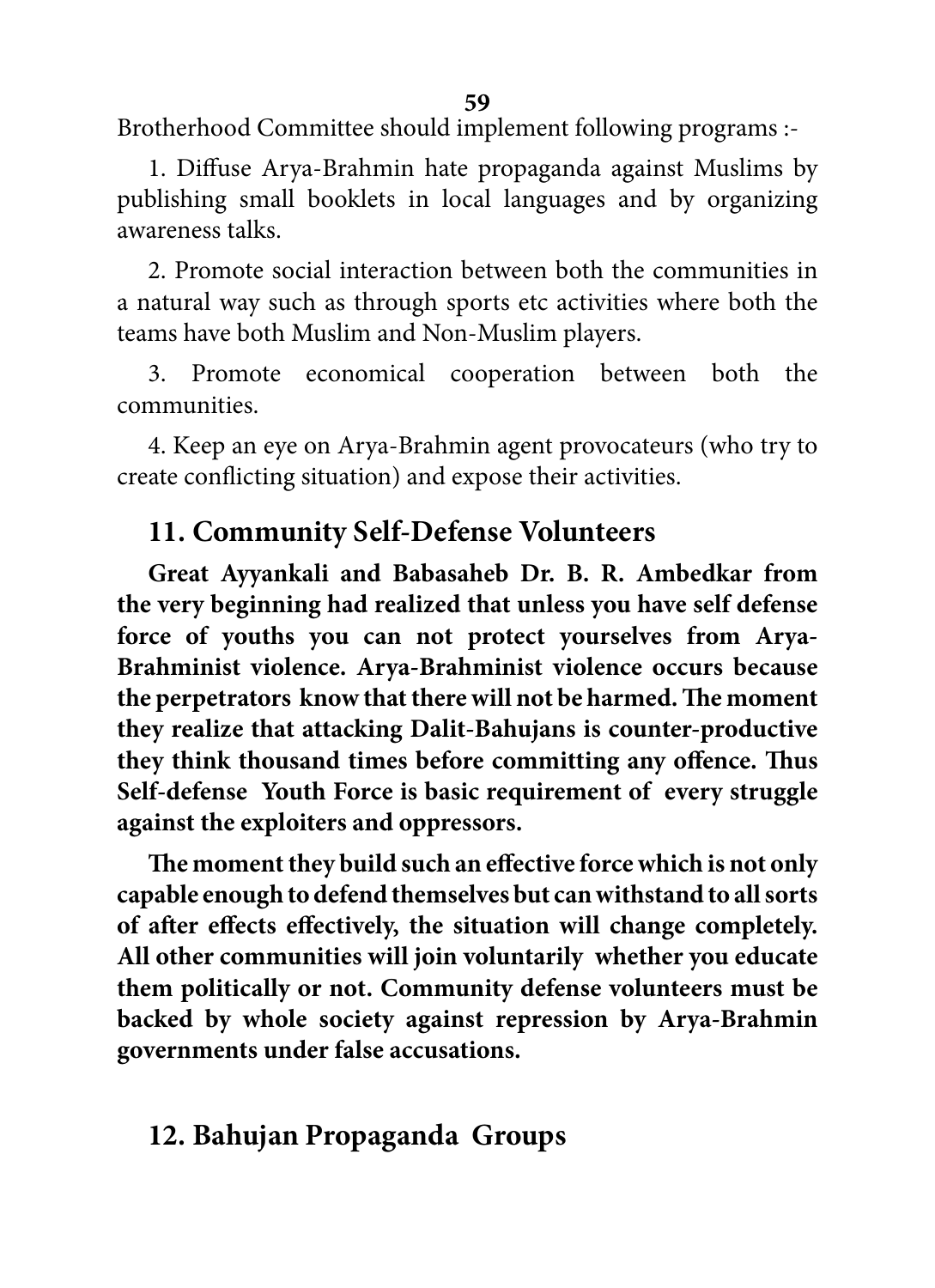Forming Bahujan Propaganda Groups in every Bahujan locality is very important. The basic purpose of Bahujan Propaganda Groups should be as under :-

1. Expose false propaganda of Arya-Brahminists that Arya-Brahminists are patriots. Expose that they have invited every foreign rulers to invade India, have given Muslim minority areas to east Pakistan (now Bangla Desh) simply to protect Brahmin interest in west Bengal and to take vengeance upon Dalits. That they have been helping every ruler to rule India and protecting their own interests. That they have been helping British during British rule. In spite of such treacheries they call themselves freedom fighters and so on.

2. Reveal that Arya-Brahmins are not Hindus. To get exempted from Jijya tax imposed by Aurangjeb, Brahmins had declared that they are not Hindus, they belong to Vedic religion and not Hindu religion. They call themselves Hindus simply to grab share of Hindu community for themselves.

3. **Expose that tiny minority of Arya-Brahminists who are simply 15% as well as their BJP, RSS etc organizations in reality are worst enemies of Hindu interest because with all their might Arya-Brahminists have been preventing realization of reservation to Dalits, OBCs and Adivasis according to their population proportions. OBC, Dalits and Adivasi constitute 85% majority of Hindu population. They are not giving representation to OBC, SC, ST and minority community womens in women's reservation bill. They have been killing OBC, Dalits and Adivasis in communal riots. No Arya-Brahmin has ever killed in these riots. Thus Arya-Brahminists and their organizations are worst enemies of Hindus.**

4. Expose that 15% Arya-Brahminists have grabbed 87% jobs, 97% commerce, 78% education and 94% land. Taking average of all above area, OBCs who are 52% have only 6,36% share, SCs who are 15% have only 5.92% share; STs who are 7.5% have only 2.42% share.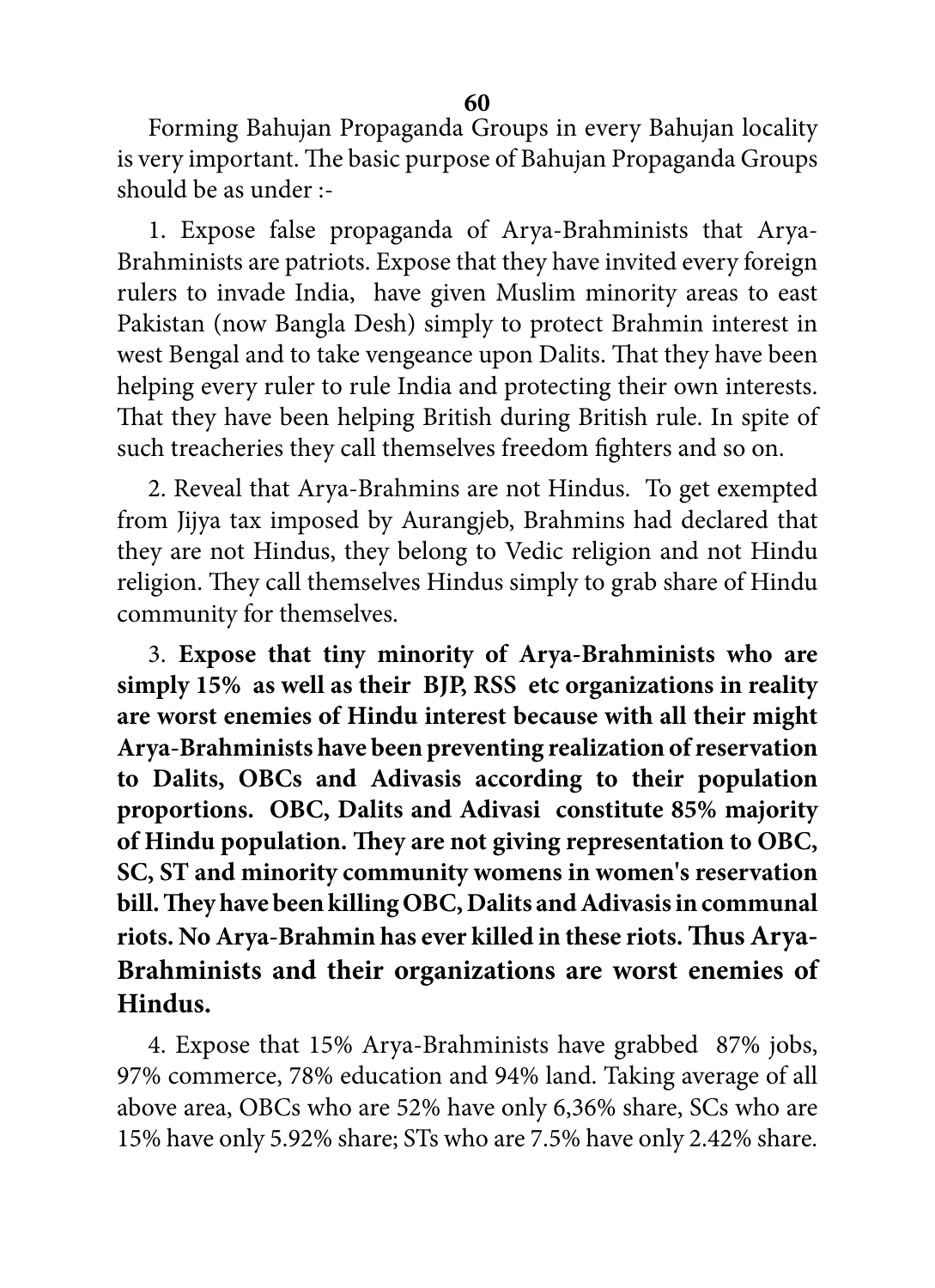Minority religions who are 10.5% have only 1.80% representation. Thus Arya-Brahmins have grabbed everybody's share. They have grabbed largest share of OBC communities (45.64%) because OBCs are under the firm grip of Arya-Brahmin religion.

5. **In propaganda literature, demand leadership posts for OBC, DALITS and Adivasis according to their population proportion in BJP, RSS and in all Sangh-Parivar organizations.**

**6. Demand that immense wealth of Hindu Temples should be spent on relief of Hindu farmer families who have committed suicide, Hindus who were killed in communal riots, Hindus who are displaced by Arya-Brahmin ruled governments and so on.**

**Bahujans should organize their artist groups of all kinds such as singers, dramatists, cartoonists and so on who can contribute meaningfully to Bahujan propaganda.**

## **12. Resettlement of Victims of Arya-Brahminist Violence**

1. Babasaheb Dr. B. R. Ambedkar wanted resettlements of Dalits by forming their own localities at safer places preferably cities. Considering the violence against Dalits all over India, there is a need to identify areas where Dalits are living under threatening conditions and areas where Dalits feel themselves more secure. Dalits from insecure area should migrate to near safer area.

2. Bahujan social organizations / aware Bahujans should help violence affected Dalits individually or in mass to sell their property for good price and buy property in safe areas. They should also make it sure that these Dalits with their abilities can earn sustenance in new area. Respective governments should be pressed to buy property of victims at "best rates" and to provide financial assistance for their resettlement. Governments not responding should be condemned by Bahujans in Bahujan Localities and pass resolutions accordingly.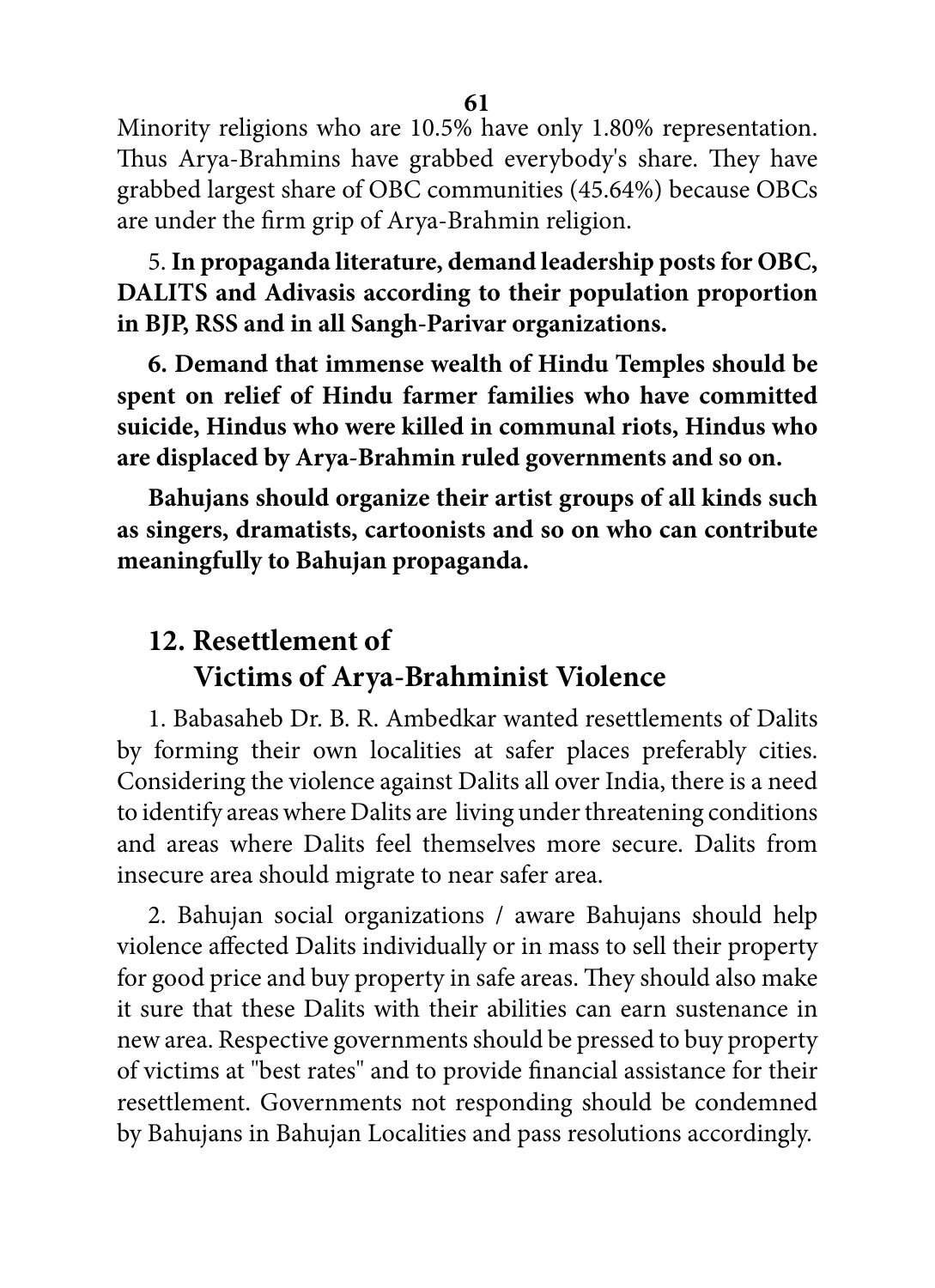3. Aware Bahujans can train these Dalits in certain skills so that they earn their sustenance.

4. Bahujans spend millions of rupees in celebration on 14 April etc occasions. They can curtail their expenditure and divert the amount to "Resettlement Fund" organized for resettlement of Dalit victims of Arya-Brahminist violence. The Dalits who have received help will have to under some legal arrangement return it back to resettlement fund in installments. Thus the Resettlement fund shall be always growing and more and more Dalits can be resettled.

5. Bahujan masses should should deal accordingly all political parties who do not pressurize respective governments to purchase dalit land (which is allotted only on paper) and house property at market price and provide land at secure areas at subsidized price, and implement all their so called welfare schemes in such area.

### **13. Saving Bahujans from money lenders.**

Whether they are farmers or workers the biggest cause of their debacle is money lender. Farmers are forced to get loan at very high interest from the money lender under natural calamities.

**Many Bahujans are keeping their savings in Banks. Instead they can give loan to such farmers whom they know well at the interest bank gives to them. They should do this for the sake of empowering Bahujans. Several Bahujans belonging to any organization can withdraw their savings from the banks and form a fund to help the farmers.**

#### **14. Inter-community Alliance**

There are unfortunate instances when the farmers, workers, students etc Bahujan sections organize processions, sit on hunger strike and so on. Such agitating sections should make mutual social alliances to carry on their struggle. The great Dalit warrior of Bahujan liberation, Ayyankali was able to prolong agricultural labourers' agitation for more than a year by mutual social alliance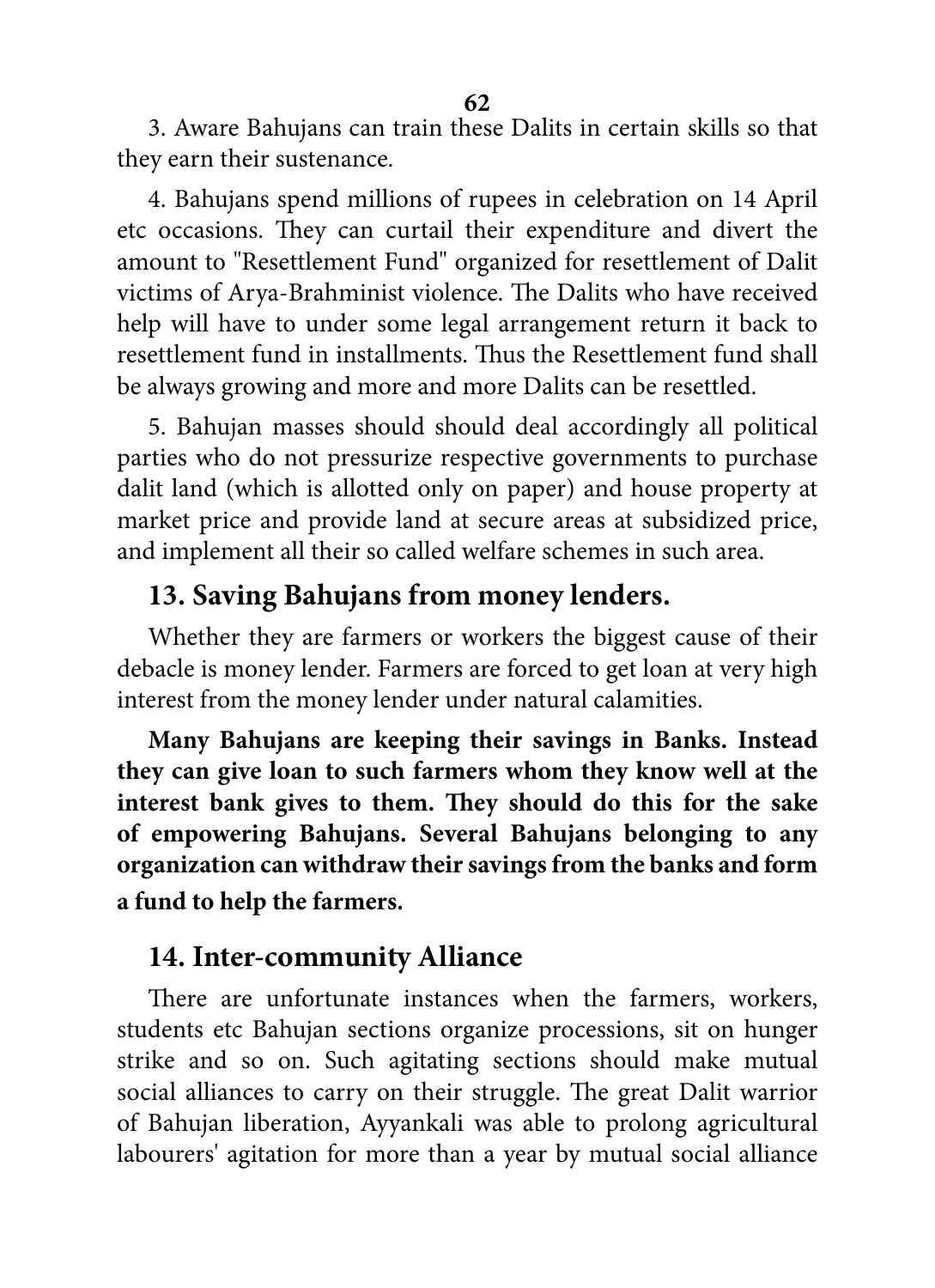with fisher community. It was decided that one person from each family of agricultural worker would help them in fishing and will receive their due share of fishes. Thus agitating sections should make their agitation socially allied so that they get strength and exploiters may be brought to concede their demands. It is happy beginning that agitating farmer procession received food packets, water and other help from the students and other sections of the society. There should be a mutual meaningful dialog between the agitators and the social groups. They should exchange each others' literatures and concerns.

### **15. Quality Primary Education in public utility places of the locality**

Arya-Brahminist governments to keeps masses deprived of education has made primary education in government run schools very miserable. Students in these schools are very close to illiterates. They can not compete with arya-Brahmins who get quality education in English medium schools. All Arya-Brahminists Governments including governments led by Bahujans have been privatizing every educational institution. Intention of all fake leaders is clear.

Masses themselves will have to do something in this regard. Masses with their collective effort can at least start quality primary education in public utility places of the area such as Samaj Bhawans, Boudh Vihars, Religious temples, gardens, public grounds etc.

There are example when people of the village have themselves built roads, sever lines and so on. Therefore, with strong determination masses can implement this program successfully.

There are able unemployed teachers as well as parents who can pay little fee. The need is to bring them together and decide the terms under the supervision of willing people of the area.

It is welcome news that Chief of Bheem Army, Mr. Chandrashekhar Ravan anounced his determination to start english teaching for dalit students everywhere. More and more such organizations should